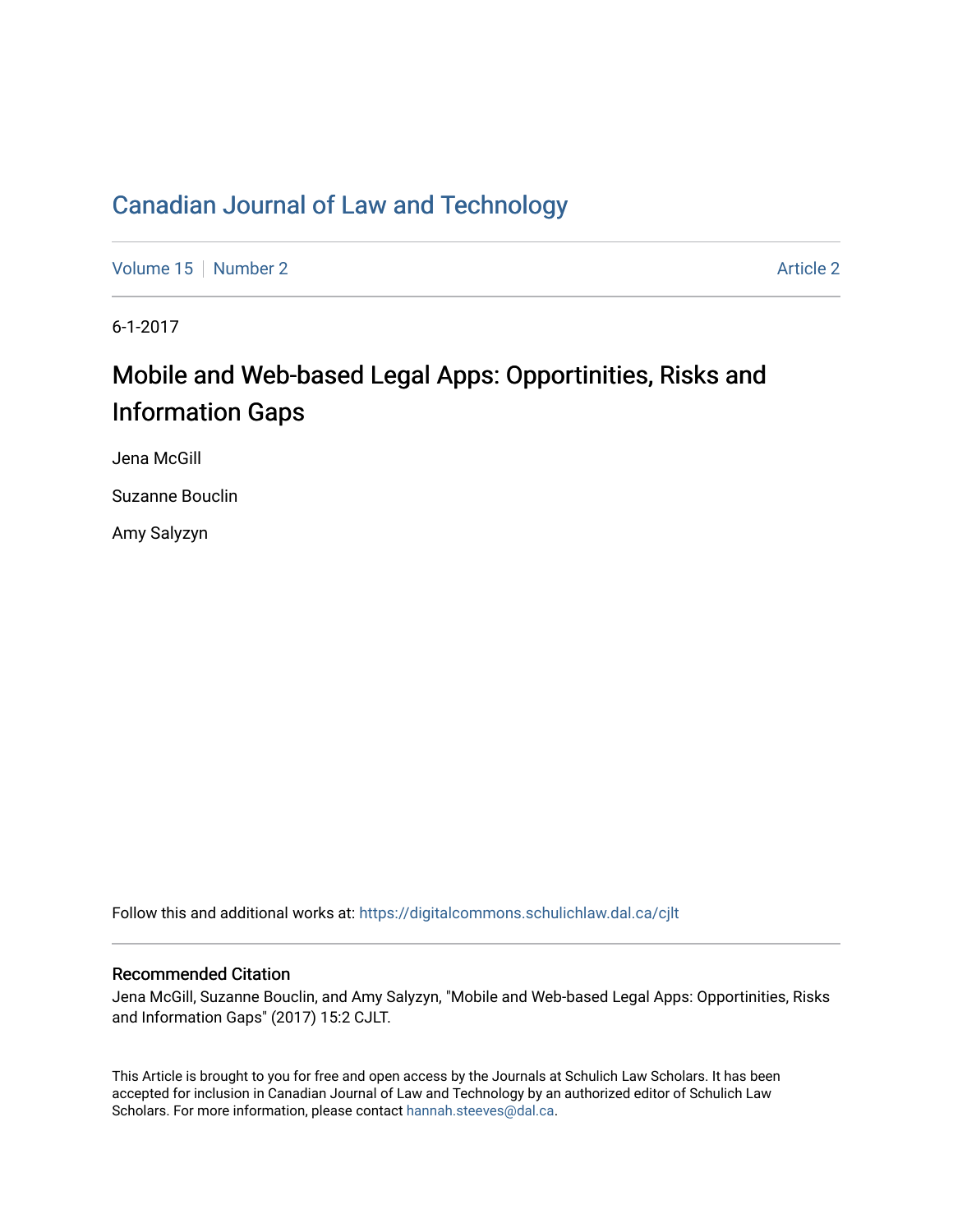## **Mobile and Web-based Legal Apps: Opportunities, Risks and Information Gaps**

Jena McGill, Suzanne Bouclin and Amy Salyzyn\*

#### **INTRODUCTION**

There is a widely-acknowledged access to justice crisis in Canada.<sup>1</sup> While strategies to address access to justice issues have historically focused on refining established court processes and increasing access to legal representation, scholars and policy-makers have recently recognized that meaningful access to justice requires more than simply access to courts and lawyers.<sup>2</sup> For example, technology is now a broadly acknowledged means of creating new pathways to justice.<sup>3</sup> Indeed, in 2015, Chief Justice Beverley McLachlin implored the legal profession to ''accept the idea of change", including the reality that some tasks that have been traditionally performed by lawyers can now be more effectively executed through technological means.<sup>4</sup> Similarly, the Canadian Bar

<sup>\*</sup> The authors are grateful to the Social Sciences and Humanities Research Council for its financial support of this project. The research and analysis presented in this paper are drawn largely from an unpublished report by the authors entitled Emerging Technological Solutions to Access to Justice Problems: Opportunities and Risks of Mobile and Web-based Apps, which was submitted to the Social Sciences and Humanities Research Council in October 2016 in fulfillment of the requirements of the Knowledge Synthesis granting program. Valuable research assistance was provided by Karin Galldin, Natalya Odorico, Kory Smith, Zaynab Al-Waadh, Tara Hristov and Leah Bowes.

See e.g., Canada, Canadian Bar Association Access to Justice Committee, Reaching Equal Justice: An Invitation to Envision and Act (Ottawa: Canadian Bar Association, 2013) [CBA Equal Justice]; Roderick Macdonald, ''Access to Justice in Canada Today: Scope, Scale and Ambitions" in Julia Bass, W.A. Bogart & Frederick H. Zemans, eds., Access to Justice for a New Century: The Way Forward (Toronto: Law Society of Upper Canada, 2005); Jane Bailey, Jacquelyn Burkell & Graham Reynolds, ''Access to Justice for All: Towards an 'Expansive Vision' of Justice and Technology" (2013) 31 Windsor YB Access Just 181 [Bailey *et al.*]; Michael Trebilcock, Anthony Duggan & Lorne Sossin, eds., Middle Income Access to Justice (Toronto: University of Toronto Press, 2012).

<sup>&</sup>lt;sup>2</sup> For further discussion see, Trevor C.W. Farrow, "What is Access to Justice?" (2014) 51:3 Osgoode Hall LJ 957 [Farrow]; Kent Roach & Lorne Sossin, ''Access to Justice and Beyond" (2010) 60:2 UTLJ 373.

 $3$  See e.g., *CBA Equal Justice*, *supra* note 1.

<sup>&</sup>lt;sup>4</sup> Chief Justice Beverley McLachlin, "The Legal Profession in the 21st Century", Remarks, (2015 Canadian Bar Association Plenary in Calgary, Alberta, 14 August 2015), online: https://malcolmmercer.files.wordpress.com/2015/08/cj-mclachlin-remarks-august-14- 2015-2015-cba-legal-conference.pdf. There is also significant interest internationally in using technological means to facilitate access to justice. For example, included among the recommendations in the American Bar Association's 2016 Report on the Future of Legal Services in the United States (American Bar Association, 2016) at 41 is a recommendation that state bar organizations ''explore how legal services are delivered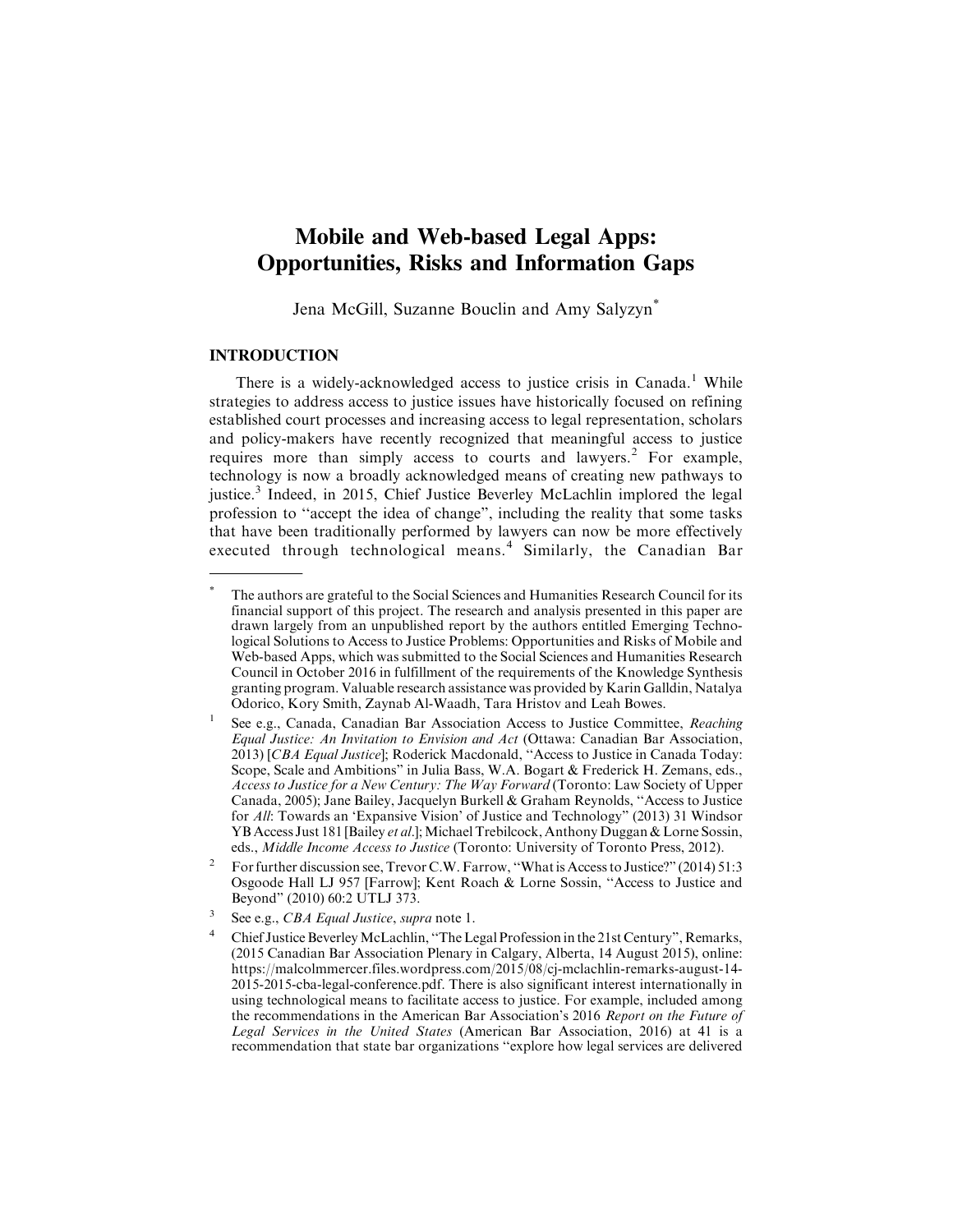Association's Legal Futures Initiative report acknowledged that ''technology is . . .replacing the traditional lawyer in some areas where routine or predictable matters can be resolved without recourse to a lawyer."<sup>5</sup>

Mobile and web-based applications (''apps") are one technology with the potential to improve access to justice, either by helping lawyers increase the efficiency of service delivery or by reducing the need for recourse to lawyers altogether for meeting basic legal needs.<sup>6</sup> Notwithstanding growing excitement about the potential presented by legal apps, $\frac{7}{1}$  there has been no comprehensive study regarding the range of such apps currently available to Canadians, nor has there been a concrete exploration of what these apps purport to do and whether they have the capacity to actually improve access to justice.

In this paper, we offer a preliminary taxonomy of the legal apps available in Canada, of which we have identified approximately  $60<sup>8</sup>$  We have found that these legal apps perform a variety of functions, including: providing legal information and advice, creating documents, and collecting evidence. In this article we contribute to future policy discussions about legal apps through an analysis of the potential benefits and risks of using this technology in the pursuit of access to justice. In light of the dearth of literature on legal apps in Canada, we draw in part on the American experience and American scholarship, which is instructive and provides a useful comparative perspective. We also consider health-related apps — including general health and wellness apps and evidencebased apps for use by medical professionals<sup>9</sup> — because they share key features

by entities that employ new technologies and internet-based platforms and then assess the benefits and risks to the public associated with those services."

 $5$  Canadian Bar Association, Futures: Transforming the Delivery of Legal Services in Canada (Ottawa: Canadian Bar Association, 2014) at 19 [CBA Futures].

<sup>6</sup> See e.g., Alex Robinson, ''Canadian A2J Apps at the Starting Line" Law Times (22 August 2016), online: http://www.lawtimesnews.com/201608225592/headline-news/ legal-tech-now-part-3-canadian-a2j-apps-at-the-starting-line; and Lyndsey Gilpin, ''8 apps that improve access to legal justice" TechRepublic (9 September 2014), online:  $\leq$ http://www.techrepublic.com/article/8-apps-that-improve-access-to-legal-justice/ $>$ .

<sup>&</sup>lt;sup>7</sup> We use the term legal apps to encompass both mobile and web-based resources that purport to assist individuals with a specific legal task or set of tasks, or facilitate access to legal actors, processes and information. For a discussion of task-centricity as a core defining feature of a web-based app, see, e.g. Ciprian Borodescu, ''Web Sites vs. Web Apps: What the experts think", online: https://www.visionmobile.com/blog/2013/07/ web-sites-vs-web-apps-what-the-experts-think.

<sup>8</sup> See Appendix A.

<sup>9</sup> Health apps are booming: in 2016, there were 170,000 health apps available for download on the Apple and Android app stores, and there is significant growth in wearable technologies tracking personal health-related data. See Stephen Armstrong, ''What Happens to Data Gathered by Health and Wellness Apps?" (2016) Brit Med J 2016;353:i3406 <www.bmj.com/>. Health apps include, for example, those that offer self-monitoring for diabetes and psychiatric diagnoses, exergaming, smoking cessation and alcohol addiction (including relapse prevention), daily living for patients with dementia, and basic triage by non-medical professionals for relatively minor ailments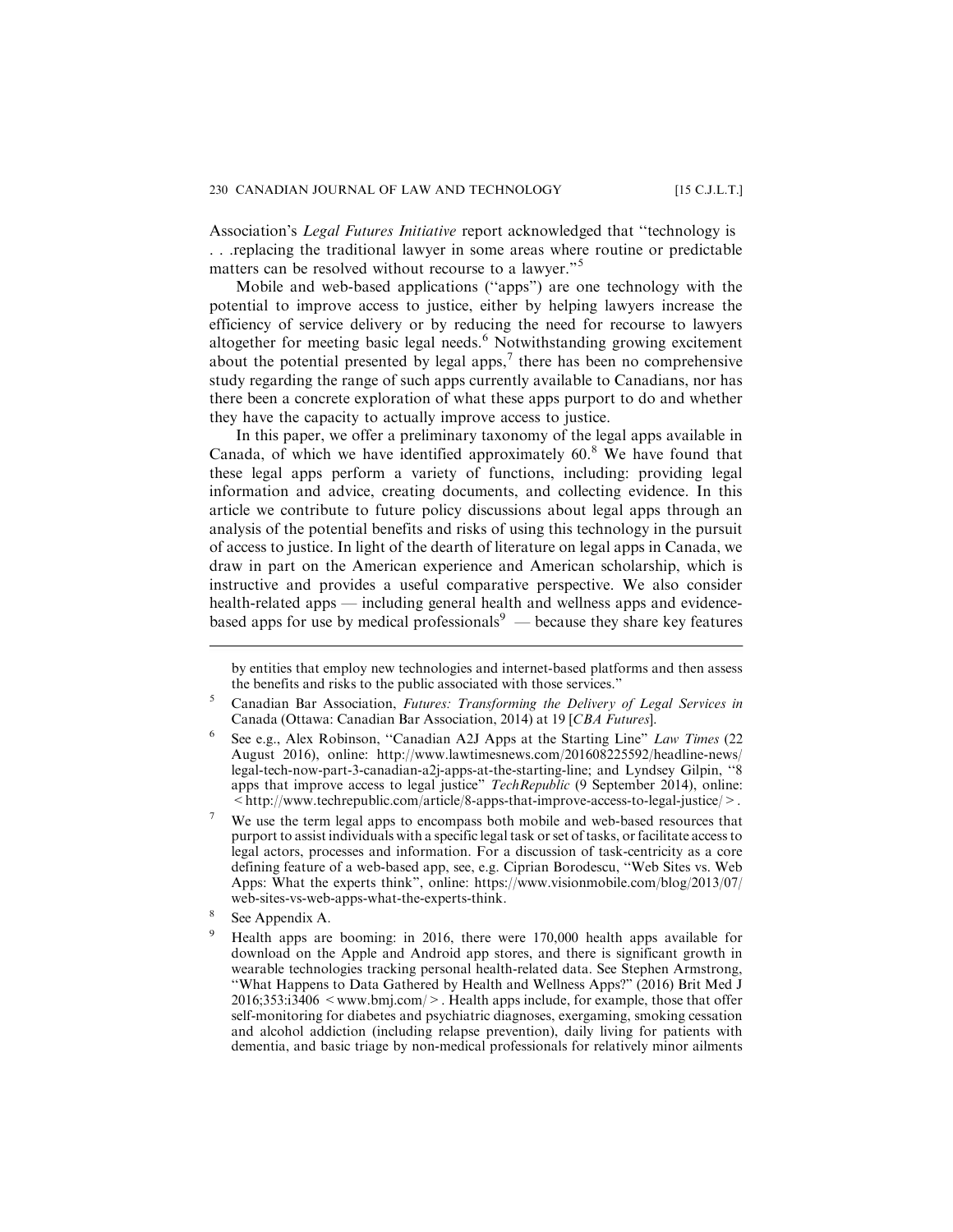with legal apps such as the involvement of experts in the delivery of specialized services in a self-regulated context as well as corresponding privacy and security concerns related to sensitive patient/client information.

This paper proceeds in three parts. In the first, we outline the key dimensions of the well-documented access to justice crisis in Canada, specifically, the financial, psychological, informational and physical barriers that impede access to justice. In the second part, we begin to fill the gap in research on legal apps in Canada by consolidating publicly-available data to identify developers, targeted users and the functions that legal apps are designed to perform. In part three, we weigh some possible risks and opportunities inherent in the use of apps in the legal context. We conclude with a call for dedicated empirical data and research on legal apps in Canada and for increased policy attention to leveraging the opportunities and mitigating the risks presented by legal apps.

#### **PART I: THE ACCESS TO JUSTICE CRISIS IN CANADA**

Access to justice is reflected in ''a truly equal justice system, one that provides meaningful and effective access to all, taking into account the diverse lives that people live."<sup>10</sup> A 2015 comparative study found that Canada lags behind similarly situated ''developed" nations in ensuring that all citizens can effectively access our justice system.<sup>11</sup> Other studies have concluded that Canadians are losing confidence in the justice system.<sup>12</sup> This reality is in no small part a result of the myriad financial, psychological, informational and physical barriers faced by Canadians in accessing lawyers, legal processes and legal information.<sup>13</sup>

Financial restrictions remain one of the most important access to justice barriers in Canada. The average adult Canadian with a legal issue will spend approximately \$6,100 to have it resolved.<sup>14</sup> This is particularly troublesome given that almost half of Canadians will experience a legal problem in a three-year period.<sup>15</sup> Moreover, individuals experiencing certain life events, like divorce, may

like concussions. See Maged N. Kamel Boulos *et al.*, "Mobile Medical and Health Apps: State of the Art, Concerns, Regulatory Control and Certification" (2014) 5:3 Online Journal of Public Health Informatics e229 at 4-5, online: <https://www.ncbi.nlm.nih.gov/pmc/articles/PMC3959919/pdf/ojphi-05-e229.pdf> [Boulos et al.].

 $10$  CBA Equal Justice, supra note 1 at 6.

<sup>&</sup>lt;sup>11</sup> World Justice Project, *Rule of Law Index 2015*, (2015) online:  $\leq$  https://worldjusticeproject.org/our-work/publications/rule-law-index-reports/wjp-rule-law-index-2015-report>.

<sup>&</sup>lt;sup>12</sup> CBA Equal Justice, supra note 2 at 16. This lack of confidence may be one reason only 7% of respondents in a national survey reported appearing before courts or tribunals to resolve a legal matter and only 19% consulted a lawyer. See Trevor C.W. Farrow et al., Everyday Legal Problems and the Cost of Justice in Canada: Overview Report (Toronto: Canadian Forum on Civil Justice, 2016) at 9 [Farrow et al., Everyday Legal Problems].

<sup>&</sup>lt;sup>13</sup> Farrow et al., Everyday Legal Problems, supra at 3-6.

 $14$  *Ibid*, at 13.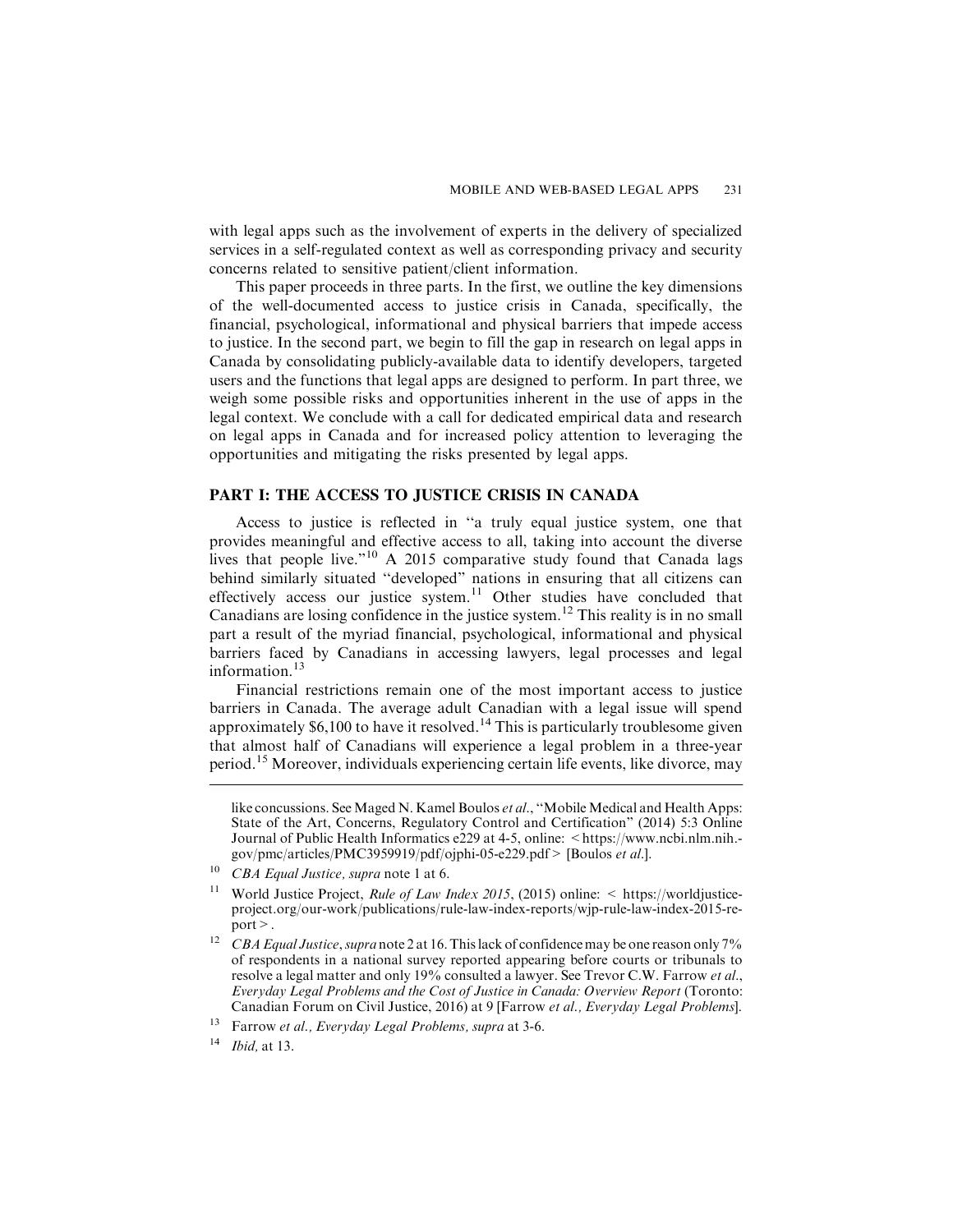find that retaining a lawyer is beyond their financial means.<sup>16</sup> It is unsurprising then that an ''extraordinary" number of individuals are now self-represented in Canadian courts.<sup>17</sup> Although legal aid programs exist throughout the country, the financial support they offer does not meet the needs of many Canadians. Not only does legal aid funding vary by jurisdiction, but even when such funding is available, it is often limited to serious criminal law issues.<sup>18</sup>

Canadian studies also report that people experience multiple psychological and informational barriers to accessing justice, including: a lack of knowledge about the legal system and the resources available to assist members of the public in accessing the legal system; fear, embarrassment and stress in relation to pursuing or defending legal rights; and concerns about jeopardizing privacy.<sup>19</sup>

Physical barriers also impact access to justice. Participants in one Ontario study ''identified distance as the number one barrier to obtaining legal information and services in rural or remote areas of the province."<sup>20</sup> The study further reported that financial, informational and psychological barriers to accessing justice may be pronounced in rural settings due to disproportionately high rates of poverty, higher cost services due to reduced economies of scale, possible '''cultural barrier[s]' between people in rural communities and service providers located in cities", and a lack of public awareness of available services.<sup>21</sup> Supply gaps in rural and remote areas have also been identified.  $22$ 

 $21$  Ibid.

<sup>&</sup>lt;sup>15</sup> Justice Canada, The Legal Problems of Everyday Life: The Nature, Extent and Consequences of Justiciable Problems Experienced by Canadians, by Ab Currie (Ottawa: Department of Justice Canada, 2008)[Currie], found that 44.6% of all respondents to the study experienced one or more justiciable problems over three years; Farrow et al., supra note 13 at 2, stating ''[a]lmost half (48.4%) of Canadians over 18 will experience at least one civil or family justice problem over any given three-year period."

<sup>&</sup>lt;sup>16</sup> A 2015 survey of Canadian lawyers found that their fees in a contested divorce could range from \$6,145 to \$87,974. See Michael McKiernan, "The Going Rate", Canadian Lawyer Magazine (June 2015), online: <http://www.canadianlawyermag.com/images/ stories/pdfs/Surveys/2015/CL\_June\_15\_GoingRate.pdf> [McKiernan].

<sup>&</sup>lt;sup>17</sup> Julie Macfarlane, "The National Self-Represented Litigants Project: Identifying and Meeting the Needs of Self-Represented Litigants", The Law Society of Upper Canada (May 2013), online:  $\langle \text{http://www.lsuc.on.ca/uploadedFiles/For the Public/About} - \rangle$ the\_Law\_Society/Convocation\_Decisions/2014/Self-represented\_project.pdf> at 32.

<sup>&</sup>lt;sup>18</sup> *CBA Equal Justice, supra* note 1 at 37-39.

 $19$  See, e.g., *ibid*, at 34.

<sup>&</sup>lt;sup>20</sup> Law Foundation of Ontario, "Connecting Across Language and Distance: Linguistic and Rural Access to Legal Information and Services", by Karen Cohl & George Thomson (Toronto: Law Foundation of Ontario, 2008) at 32 [Cohl & Thomson]. In this study, ''[l]egal service providers spoke about their rural clients walking an hour or more, or hitchhiking, to keep appointments with legal clinics or to attend administrative or court proceedings."

 $22$  For instance, a 2015 report concluded that individuals navigating family law issues in rural and remote contexts are under-serviced due to a lack of lawyers, and a belief that problems should be dealt with inside the family structure. See Canadian Forum on Civil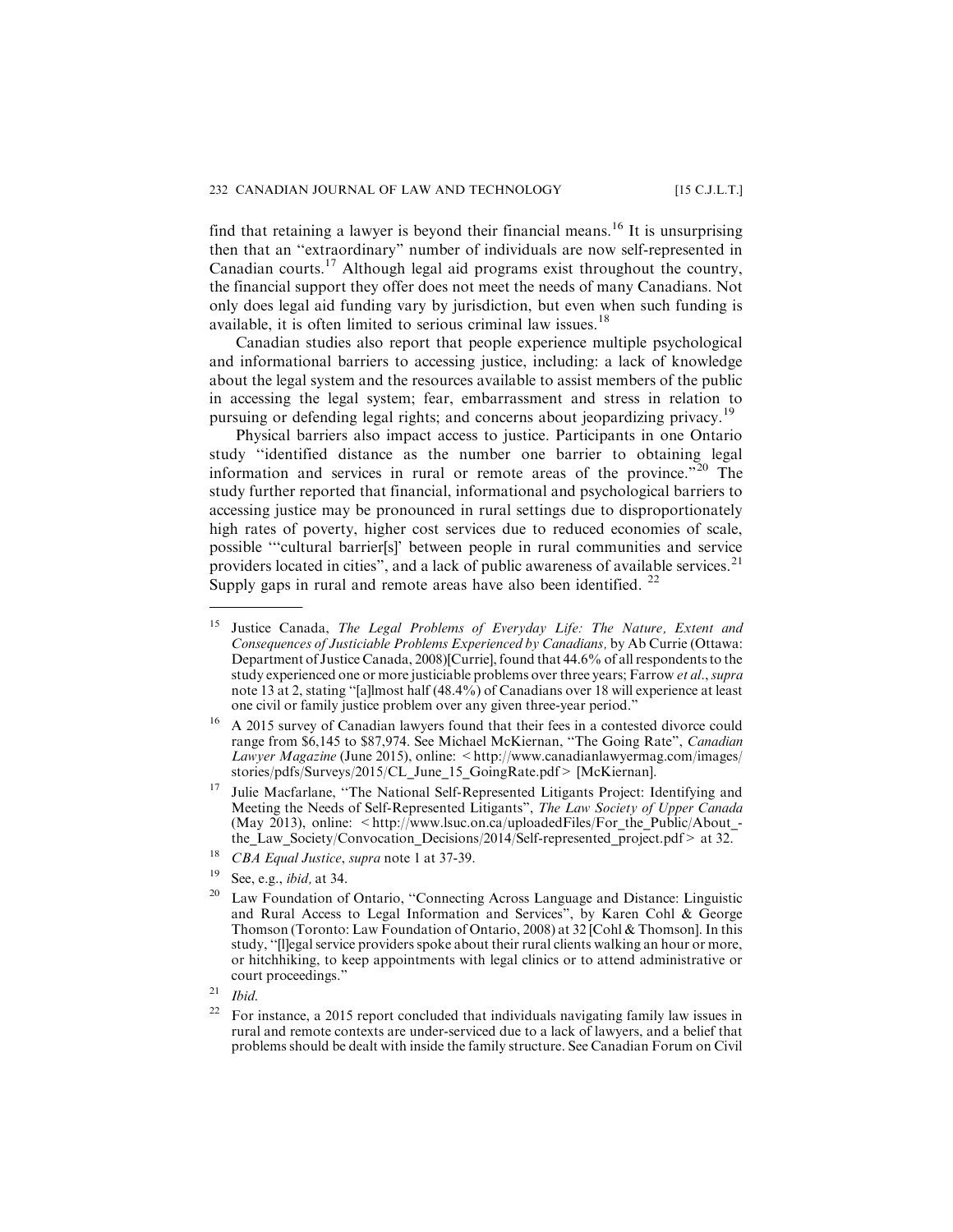All of these barriers are acutely experienced by members of marginalized and equality-seeking communities. The cost of accessing justice is uniquely burdensome for persons of Aboriginal ancestry, members of visible minority groups, persons with disabilities and persons who receive social assistance, who are all more likely to face multiple legal problems at once.<sup>23</sup> It is well documented that homeless individuals — a heterogeneous mix of people who are otherwise marginalized in the legal system for reasons of race, social class, disability, and sexual orientation/gender identity — experience ''a gamut of unresolved legal issues."<sup>24</sup> As summarized in the Canadian Bar Association's Reaching Equal Justice Report, "legal problems tend to 'cluster', multiply, and have an additive effect and this pattern of cascading problems disproportionately impacts people living in marginalized conditions."<sup>25</sup>

Marginalized and equality-seeking groups may face particularly exacerbated access to justice barriers in rural and remote contexts. Persons of Aboriginal ancestry in remote regions face difficulties in accessing culturally appropriate legal services in part due to generalized ignorance about the history and position of their unique communities and disproportionately high rates of poverty.<sup>26</sup> The lack of legal services in rural communities may also have a detrimental effect on the legal needs of youth, the elderly, and people with disabilities.<sup>27</sup> Rural women experiencing intimate partner violence face particular challenges in navigating conflicts and maintaining confidentiality in close-knit communities because the number of available lawyers may be small. $^{28}$  Moreover, in some cases, these women may not have access to adequate transportation to travel outside their communities to visit a lawyer's office.<sup>29</sup>

The Canadian legal community is actively strategizing ways to address this crisis in access to justice. However, much of the existing work focuses on improving access to legal representation and refining court processes.<sup>30</sup> There has been rather less consideration of the possibilities that legal technologies, including legal apps, might offer in mitigating access to justice barriers.<sup>31</sup> In

Justice, ''Rural & Remote Access to Justice: A Literature Review", by Nicole Aylwin & Lisa Moore (Toronto: Canadian Forum on Civil Justice, 2015) at 21 [Aylwin & Moore].

<sup>&</sup>lt;sup>23</sup> For further discussion, see Currie, *supra* note 15.

<sup>24</sup> Suzanne Bouclin, ''Regulated Out of Existence: A Case Study of Ottawa's Ticket Defence Program" (2014) 11 JL & Equality 35 at 48.

<sup>&</sup>lt;sup>25</sup> CBA Equal Justice, supra note 1 at 32, citing Ab Currie, "A National Survey of the Civil" Justice Problems of Low and Moderate Income Canadians: Incidence and Patterns" (2006) 13:3 Intl J Leg Profession 217.

<sup>&</sup>lt;sup>26</sup> Aylwin & Moore, *supra* note 22 at 17-18.

*Ibid*, at 18-21.

<sup>&</sup>lt;sup>28</sup> Cohl and Thomson, *supra* note 20 at 33.

<sup>&</sup>lt;sup>29</sup> Ibid. See also Canadian Agricultural Safety Association, Rural Child Care Report (October 2001), online: < http://casa-acsa.ca/content/rural-child-care-report >.

 $30$  For further discussion see e.g., Farrow, *supra* note 2.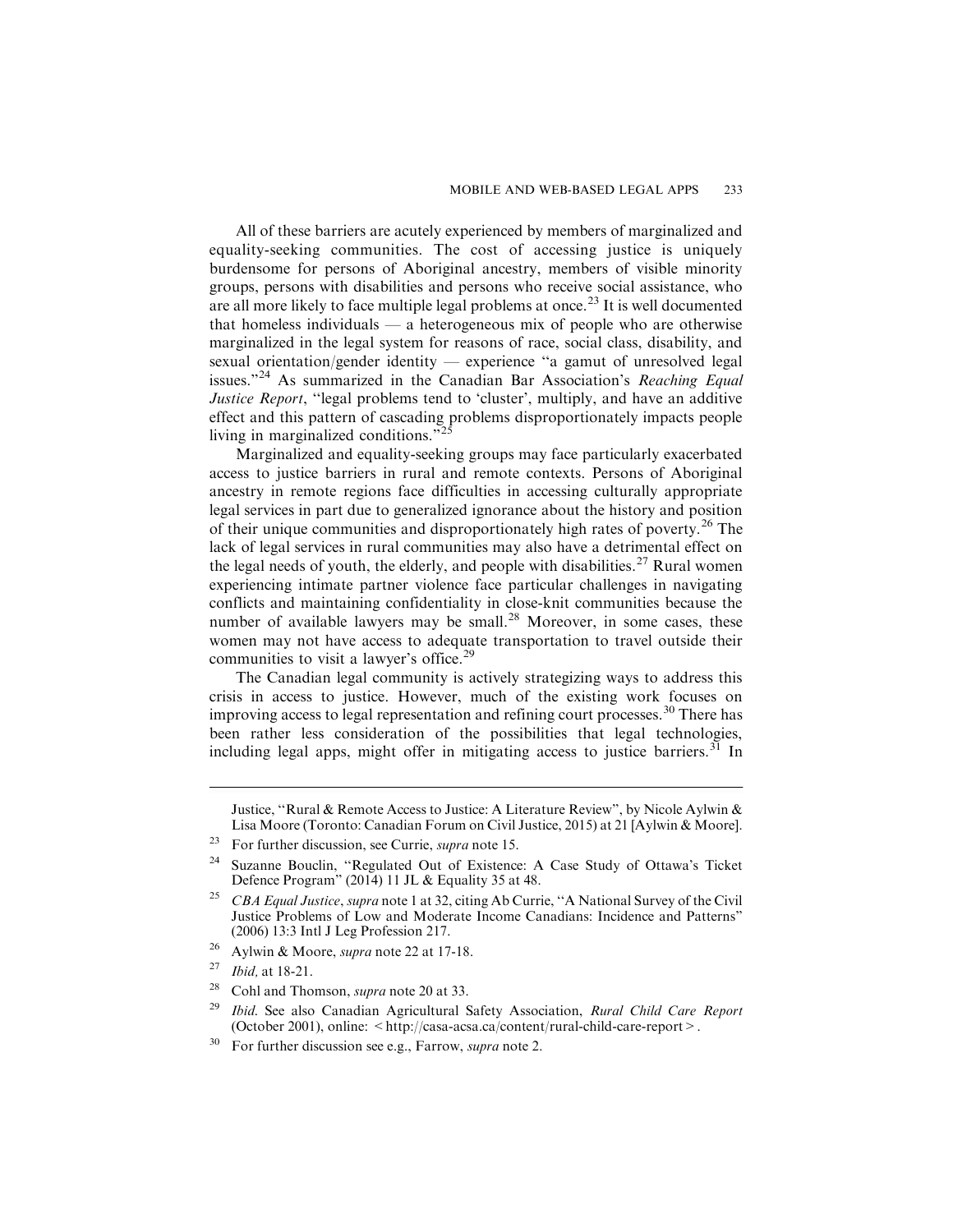the next section we canvass the emergence of legal apps that have potential in this regard.

#### **PART II: DEVELOPERS, TARGET USERS AND FUNCTIONS OF LEGAL APPS**

To assess the potential of legal apps for improving access to justice in Canada, it is necessary to better understand the nature of legal apps themselves. In this section, we provide a summary of currently available legal apps in Canada and consider three issues that should be considered in future research on legal apps: (1) who develops legal apps, (2) who are the target users of legal apps, and (3) what functions do legal apps purport to perform? To provide context and a more complete picture of the legal app environment in North America, we have also considered examples of apps developed in the United States.<sup>32</sup>

#### **a) Legal app developers**

Private developers are responsible for most legal apps.<sup>33</sup> Although detailed information about the backgrounds of these developers is not widely available, our research suggests that private developers in Canada generally consist of individuals working alone or in small teams.<sup>34</sup> This contrasts somewhat with the American legal app environment which includes several large developers with significant financial and human resource capacity, like LegalZoom, which has systematically entered the legal services delivery field on a large-scale basis and offers multiple apps to the public. $35$ 

 $31$  That said, the role of technology in access to justice initiatives in Canada has received some meaningful attention. See e.g. Bailey et al., supra note 1; Karim Benyekhlef et al., eds., eAccess to Justice (Ottawa: University of Ottawa Press, 2016).

<sup>&</sup>lt;sup>32</sup> This data was sourced from publicly available information about legal apps, gathered primarily through searches of mobile app stores and targeted web searches. The full taxonomy of Canadian legal apps is at attached at Appendix A.

<sup>&</sup>lt;sup>33</sup> This is consistent with general trends in app development. The Information and Communications Technology Council, The Appification of Everything: Canada's Apps Economy Value Chain (2014), online: < https://www.ictc-ctic.ca/wp-content/uploads/ 2014/02/AppificationFeb2014.pdf> at v reports that 51% of Canada's apps enterprises rely on personal/family funding to get started, 26% rely on funding from other business streams, 6% rely on venture capital, and 4% rely on public funding.

 $34$  More than half of the Canadian legal apps included in our taxonomy at Appendix A were developed by private individuals or teams.

LegalZoom, which launched 10 web-based products in 2001 focused on estate planning, business formation, and intellectual property protection, has now grown to offer a plethora of online services, including narrowly tailored services like specialized estate planning to ensure that one's pets ''are provided for when you're no longer able to care for them on your own." The significant reach of LegalZoom is evident in the fact that it has now served over 3.6 million customers. See LegalZoom, ''About Us", online:  $\leq$ https://www.legalzoom.com/about-us  $\geq$ ; and LegalZoom, "Pet Protection Agreement" <https://www.legalzoom.com/personal/estate-planning/pet-protection-agree-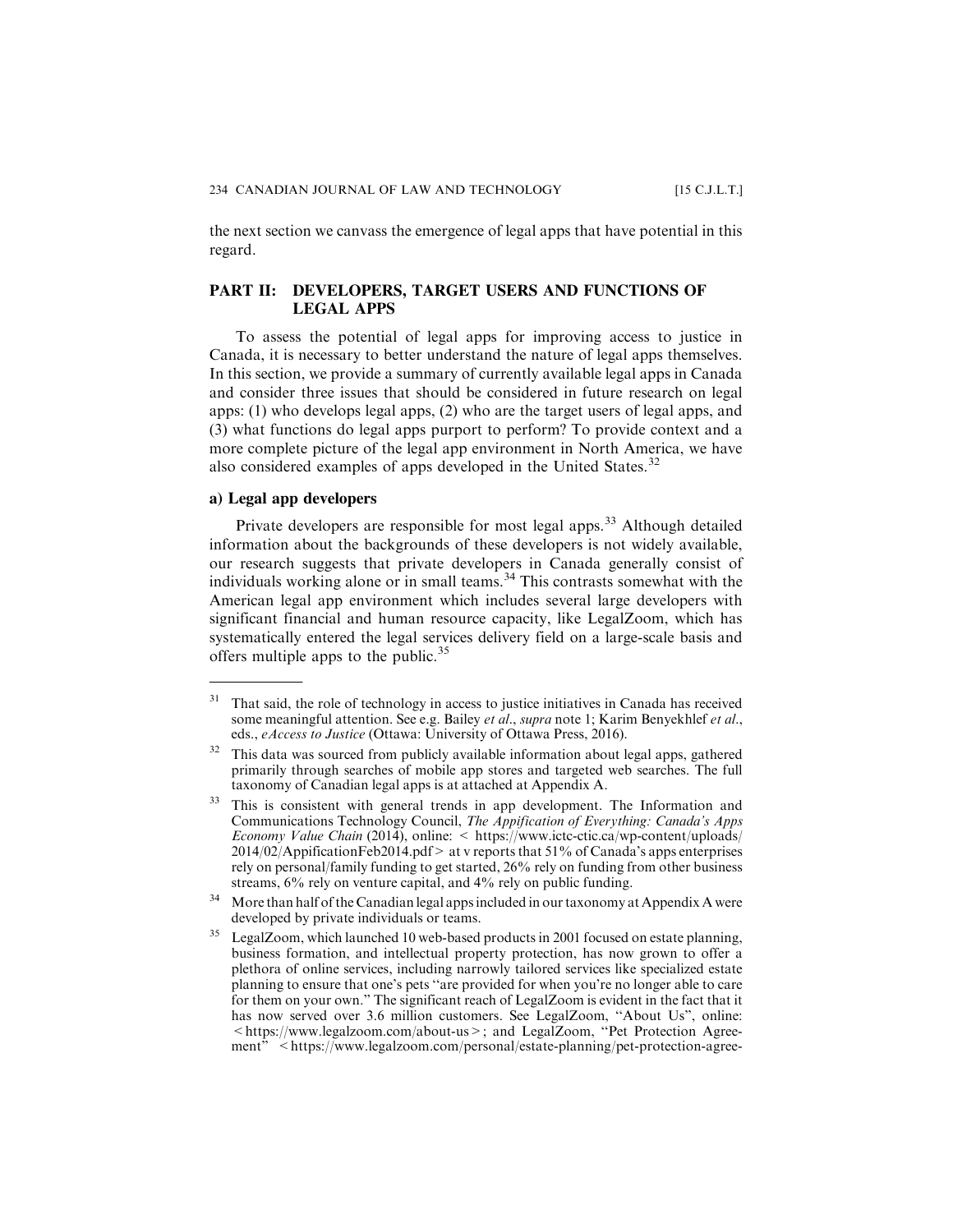Public developers have also entered the world of legal apps, although, again, this phenomenon is more apparent in the United States than in Canada. For instance, the American Legal Services Corporation (''LSC"), established in 1974 as ''an independent nonprofit" providing ''financial support for civil legal aid to low-income Americans", has recently required that its grant recipients leverage resources through technology.<sup>36</sup> Following a national technology summit in 2012, the LSC also recommended that legal aid service providers use mobile technologies as an outreach tool.<sup>37</sup> Furthermore, multiple American civil liberties organizations have developed specific apps, including the American Civil Liberties Union's (ACLU) *Mobile Justice* app that allows "users to record law enforcement, to alert other *Mobile Justice* ... app users to nearby law enforcement encounters and to submit videos and incident reports automatically to the ACLU."<sup>38</sup> Finally, a number of American courts have developed apps that provide information about court proceedings to the public and lawyers.<sup>3</sup>

ment-overview.html>. For further background on LegalZoom, see e.g., Benjamin H. Barton, Glass Half Full: The Decline and Rebirth of the Legal Profession (New York: Oxford University Press, 2015) at 88-97.

- <sup>36</sup> See generally, Legal Services Corporation [LSC], online:  $\lt$ http://www.lsc.gov/ $>$  and, on the LSC's increasing interest in technology, see Ronald S. Flagg, ''Access to Justice: Keeping America's Promise" (2015) 24 Kan JL & Pub Pol'y at 572-581 [Flagg].
- <sup>37</sup> The LSC's 2012 national technology summit included 75 representatives from legal aid programs, courts, bar associations, government and business as well as technology experts, academics, and private practitioners. The summit's mandate was to explore ''the potential of technology to move the US towards some form of effective assistance to 100 percent of persons otherwise unable to afford an attorney for dealing with essential civil legal needs." The Summit's five resultant technological strategies included ''taking advantage of mobile technologies to reach persons more effectives." See Flagg, supra at 572-581.
- <sup>38</sup> This description is taken from the webpage that describes the California American Civil Liberties Union [ACLU] app: online, <https://www.mobilejusticeca.org/faq/>. For a list of states in which the app is available, see American Civil Liberties Union, ''ACLU Apps to Record Police Conduct", online:  $\lt$ https://www.aclu.org/feature/aclu-appsrecord-police-conduct>.
- <sup>39</sup> See e.g., (1) Court Clerk Mobile Connect app, developed by the Clerk of Circuit Cook County, which makes court-related information accessible for users in Cook County. Users can search the court's electronic docket for civil and traffic cases, search the court call roster, get updated fee schedules and locate and contact Cook County court facilities; for further details, see, online: <https://itunes.apple.com/us/app/court-clerk-mobileconnect/id595694855?mt=8>; (2) Ohio Sixth District Court of Appeals app, which allows users to follow court decisions and view the court's oral argument calendar, and receive notifications when new decisions are released or the calendar is updated. All cases posted on the court website are searchable in the app; for further details, see, online:  $\le$ https://itunes.apple.com/us/app/ohio-sixth-district-court/id1001442174?mt=8>; and (3) Supreme Court of Nevada Mobile App, which provides users with access to the latest case information, decisions and news from the Supreme Court of Nevada; users can also access past oral argument recordings and watch live steaming of oral arguments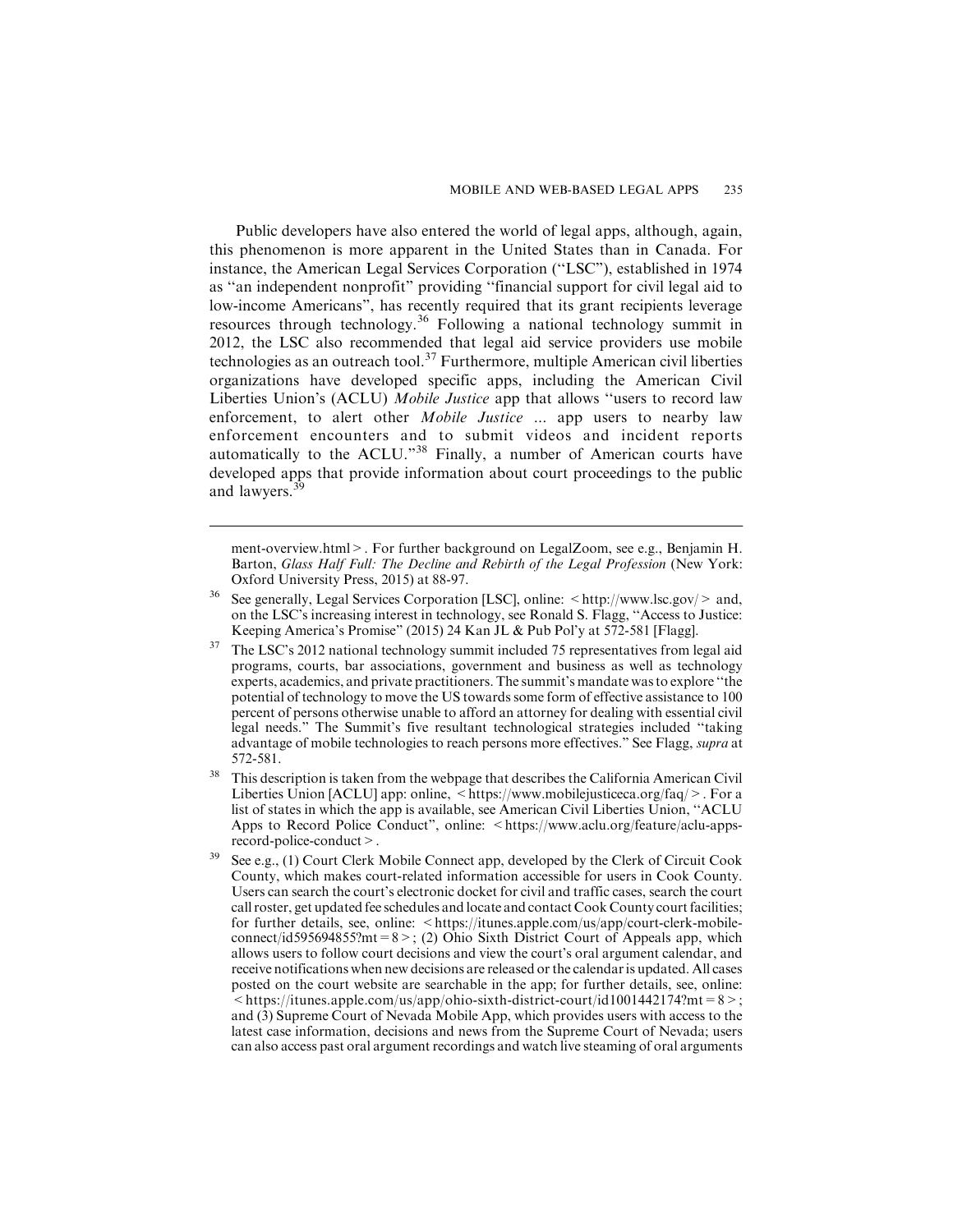#### 236 CANADIAN JOURNAL OF LAW AND TECHNOLOGY [15 C.J.L.T.]

In Canada, public entities and government actors are increasingly embracing legal apps. Legal Aid Ontario has developed an app that allows individuals to assess their financial eligibility for partially subsidized legal representation.<sup>40</sup> Similarly, the Halton (Ontario) Community Legal Services' app provides a ''[legal health] check-up to help people who are living in poverty so they can identify legal problems and get help."<sup>41</sup> In 2016, the Ontario Ministry of the Attorney General partnered with the Legal Innovation Zone at Ryerson University to present the *Ontario Access to Justice Challenge*, intended to ''foster the growth and success of startups that are developing products, technologies, processes, and solutions that have a direct positive impact on access to justice in Ontario."<sup>42</sup> In 2017, the Winkler Institute and the Cyberjustice Laboratory at the Université de Montréal organized HackJustice, in which ''students, legal professionals, computer scientists, software developers, members of the public and professionals of various disciplines came together for a hackathon designed to create technology applications to improve access to  $i$ ustice." $43$ 

Law schools in both the United States and Canada are also playing a role in the development of legal apps. Canadian law professors and students are leading innovation through courses that serve as think-tanks on how to use technology to address access to justice issues. At Osgoode Hall, Nicole Aylwin and Monica Goyal teach a course called Legal Information Technology and it is in that context that students developed the idea for *JusticeTrans*, which provides legal information on human rights related to gender identity to the transgender community.<sup>44</sup> Similarly, students enrolled in Thompson Rivers University's

from the courtroom; for more details, see, online: <http://nvcourts.gov/Supreme/ Court Information/Supreme Court of Nevada Mobile App/>.

Legal Aid Ontario Mobile App, online: <http://www.legalaid.on.ca/en/getting/legalaidapp.asp> [Legal Aid Ontario App].

<sup>&</sup>lt;sup>41</sup> Legal Health Check-Up, online:  $\langle \text{https://www.legalhealthcheckup.ca/en/}>. As$  described by PLE Learning Exchange Ontario, legal health checks ''are tools intended to help people identify and address legal problems. . ...[and] have three main purposes: (1) to help people become aware that a problem has a legal aspect; (2) to encourage people with legal problems to get help from a legal professional, their local legal clinic, or trusted members of their community; and (3) to help community workers, other community intermediaries, lawyers or other legal professionals start conversations with clients about the law": see PLE Learning Exchange, online:  $\langle \text{http://www.plelearningexchange.ca/}$ resources/legal-health-checks/>.

<sup>42</sup> Ryerson University, Legal Innovation Zone, ''A Call for Startups with Innovative Solutions that Improve Access to Justice (A2J) in Ontario", online: <http:// www.legalinnovationzone.ca/initiative/a2j-challenge>.

<sup>&</sup>lt;sup>43</sup> Winkler Institute for Dispute Resolution, "HackJustice: An Access to Justice Hackathon", online: <https://winklerinstitute.ca/projects/hackjustice-an-access-to-justicehackathon/>.

<sup>44</sup> Legal Information Technology Course Description, online: <http://www.osgoode.yorku.ca/courses-and-seminars/legal-information-technology/>; Benjamin Vandorpe,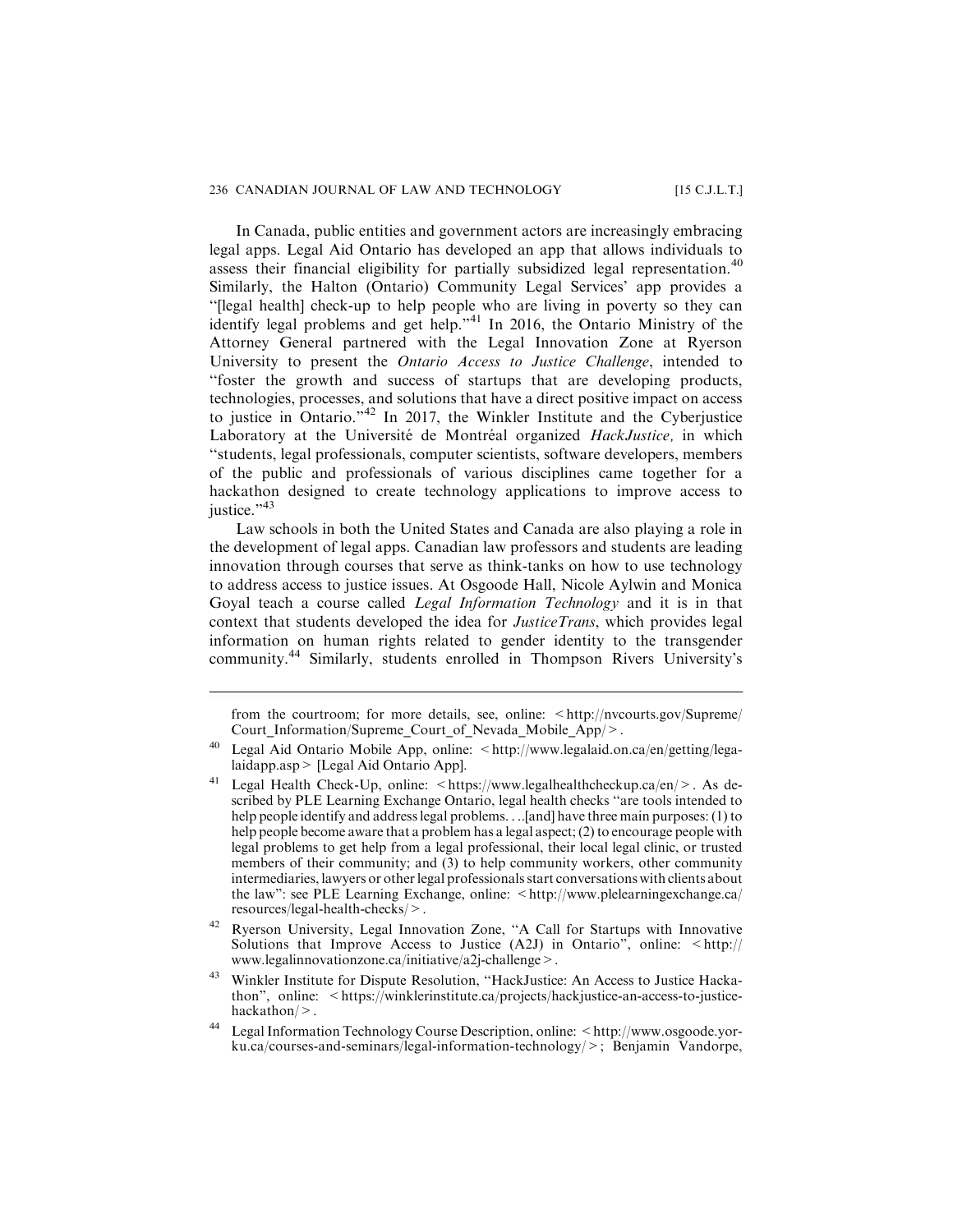Lawyering in the 21st Century, taught by Professor Katie Sykes, designed SUMMONS, an app currently in demo mode that ''allows court administrators to provide live updates of court schedules and when litigants or their lawyers are to appear to help cut down on these expenses."<sup>45</sup> In 2017, Professor Sykes taught a course called Designing Legal Expert Systems: Apps for Access to Justice dedicated to legal app development which culminated in a ''Battle of the Apps".<sup>46</sup> Next year, Professor Marina Pavlovi at the University of Ottawa will offer a new course called Legal Knowledge Engineering, wherein ''students will conduct research, create resources, and deliver expert legal information and tools to non-expert users via technology."<sup>47</sup>

Parallel trends are evident in the United States. Georgetown Law hosts an annual Iron Tech Lawyer competition, where students test apps created in the Technology Innovation and Law Practice practicum, headed by Professors Tanina Rostain and Roger Skalbeck.<sup>48</sup> Some of the development work in the educational sector is happening in collaboration with industry partners, including Neota Logic, which produces ''an advanced and innovative AI [artificial intelligence] platform" to be used by non-programmers to develop apps.<sup>49</sup>

#### **b) Legal app target users and legal app functions**

Legal apps in Canada target two primary users: 1) lawyers; and 2) the general public.

<sup>&#</sup>x27;'JusticeTrans: Addressing Access to Justice Issues Through Technology" (21 January 2016), Winkler Institute for Dispute Resolution Justice Innovation Blog (blog), online:  $\leq$ http://winklerinstitute.ca/justicetrans-addressing-access-to-justice-issues-throughtechnology/> [Vandorpe].

<sup>&</sup>lt;sup>45</sup> Liam Britten, "Costly, Frustrating Court Delays Tackled with Law Students' app",  $CBC News (12 May 2016)$ , online: <http://www.cbc.ca/news/canada/british-columbia/ court-delay-app-1.3580285>.

<sup>&</sup>lt;sup>46</sup> "Innovative Law Course Unique in Canada", *InsideTRU* (17 November 2016), online:  $\langle$ http://inside.tru.ca/2016/11/17/innovative-law-course-unique-in-canada/>; "Law Students Compete in the Battle of the Apps", InsideTRU (20 April 2017), online: <http://inside.tru.ca/2017/04/20/law-students-compete-in-battle-of-the-apps/>.

<sup>&</sup>lt;sup>47</sup> "New and Innovative Law and Technology courses offered at uOttawa", Centre for Law, Technology and Society (22 March 2017), online: <https://techlaw.uottawa.ca/news/ new-law-and-tech-courses-2017> .

<sup>48</sup> Georgetown Law, ''Technology, Innovation, and Law Practice: An Experiential Seminar", online: < http://apps.law.georgetown.edu/curriculum/tab\_courses.cfm?Status=Course&Detail=2090>.

<sup>49</sup> For more information, see ''Neota Logic — Neota's Story", online: <https:// www.neotalogic.com/neotas-story/>; and ''Neota Logic — Pro Bono", online: <https://www.neotalogic.com/pro-bono/>. For example, Neota provides support to the Thompson River's Apps for Access for Justice course and Georgetown Law Iron Tech competition as well as a similar competition at Melbourne University Law School.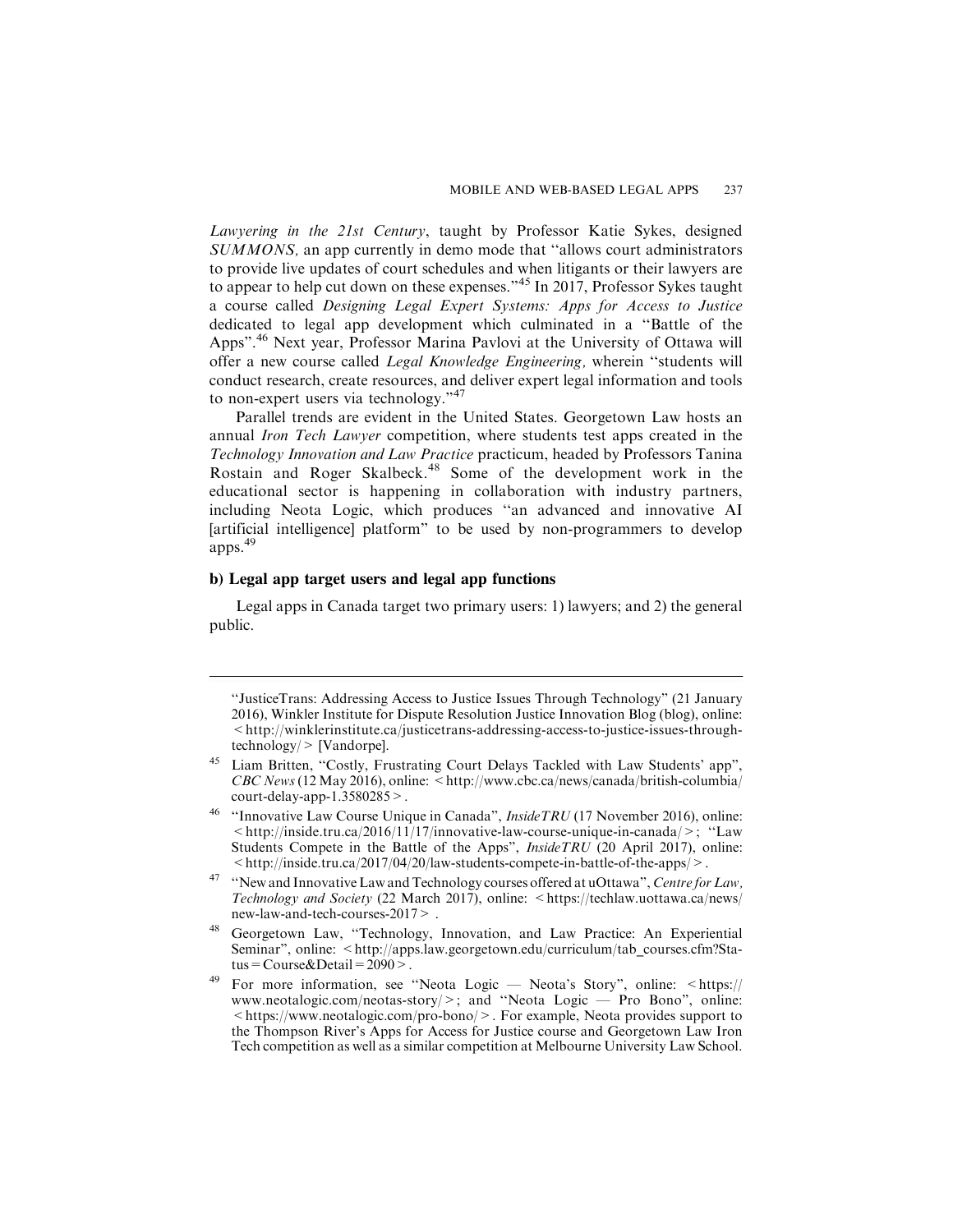#### *i) Lawyer users*

Legal apps targeting lawyers generally promote more efficient legal service delivery.  $EasyBOA$ , for instance, is a web application that allows litigation lawyers to "automatically create" a Book of Authorities.<sup>50</sup> The case and practice management software company CLIO also has a mobile app which allows lawyers to track their time, view their calendars and organize tasks.<sup>51</sup> Other apps help streamline legal research, such as *Rangefindr*, which was designed to help Canadian lawyers and judges quickly determine appropriate sentencing ranges in criminal matters.<sup>52</sup>

An emerging area for lawyer-use legal apps is the development of legal analytics tools that ''analyze past legal reference data to provide insights into future outcomes."<sup>53</sup> For example, Loom Analytics "use[s] a combination of machine learning and legal analysis to classify case law along multiple vectors allowing for statistical analysis . . . [to allow users to] see how a particular judge has ruled on specific motions or claims at trial, what kinds of cases make it to court most frequently, the average decision turnaround time, and the average cost and damage awards broken down by case type."<sup>54</sup> Similarly, in the United States, Lex Machina offers a number of legal analytics apps, including Courts  $\&$ Judges Comparator, which "enables attorneys to compare up to four federal districts and judges, to gain critical insights regarding caseloads, timing to key milestones, case resolutions, specific findings, and damages", and Motion Kickstarter, which ''makes it easy to draft winning motions by helping attorneys compare the arguments and motion styles that have been successful before a specific judge."<sup>55</sup>

A related trend in lawyer-facing apps is the use of machine learning to provide answers to legal questions or allow lawyers to more efficiently analyze legal documents. Blue J Legal "analyzes fact situations using deep learning" to provide ''authoritative answers" relating to a number of specific legal subjects such as determining if an individual is a resident of Canada or of another country for tax purposes.<sup>56</sup> Similarly, *Beagle*, uses artificial intelligence to read contracts, highlight the important information, and facilitate lawyer review.<sup>57</sup>

- <sup>51</sup> Clio App, online:  $\langle$  https://www.clio.com/features/mobile-apps/ $>$ .
- 52 Rangefindr, online:  $\langle \text{http://www.rangefindr.ca/>}.$
- <sup>53</sup> Ed Sohn, "alt.legal: The Forecast for Legal Analytics is Mostly Sunny", *Above the Law* (18 May 2016), online: <http://abovethelaw.com/2016/05/alt-legal-the-forecast-forlegal-analytics-is-mostly-sunny/>.
- $54$  Loom Analytics, online:  $\langle \text{http://www.loomanalytics.com/}>.$
- <sup>55</sup> Lex Machina, ''Legal Analytics Apps", online: <https://lexmachina.com/legal-analytics-apps/>.

 $50$  EasyBOA, online:  $\lt$ http://www.boa.legal/ - about >.

<sup>&</sup>lt;sup>56</sup> Blue J Legal, online:  $\langle \text{http://www.bluejlegal.com/}\rangle$ . At the time of writing, the developers indicated that this app was ''in private beta (by invitation only) with major organizations, including government bodies, global accounting firms and leading law firms."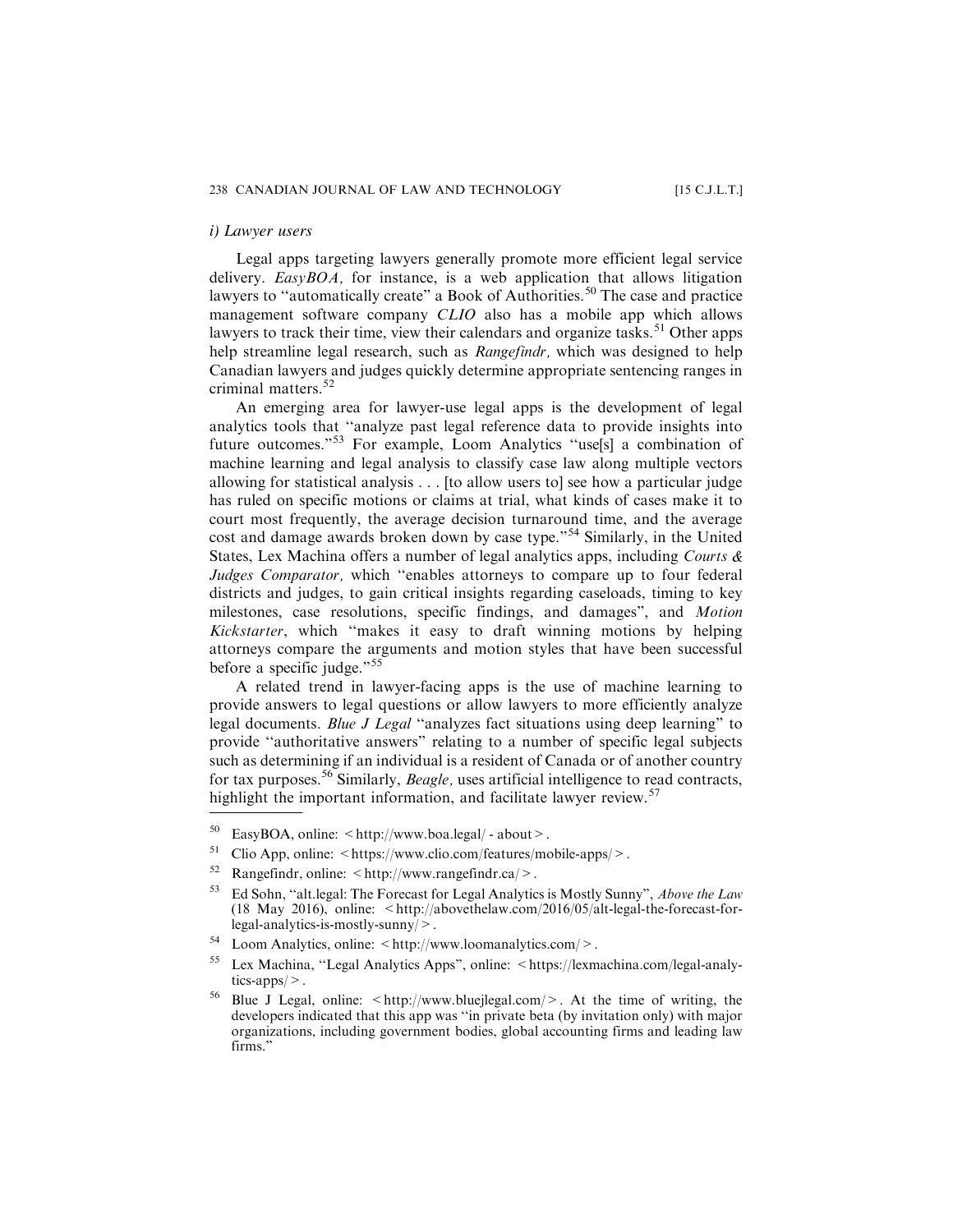#### *ii) General public users*

We found three broad categories of legal apps intended for use by the general public. First, there are several apps designed to increase efficiency by making existing legal services easier to access. They may, for example, connect individuals with legal issues to lawyers in legal aid and *pro bono* systems,  $58$  as well as those in private practice.<sup>59</sup> Other apps invite users to access conventional legal services in innovative ways. The American app Notarize allows users to notarize documents online with e-signatures; users upload their documents, and a notary public who has a video profile with the app notarizes the document.<sup>60</sup>

A second set of apps seeks to materially change the way that individuals interact with the legal system. Many of these apps allow users to engage in selfhelp either by bypassing the need to retain a lawyer, or by minimizing the amount of time a lawyer needs to spend on the legal issue at hand. There are at least four sub-categories of public-oriented legal apps of this sort: (1) apps that offer general legal information on a specific subject, like *JusticeTrans*, which provides information about transgender rights in Canada;<sup>61</sup> (2) apps that allow users to create legal documents like LegalZoom, above, and Ontario Small Claims Wizard, currently in development, which will guide people through the small claims process by advising users on which documents they need to file and facilitating on-line completion of those forms;<sup>62</sup> (3) apps that streamline conventional legal processes, like Thistoo, a ''personal divorce assistant" which walks users through the necessary steps of an uncontested divorce in Ontario;<sup>63</sup> and (4) apps that help individuals who are not legally trained with legal research, like the American app PlainSite, which provides "non-lawyers easy to navigate

<sup>&</sup>lt;sup>57</sup> Beagle, online:  $\leq$  www.beagle.ai  $\geq$ .

See e.g., Legal Aid Ontario App, *supra* note 40. In the American context, the app Due Processr, online: <http://dueprocessr.org/courtcal/>, allows users to determine their eligibility for indigent legal services in Massachusetts, and assists criminal defendants in calculating their state prison sentences.

<sup>&</sup>lt;sup>59</sup> See, e.g., American apps like Law Kick, online:  $\lt$ https://lawkick.com/>, which connects individuals with lawyers based on the legal problem or question the individual has and the price they are willing to pay; and Fixed, online:  $\langle$ https://www.fixedlaw.- $\text{com}/\text{>}$  which allows individuals to use the app to upload a photograph of a traffic ticket for review by an attorney which will then generate a flat fee quote for legal services to defend against the ticket.

 $60$  Notarize, online:  $\langle$ https://itunes.apple.com/us/app/notarize/ id1022005141?ls =  $1$ &mt =  $8$  >.

See Vandorpe, supra note 44. Similarly, in the United States, several apps assist individuals with expungement (i.e. a court order that removes an entry from a criminal record), see e.g. ExpungeMaryland.org, online:  $\langle \text{http://www-expungemaryland.org/}$ about>, a web app created for people with criminal records in Maryland that aims to clarify criminal expungement by allowing users to fill a simple questionnaire to determine whether their case is eligible for expungement.

Small Claims Wizard, online: <www.smallclaimswizard.com>.

<sup>&</sup>lt;sup>63</sup> Thistoo, online:  $\langle \text{https://thistoo.co/} \rangle$  [Thistoo].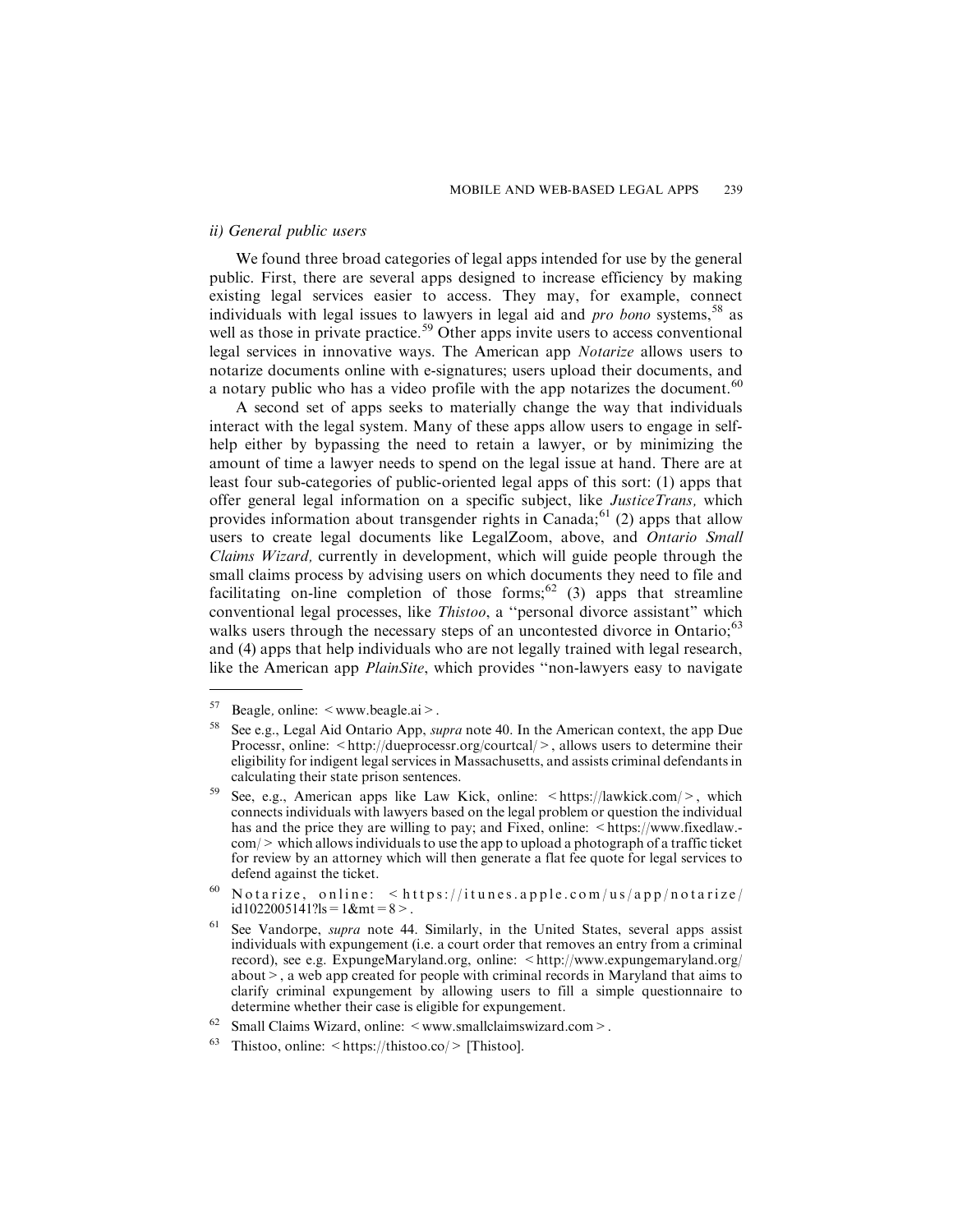access to the entire American legal system with access to public records from agencies, patent applications, corporate profiles and public federal and state case dockets."<sup>64</sup>

Finally, a third set of apps seeks to provide legal self-help tools and assistance to the general public that may not typically be offered by a lawyer or paralegal. Some are directed at providing real time support to citizens who are stopped by police, like LegalSwipe, which aims to inform Canadians about their rights during a police stop and can also ''send emergency contacts a personalized message with ongoing updates of [one's] geographic location" and ''record audio and video to be e-mailed to emergency contacts and uploaded to synchronized Dropbox accounts."<sup>65</sup> In the United States, *HeatSeek* provides an integrated system where tenants have a specially designed temperature sensor installed in their apartments at no cost, and the app analyzes the temperature data from the sensor to determine heating code violations.<sup>66</sup> The data obtained through the HeatSeek app can be used to provide ''objective evidence" about heating code violations in housing court.<sup>67</sup>

#### **PART III: RISKS AND OPPORTUNITIES OF LEGAL APPS**

Legal apps like those canvassed above present a range of opportunities for addressing access to justice issues in Canada, but also carry risks specific to the deployment of app technology in the legal domain.<sup>68</sup> Here, we consider five opportunities and five risks worthy of consideration when assessing the potential of apps to contribute to addressing access to justice challenges in Canada.

#### **a) Opportunities**

#### *i) Mitigating financial barriers*

We have not located any comprehensive information about whether apps targeting lawyer end-users in fact make legal services less expensive and, if so, whether the cost savings are transferred to clients. It seems unlikely that many lawyer-oriented apps, like those targeting practice management issues, will result in any meaningful savings to individual clients. For example, in ''personal plight" areas of legal service where access gaps are profound and costs tend to run high

Ibid.

<sup>&</sup>lt;sup>64</sup> See e.g. the American app PlainSite, online:  $\lt$ http://www.plainsite.org >, which provides ''non-lawyers easy to navigate access to the entire American legal system with access to public records from agencies, patent applications, corporate profiles and public federal and state case dockets. Non-public analytic data is also available."

LegalSwipe, online: <http://www.legalswipe.com>.

<sup>&</sup>lt;sup>66</sup> HeatSeek, online:  $\lt{http://heatseek.org/how-it-works/>}$ .<br>67  $H:1$ 

<sup>&</sup>lt;sup>68</sup> In light of the diversity of legal apps and the lack of reliable empirical information about who uses legal apps and to what ends, it is impossible to draw any definitive conclusions about whether and how these opportunities and risks are in fact borne out in practice.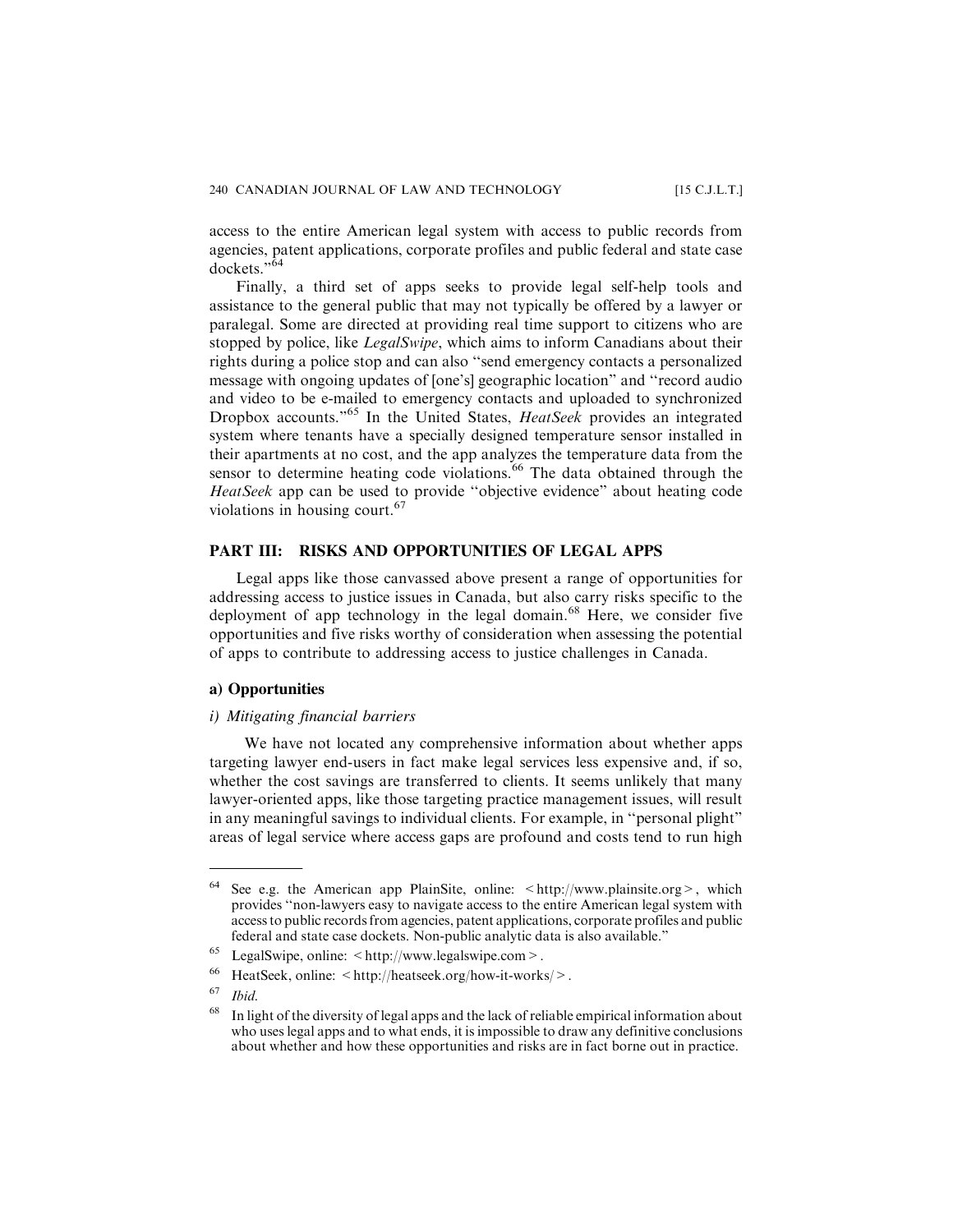— like family law and criminal defense — it is unlikely that an app yielding even relatively substantial cost savings would materially impact the overall access to justice issues that exist.<sup>69</sup> Even if a legal app generated a significant cost savings — perhaps a 20% reduction in fees — that may not, for many individuals, make the difference between being able to afford a lawyer or not. In any event, since financial barriers are compounded by psychological, informational and physical barriers, particularly for marginalized and equality-seeking communities, the fact that legal services might be made slightly cheaper because of an app will do little to overcome the non-financial barriers that may prevent individuals from contacting a lawyer in the first place.

Apps designed for the general public, rather than lawyers, seem to hold more promise for improving access to justice. In particular, apps that allow individuals to generate legal documents, like contracts or wills, without retaining a lawyer or with reduced assistance from a lawyer, have the potential to increase public access to certain legal services at significantly lower costs. For example, LegalZoom charges \$79 to prepare an online will which is reviewed by a lawyer, in contrast to the several hundred to several thousands of dollars it might cost to retain a lawyer to perform the same task.<sup>70</sup> The divorce app *Thistoo* unbundles its services so users can pay for only the specific items relevant to their situation, at a cost of \$9.99-\$199.00, or they can pay a \$34.99/month subscription fee for longer-term access to *Thistoo* support.<sup>71</sup> For some users, *Thistoo* could offer assistance with an entire divorce for less than a lawyer's hourly fee.<sup>72</sup>

#### *ii) Mitigating psychological and informational barriers*

The idea that technological interventions can provide opportunities to ''demystify" legal institutions has been canvassed by a number of commentators.<sup>73</sup> There are compelling arguments that legal apps may effectively fulfill this function, mitigating some of the psychological and informational obstacles to accessing justice. For example, one significant barrier faced by individuals attempting to resolve a civil justice problem is ''lack of knowledge about the legal system and resources available to support individuals, especially knowledge regarding how to access legal aid or affordable

 $69$  The origins of the term "personal plight" in relation to legal services is traced to a 1978 article: John P. Heinz & Edward O. Laumann, ''The Legal Profession: Client Interests, Professional Roles, and Social Hierarchies" (1978) Mich L Rev 1111. For further discussion, see also Noel Semple, ''Personal Plight Legal Practice and Tomorrow's Lawyers" (2014) 39 J Leg Prof 25.

LegalZoom, "Last Will and Testament Pricing," online: < https://www.legalzoom.com/ personal/estate-planning/last-will-and-testament-pricing.html>.

 $71$  Thistoo, *supra* note 63.

McKiernan, *supra* note 17 finds that in 2015, a lawyer's hourly fee in Canada ranged from \$186/hour - \$481/hour depending on the size of the firm and its location in Canada, as well as the lawyer's level of seniority.

Bailey et al, supra note 1 at 195.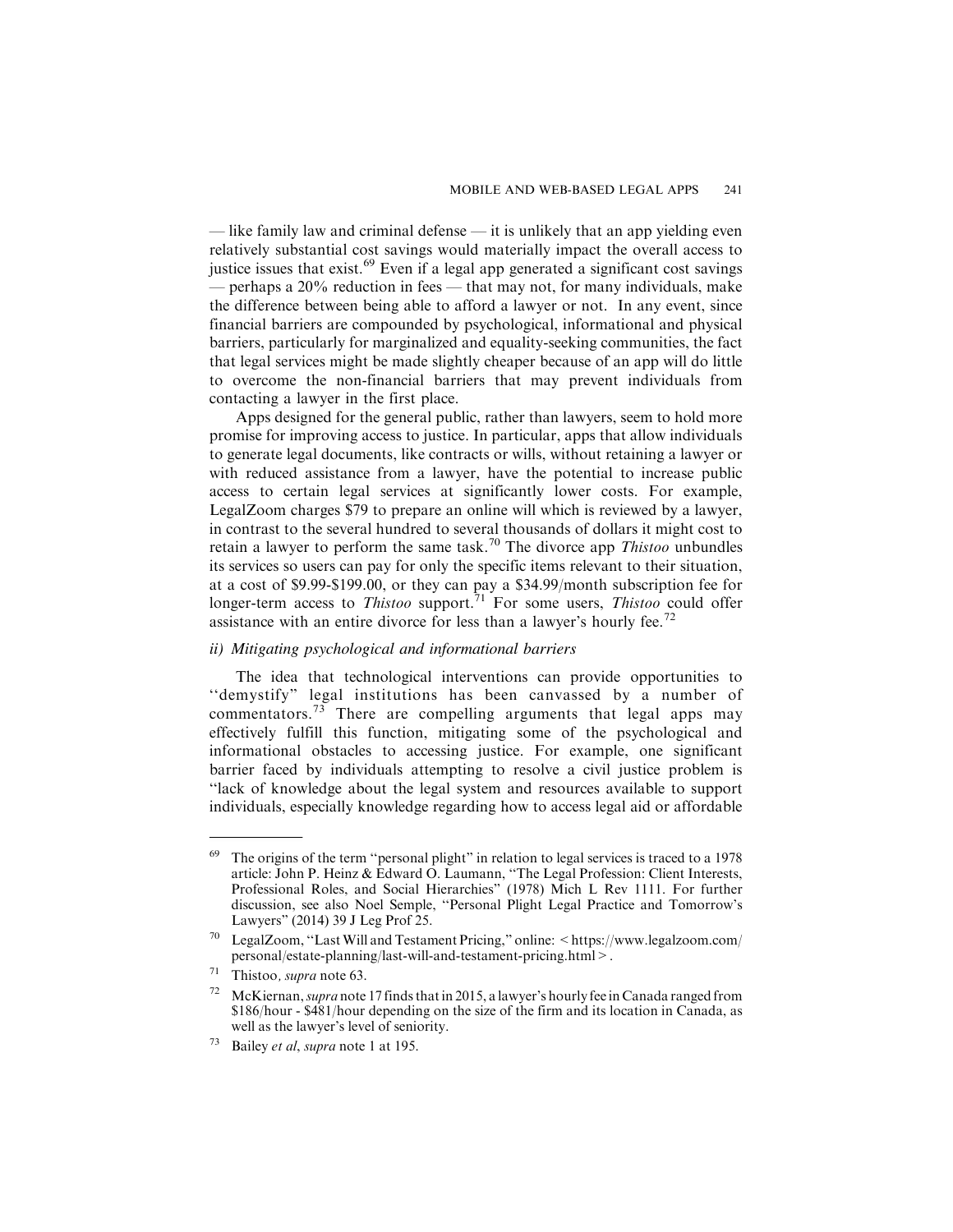legal services and information."<sup>74</sup> Public legal information apps like LegalAve, created by the Alberta Legal Information Society as a starting point to assist Albertans in addressing their family law issues,<sup>75</sup> and the *Legal Aid Ontario App*, which allows ''potential legal aid clients to self-assess for financial eligibility for legal aid certificates," have clear potential to improve the accessibility of legal information for the general public.<sup>76</sup>

Legal apps can also help overcome psychological and informational barriers by providing more holistic or client-centered assistance to the public than that generally offered by lawyers giving solely legal advice. For example, CitizenshipWorks, an American app that walks citizenship applicants through various calculations, study aids, and document checklists, presents itself as a problem-solving assistant, enabling it to be more helpful to its user than a lawyer offering strictly legal information, who may not be able to offer advice on other aspects of the citizenship process.<sup>77</sup> As noted above, apps like *HeatSeek* and LegalSwipe provide self-help tools and assistance beyond that which is typically offered by lawyers. These apps appear to be filling a set of law-related needs not currently provided by the conventional legal services market.

In light of these opportunities, legal apps hold promise for contributing to an increase in client empowerment.<sup>78</sup> In the health care context, the adoption of technological innovations, including the use of apps, has facilitated a cultural shift from a passive patient culture to consumer empowerment and patientcentered care.<sup>79</sup> As a result, there is growing recognition in the health care. context of the ''e-patient" who is empowered and informed by virtue of the

- <sup>75</sup> LegalAve, online:  $\langle \text{http://www.legalave.ca/>} \rangle$ .
- <sup>76</sup> Legal Aid Ontario App, supra note 40.
- <sup>77</sup> In the United States, *CitizenshipWorks*, online:  $\langle$ https://www.citizenshipworks.org  $>$ guides users through the steps of a citizenship application and connects them with free legal help. The app also ''includes useful and unique features, including tools to help people prepare for citizenship tests (like reading and writing quizzes and touch flashcards), calculators to track savings, multimedia functionality (using audio to dictate phrases to be written in English), [and] legal assistance located near the user". See also Richard Zorza, ''Multi-Faceted Mobile App for Citizenship" (22 January 2013), Richard Zorza's Access to Justice Blog (blog), online: < https://accesstojustice.net/2013/ 01/22/multi-faceted-mobile-app-for-citizenship/>.
- The impact of legal apps in addressing informational or psychological barriers may depend on the target user and whether mobile or web-based apps are used. For example, in explaining the motivations behind a number of legal apps, American legal aid lawyers have suggested that immigrant communities tend to be more accustomed to handheld technology than to computers: Joe Dysart, ''Justice in Your Palm" (2015) 101:4 ABA J 101 at 57.
- <sup>79</sup> William B Lober & Janine L Flowers, ''Consumer Empowerment in Health Care Amid the Internet and Social Media" (2011) 27:3 Seminars in Oncology Nursing 162 at 172. The cultural shift is so great that Lober and Flowers note at 176 that patients have now moved, beyond searching for information, to sharing information about their health journeys on social media and on peer-to-peer platforms

<sup>&</sup>lt;sup>74</sup> CBA Equal Justice, *supra* note 1 at 34.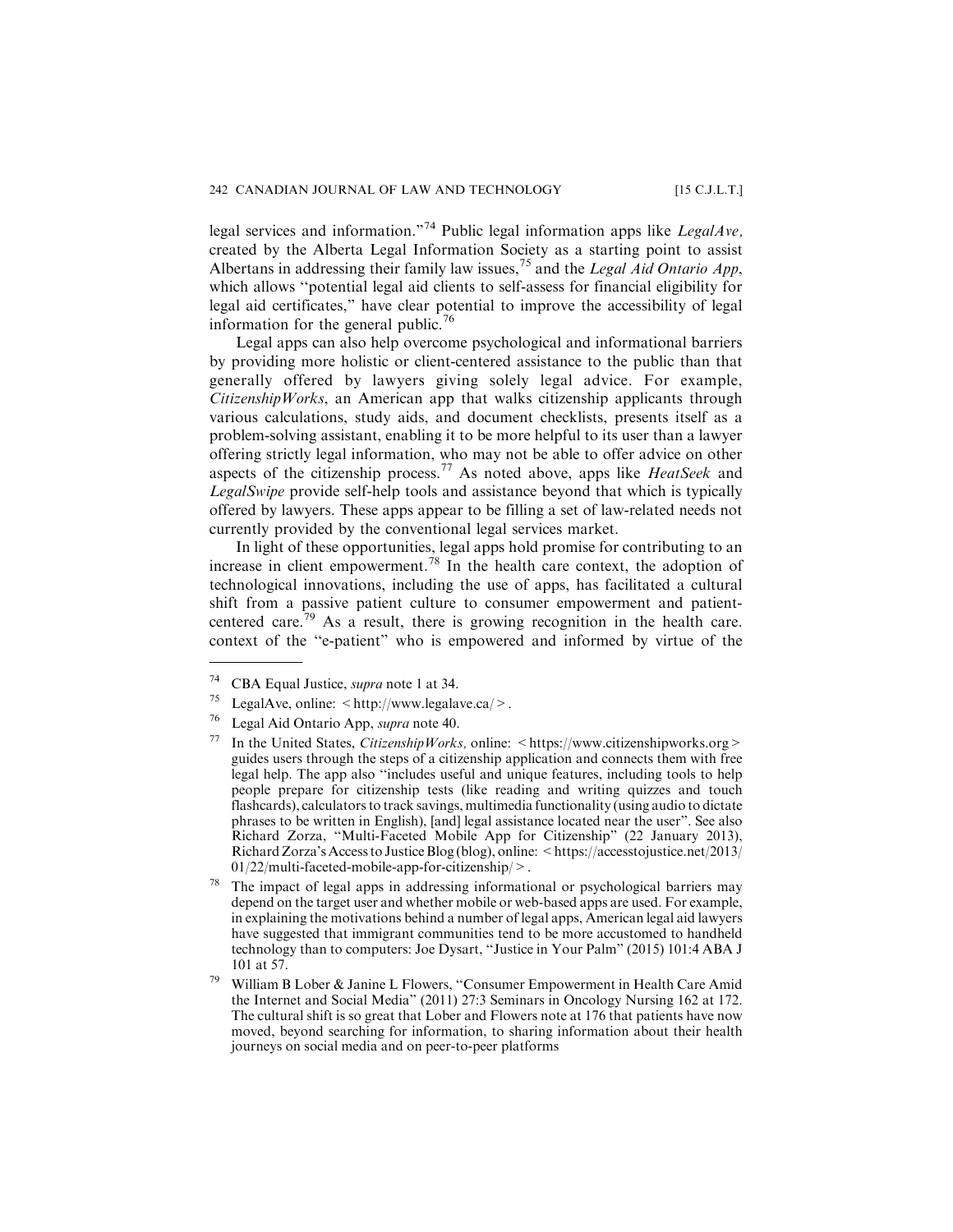availability of health information through various online tools and apps.<sup>80</sup> Similarly, legal apps may contribute to the evolution of an ''e-client" in the legal realm by increasing the availability and accessibility of legal information.

#### *iii) Mitigating physical barriers*

Apps can be accessed on an anytime, anywhere basis, assuming one has access to the internet or wireless services, as well as a device with which the app is compatible.<sup>81</sup> Such flexibility may be especially relevant for remote users who may have difficulties obtaining appropriate in-person legal information and services. In the American context, the Legal Services Corporation has endorsed the use of mobile technologies as part of a cohesive strategy to triage the legal needs of remote users into a harmonized system.<sup>82</sup>

#### *iv) Big data and insight development*

Big data, understood as the ''large-scale aggregation of information from public and private sources", has the potential to enhance ''our ability to discover meaning by connecting points of information electronically, across numerous, vast, and often unrelated stores of data."<sup>83</sup> There is little information about what data is currently being collected by legal apps or how such data is being used. There are some indications, however, that aggregated information collected by legal apps could help assist in more effectively addressing legal issues. For example, at the American Bar Association's 2016 Equal Justice Summit, there was a brief but important discussion about using data collected by legal service providers to gain insight into connections between legal issues.<sup>84</sup> New Mexico Legal Aid, which employs an online triage tool for new service users, found a correlation between automobile repossessions and home evictions within a threemonth period.<sup>85</sup> New Mexico Legal Aid does not typically assist with automobile repossessions; however, they are now considering whether they should provide advice on repossessions, knowing that it could help clients avoid bigger legal issues like evictions down the road.<sup>86</sup> Another interesting example of using data

<sup>&</sup>lt;sup>80</sup> Gul Seckin *et al.*, "Being an Informed Consumer of Health Information and Assessment of Electronic Health Literacy in a National Sample of Internet Users: Validity and Reliability of the e-HLS Instrument" (2016) 18:7 J of Medical Internet Research 2.

 $81$  The issue of differential access is essential to consider and is addressed more fully in the Risks section, below.

<sup>82</sup> See Flagg, supra note 36.

<sup>83</sup> Georgetown Law, ''Big Data and Big Challenges for Law and Legal Information" (30 January, 2013), online: <http://www.law.georgetown.edu/library/about/125/symposium/>.

<sup>&</sup>lt;sup>84</sup> David Pantzer & Teri Ross, "Analyze This! A Deeper Understanding of Diversity and Data Can Improve User Outcomes" (Remarks delivered at the ABA Equal Justice Conference, Chicago, Illinois, 13 May 2016) [unpublished] [Pantzer & Ross].

 $85$  *Ibid.* 

<sup>86</sup> Ibid.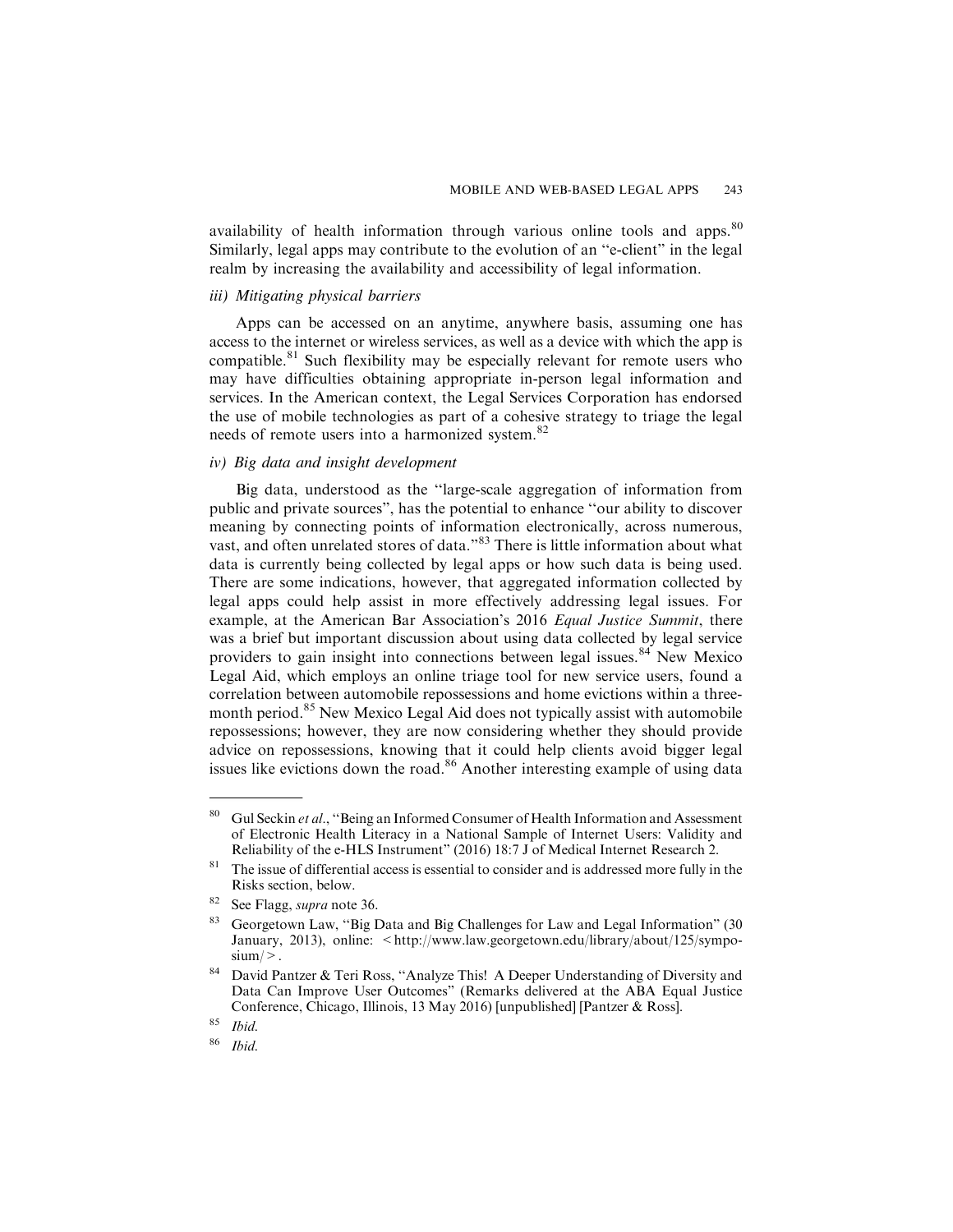generated by an existing legal app is HeatSeek, which uses temperature data from individual apartments to "track patterns of abuse."<sup>87</sup>

#### *v) Modernization of public legal education*

New technologies like legal apps present important pedagogical opportunities for law students. Professor Tanina Rostain, one of the instructors of the Technology, Innovation, and Law Practice course at Georgetown Law, finds that students' roles in building legal expert systems enable them to gain a better understanding of user needs.<sup>88</sup> Similarly, Professors Ronald Staudt and Andrew Medeiros explain how the Justice & Technology Practicum at Chicago-Kent College of Law enhances traditional lawyering competencies like empathy and client-centered professionalism, while also stimulating new competencies such as project management, collaboration, and transactional problem-solving.<sup>89</sup> These pedagogical experiences help students think broadly about the role of lawyers in a modernized and technological world.

#### **b) Risks**

#### *i) Privacy and security issues*

There is little analysis of the privacy and security issues inherent in the use of legal apps. There is, however, significant discussion of these risks in relation to apps generally, and in relation to health apps, specifically, that provides useful insight for thinking about some of the privacy and security concerns relevant to legal apps.

The fact that apps collect data gives rise to a significant set of privacy and security risks. The most obvious, and perhaps most significant, issue is that data collected by apps could be vulnerable to collection and misuse by unauthorized third parties (i.e. hackers). This risk is real. For example, even sophisticated app providers, like the ride-share service Uber, have experienced security breaches resulting in the misuse of users' personal information.<sup>90</sup>

A related concern is that users may not understand what happens to the data they are sharing. In the health care context, for example, many of the companies that produce wearable fitness products designed to track health statistics (e.g., steps taken, calories burned, and hours slept) reserve rights to the data they collect.<sup>91</sup> As a result of reserving these rights, such companies may then, for

<sup>&</sup>lt;sup>87</sup> HeatSeek, *supra* note 66.

Tanina Rostain, Roger Skalbeck & Kevin G. Mulcahy, "Thinking Like a Lawyer, Designing Like an Architect: Preparing Students for the 21st Century Practice" (2013) 88 Chicago-Kent L Rev 743 at 754-755 [Rostain et al.].

Ronald W. Staudt & Andrew P. Medeiros, "Access to Justice and Technology Clinics: A 4% Solution" (2013) 88 Chicago-Kent L Rev 695.

<sup>&</sup>lt;sup>90</sup> For further details on this security breach, see e.g. Charlie Osborne, "Uber fined \$20K in data breach, 'god view' probe", Cnet (7 January 2016), online: <http://www.cnet.com/ news/uber-fined-20k-in-surveillance-data-breach-probe>.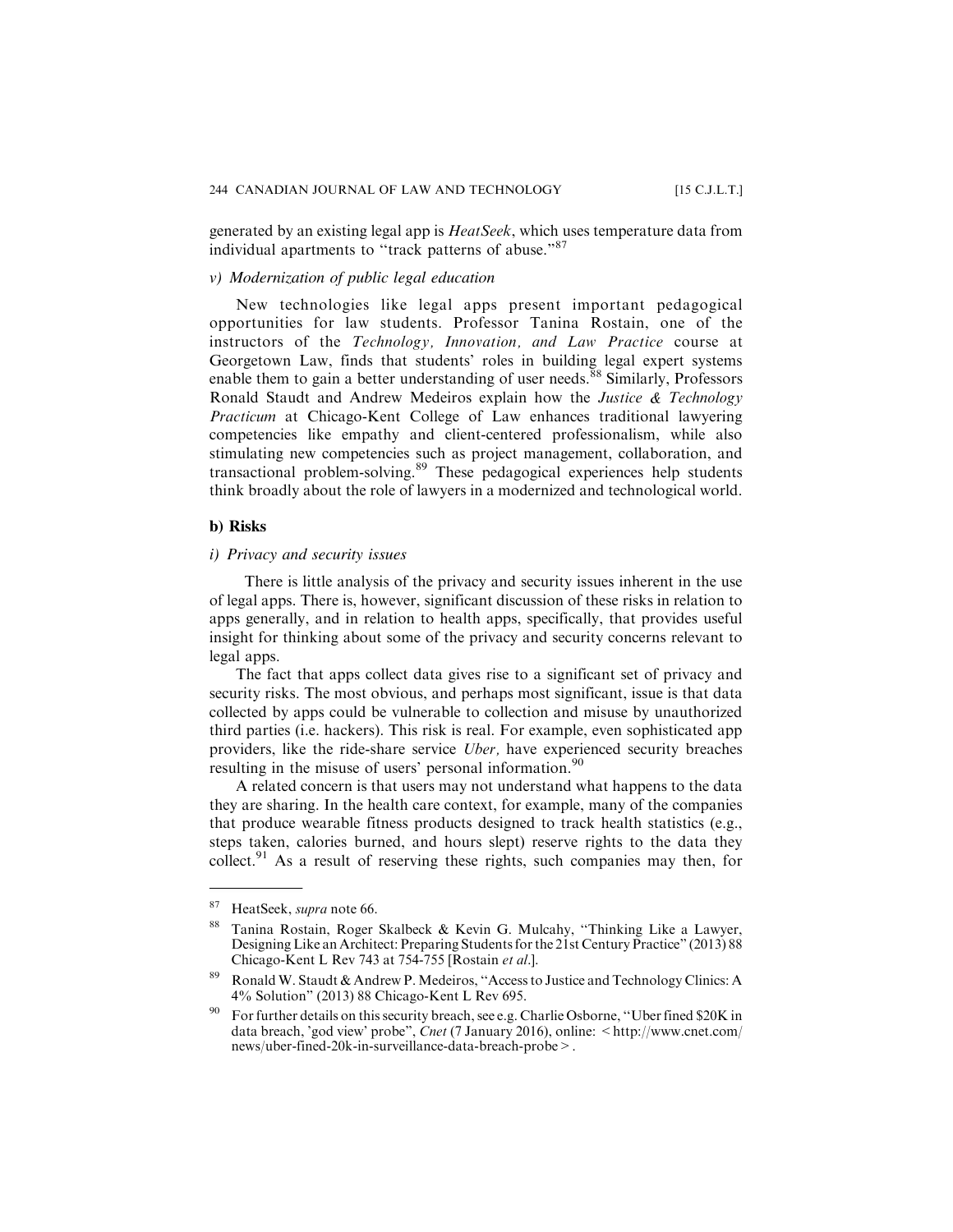example, share this information for profit.<sup>92</sup> Concerns relating to the misuse or selling of data are particularly acute in relation to legal apps given that they may be used to collect sensitive personal information, including financial details. Data storage is another issue. Where third party ''cloud computing" providers are used to store data online, for example, privacy concerns arise if that provider is located in a different jurisdiction with different regulatory instruments.<sup>93</sup>

One method of ensuring that users understand how their information will be used and stored is to employ detailed terms and conditions. However, research on fitness wearables suggests that the terms and conditions of apps may not be clear or fully forthcoming, and app users may not carefully read the terms and conditions or have the capacity to understand their content.<sup>94</sup> Open Effect, "a Canadian not-for-profit that conducts research and advocacy focused on ensuring people's personal data is treated securely and accountably", found that some fitness wearables' terms of service have variable policies relating to access to, collection of, or deletion of the data collected. Furthermore, they do not disclose the duration of data retention, fail to disclose with whom data is shared, and often require consumers to agree to a dispute resolution process outside of domestic courts.<sup>95</sup> More dramatically, recent research conducted by a York University professor found that 98% of study participants agreed to sign fictional terms and conditions to access a fictional website notwithstanding the inclusion of a clause requiring users to give up their first born child as a form of payment.<sup>96</sup>

Complicating matters further, app users could be at risk of identity theft or data breaches if they access legal apps in public spaces or through public computers.<sup>97</sup> Low-income and/or homeless people without ready access to a personal computer or reliable internet connection may be particularly at risk. It has been reported that, ''although low-income people are targeted less often [for identity theft] than those with higher incomes, they can suffer greater financial

Andrew Hilts, Christopher Parsons & Jeffrey Knockel, "Every Step You Fake: A Comparative Analysis of Fitness Tracker Privacy and Security" Open Effect Report (2016) at 45-47, online: <https://openeffect.ca/reports/Every\_Step\_You\_Fake.pdf>[-Hilts et al.].

<sup>92</sup> Ibid, at 10.

Office of the Privacy Commissioner of Canada, "Reaching for the Cloud(s): Privacy Issues related to Cloud Computing" (Ottawa: OPCC, March 2010), online: <https:// www.priv.gc.ca/en/opc-actions-and-decisions/research/explore-privacy-research/2010/ cc\_201003>.

<sup>&</sup>lt;sup>94</sup> Hilts et al., supra note 91.

*Ibid*; Open Effect, "About", online:  $\langle \text{https://openeffect.ca/about/}>.$ 

<sup>&</sup>lt;sup>96</sup> "You Read Terms Of Service Contracts? Not Many Do, Research Shows", NPR.org (23 August 2016), online: <http://www.npr.org/2016/08/23/491024846/do-you-readterms-of-service-contracts-not-many-do-research-shows>.

<sup>&</sup>lt;sup>97</sup> James E. Cabral *et al.*, "Using Technology to Enhance Access to Justice" (2012) 26:1 Harv JL & Tech 241 at 265 [Cabral *et al.*]; Bailey *et al.*, *supra* note 1 at 197.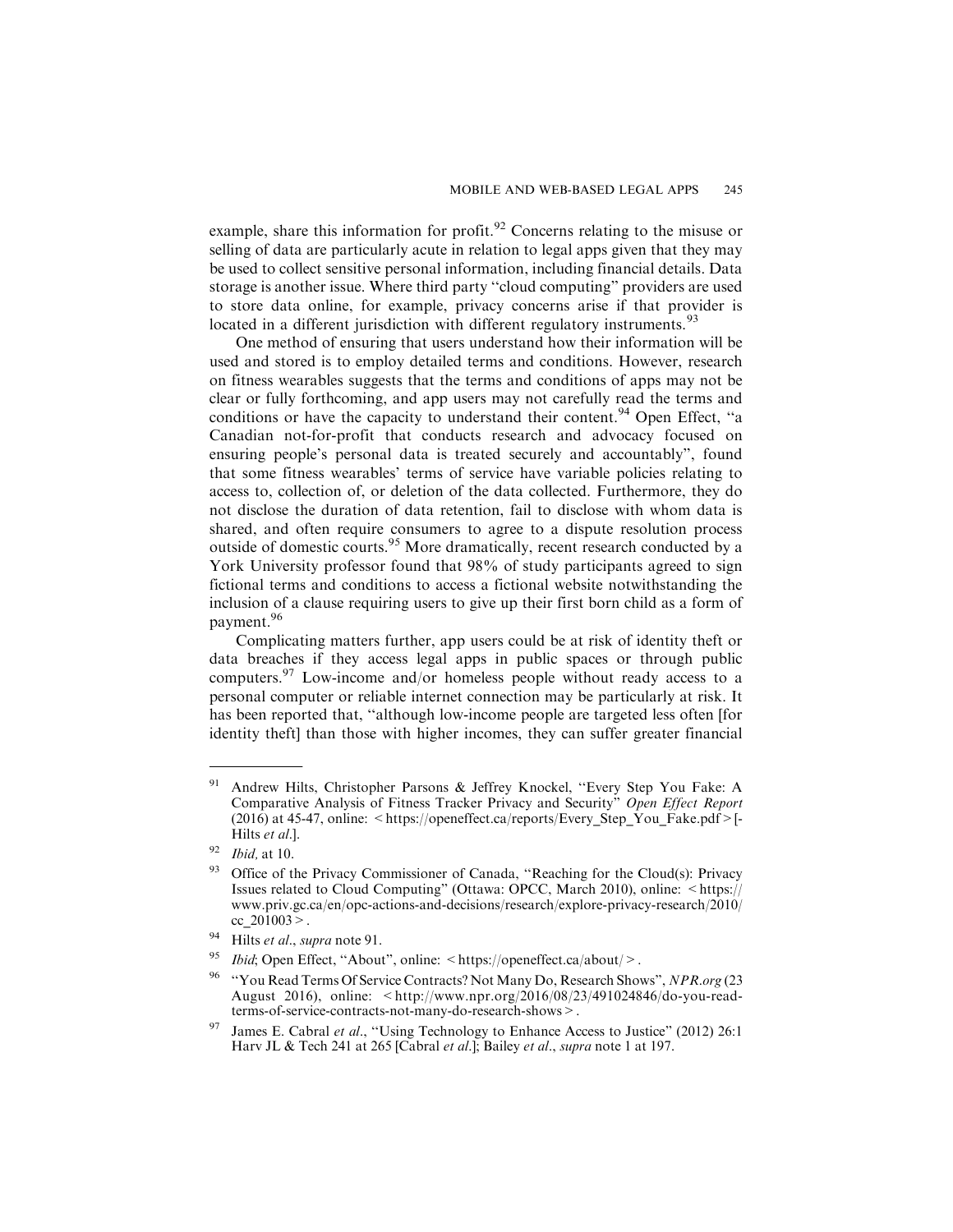harm."<sup>98</sup> Furthermore, people who have particular concerns about the protection of their sensitive information — such as those living with mental health issues or survivors of intimate partner violence for instance — may be disinclined to use internet-based technologies to address legal issues.<sup>99</sup>

Finally, the matter of confidentiality has an additional regulatory dimension in cases where an app delivers legal services and thus creates a lawyer-client relationship. Subject to narrow exceptions, lawyers are under a mandatory obligation to ''hold in strict confidence all information concerning the business and affairs of a client acquired in the course of the professional relationship."<sup>100</sup> The Law Society of Upper Canada has confirmed that ''[l]awyers using electronic means of communications shall ensure that they comply with the legal requirements of confidentiality or privilege."<sup>101</sup> In cases where a lawyer-client relationship is not created — for example, where an app offers only legal information as opposed to advice — there is a risk that members of the public relying on the information provided by the app may not understand that the confidentiality protections inherent in the lawyer-client relationship do not apply in the legal app context.

#### *ii) Uneven or unequal access to justice*

Meaningful implementation of the use of legal apps requires consideration of socio-economic, geographic and other barriers to technology access in Canada.<sup>102</sup> Otherwise, as with other forms of technology used in access to justice initiatives, there is always the risk of ''a digital divide that [further] institutionalizes a two-tiered system incapable of delivering appropriate justice to low-income persons."<sup>103</sup>

An obvious issue is the affordability of legal apps and associated technologies (e.g., a computer, smartphone or tablet). Most Canadian legal apps targeting the public are free. However, those aimed at lawyers or law firms, and those that connect a user and a lawyer for a legal consultation or advice are more likely to cost money.<sup>104</sup> Nevertheless, even free apps may have hidden costs

<sup>&</sup>lt;sup>98</sup> Cabral, *supra* at 265.

Bailey et al., supra note 1 at 197. See also Richard Zorza, "Some Reflections on Long-Term Lessons and Implications of the Access to Justice Technology Bill of Rights" (2004) 79 Wash L Rev 389 at 394.

<sup>&</sup>lt;sup>100</sup> See e.g. Federation of Law Societies, Model Code of Professional Conduct, Ottawa: FLSC, 2016, s. 3.3-1.

<sup>&</sup>lt;sup>101</sup> Law Society of Upper Canada, Technology Practice Management Guidelines, online:  $\langle$ http://www.lsuc.on.ca/with.aspx?id=2147491197>.

<sup>102</sup> Patricia Hughes, ''Advancing Access to Justice Through Generic Solutions: The Risk of Perpetuating Exclusion" (2013) 31:1 Windsor YB Access Just 1 [Hughes].

<sup>103</sup> Cabral et al., supra note 97.

<sup>&</sup>lt;sup>104</sup> See e.g. Canadian apps *Jailbird iOS*, online: <https://itunes.apple.com/ca/app/jailbird $i\omega\sin\theta$  ios/id1033763662?mt=8>, which assists criminal lawyers in comparing proposed sentences and is listed at \$3.99 at the ITunes Store; and *Rangerfindr*, online: <https://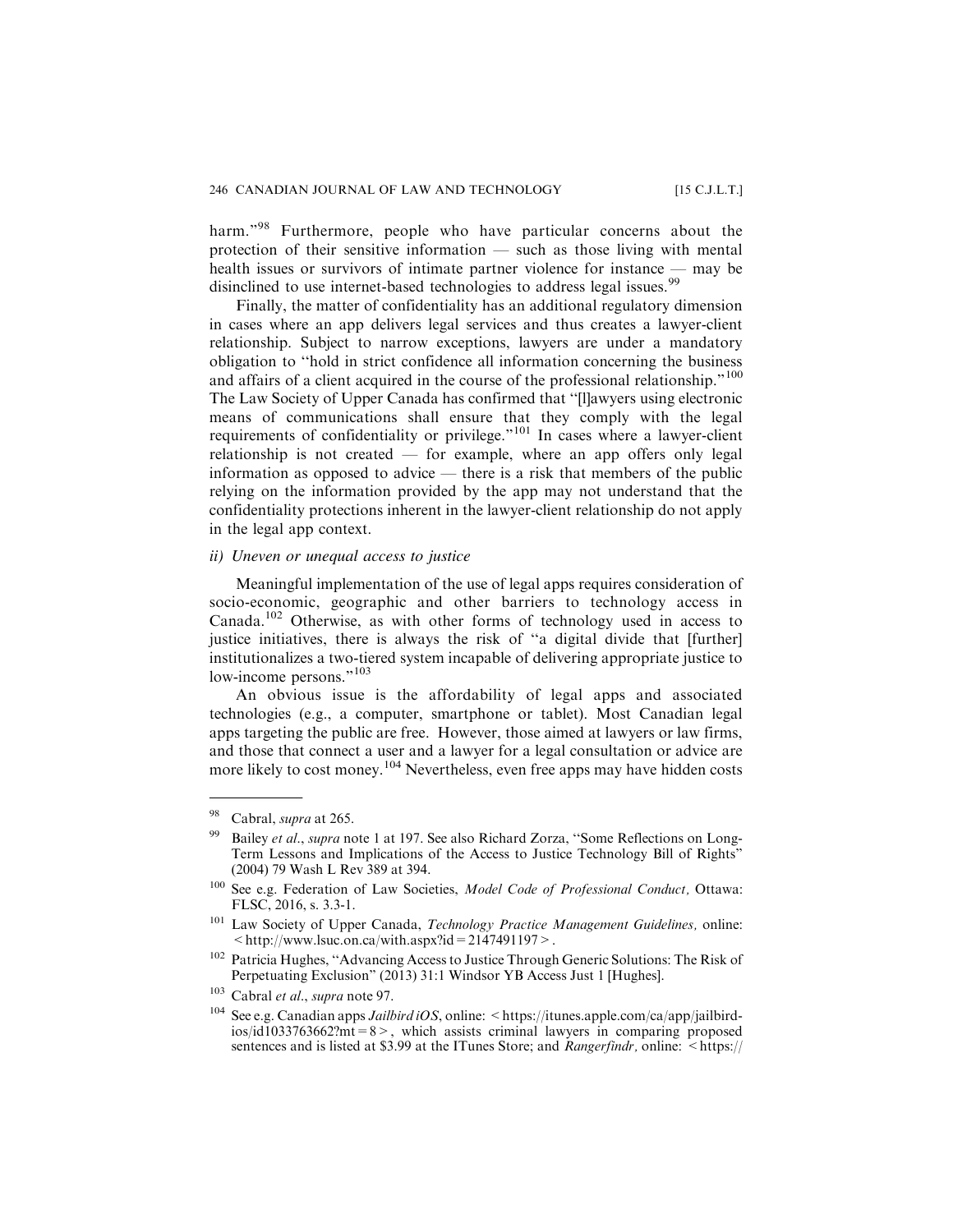associated with upgrades or advanced features that can impact their accessibility and potential reach. For example, in the health care context, a survey found that over half of mobile phone users in the United States had downloaded a healthrelated mobile app, but that half of these users stopped using apps due to high data entry burdens and hidden costs (like, for example, required in-app payments).<sup>105</sup>

While there is no reliable data about who is using legal apps in Canada or the groups of people who might benefit most from such apps but experience barriers to access, it is apparent that one significant set of access challenges relate to digital literacy. Professor Patricia Hughes explains:

> Individuals using information, however acquired, must be able to read it, understand it and apply it to their own situation. Each of these tasks requires an increasing level of literacy. Yet a significant minority of people lack the required literacy even to understand the information, particularly since it is often difficult to avoid legal terminology and the information can quickly become complex.<sup>106</sup>

A 2008 report prepared for the Law Foundation of Ontario found that ''[i]nternet and other text-based solutions are of limited use to people who do not have the literacy skills to use them or to use them effectively," cautioning that ''vulnerable people, because they face language barriers, isolation, poverty, or a cluster of other difficulties that often accompany a legal problem, [ideally] need to receive direct services rather than to rely on self-help [through either digital or paper-based resources]."<sup>107</sup> Notwithstanding this caution, the authors conclude that ''technology seems to be on the cusp of becoming a realistic, affordable means of supporting wider access to expert legal advice and services."<sup>108</sup>

In the specific case of technological tools aimed at enhancing access to justice, the existing literature emphasizes the importance of ''tailoring design to ensure that these technologies do not in fact exacerbate the access to justice gap for . . . intended beneficiaries."<sup>109</sup> Such design strategies may include ''the use of plain language, availability of content in multiple language formats, design to accommodate visual and other physical impairments . . . provision of human assistance to augment technological assistance, as well as special precautions to

 $app.random.ca/signup > another criminal sentence tool for lawvers and judges that$ costs \$79/month.

<sup>105</sup> Paul Krebs & Dustin Duncan, ''Health App Use Among US Mobile Phone Owners: A National Survey," (2015) 3:4 J of Medical Internet Research at 8.

<sup>&</sup>lt;sup>106</sup> Hughes, *supra* note 102 at 13.

<sup>&</sup>lt;sup>107</sup> Cohl & Thomson, *supra* note 20 at 35 and 52.

<sup>&</sup>lt;sup>108</sup> *Ibid*, at 53, concluding that "self-help is often a necessary or reasonable choice, even for vulnerable persons, and it is simply unrealistic to suggest that the desired level of legal support can always be available."

 $109$  Bailey *et al., supra* note 1 at 198, summarizing the existing literature on ensuring access to technologies for diverse populations.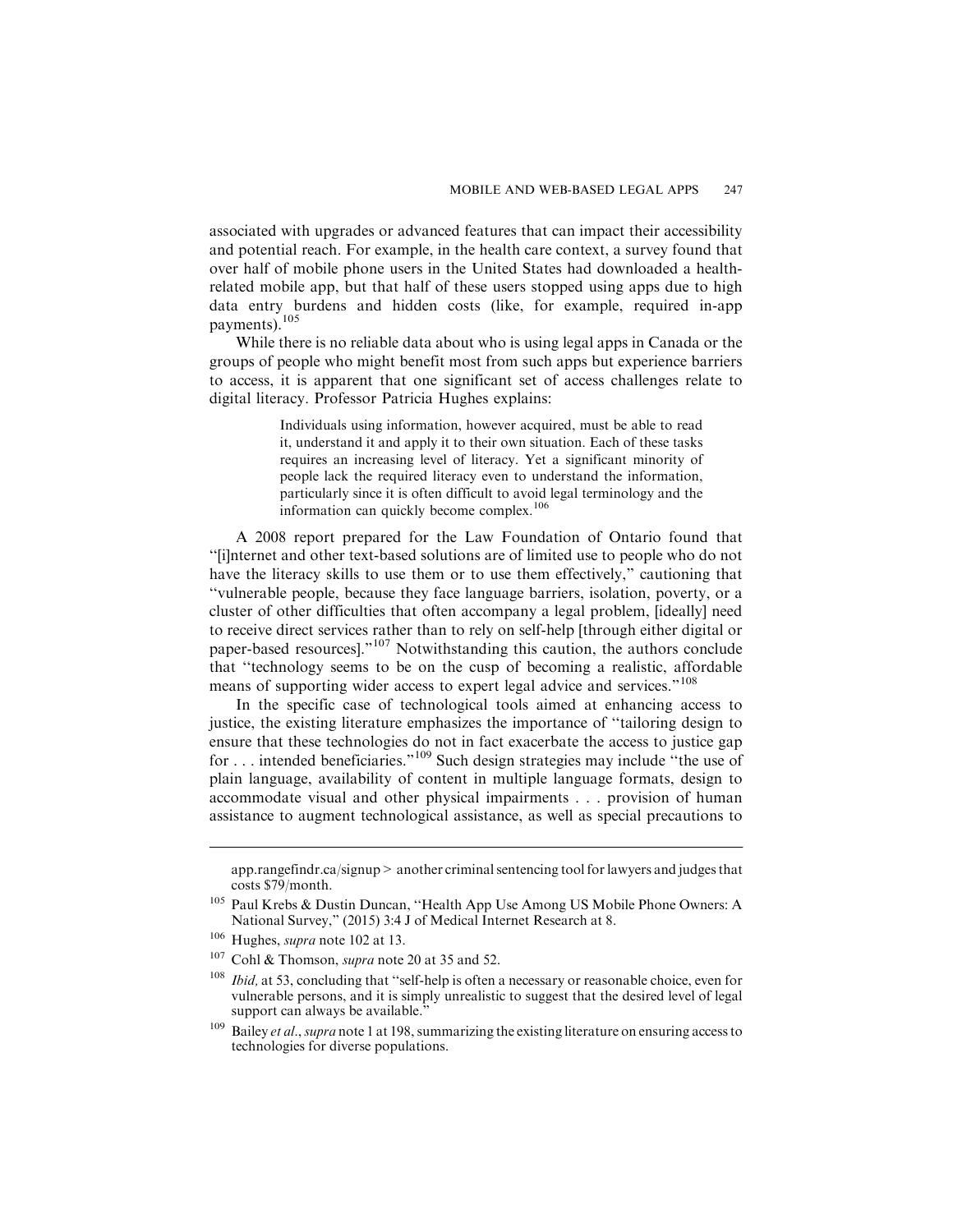enhance privacy at public internet access points, and linking marginalized community members with trusted intermediaries."<sup>110</sup> Specific considerations relevant to the barriers to technology faced by particular communities must also be addressed. For example, individuals living in institutions —for example, correctional or psychiatric facilities or nursing homes — may have little access to the necessary technologies to access legal apps.<sup>111</sup> For these individuals, it may be that apps designed for use by non-lawyer service providers, like social workers or community support workers, offer the most promise for improving access to justice outcomes.

A further concern relates to access to and use of internet and wireless services, which varies between urban and rural or remote regions in Canada. Rural and remote communities have fewer local consumer options available and, consequently, often pay more for internet and wireless services than their urban counterparts.<sup>112</sup> The affordability of wireless and internet services poses the general risk that those who could benefit from legal apps will not be able to access them due to financial constraints. In 2015, the Public Interest Advocacy Centre conducted research on the affordability of communications services in Canada and found that, for low-income households, ''[c]ommunications service expenditures tend to make up the fourth largest household expenditure, coming out ahead of other household expenses such as clothing, medical expenses, and childcare" and that many such households carry significant debts in relation to communications expenses.<sup>113</sup>

#### *iii) Unauthorized practice of law and other regulatory impediments*

In Canada, only lawyers and, in some cases, paralegals, can deliver legal services.<sup>114</sup> The delivery of legal services by non-lawyers — known as the unauthorized practice of law  $(UPL)$  — is illegal and those who engage in it can be

 $110$  Ibid.

<sup>&</sup>lt;sup>111</sup> See Hughes, *supra* note 102at 4, citing research from New South Wales on barriers to access to justice and concluding that individuals living in supervised institutions, such as juvenile corrective facilities, psychiatric institutions, immigration detention centers, and nursing homes, face particular barriers to access to justice.

<sup>&</sup>lt;sup>112</sup> Canadian Radio-television and Telecommunications Commission, Communications Monitoring Report (Ottawa: CRTC, 2016), online: <http://www.crtc.gc.ca/eng/publications/reports/PolicyMonitoring/2016/cmri.htm>. This trend is particularly acute in Northern regions such as the Yukon and Northwest Territories, which continue to have generally poor broadband connectivity. Further details regarding connectivity in these regions can be found at: Government of Canada, ''Connectivity for Aboriginal and Northern Communities in Canada" online: <http://www.aadnc-aandc.gc.ca/eng/ 1352214337612/1353504776242?utm\_source=connectivity&utm\_medium=url>.

<sup>&</sup>lt;sup>113</sup> John Lawford & Alysia Lau, No Consumer Left Behind: A Canadian Affordability Framework for Communications Services in a Digital Age, (Ottawa: Public Interest Advocacy Centre, 2015) at 72 and 75, concluding the average communications-related debt to be \$1,520.28.

<sup>114</sup> See e.g. Law Society of Upper Canada, ''Taking Action against Illegal Practitioners", online:  $\langle \text{http://www.lsuc.on.ca/wiki.aspx?id} = 2147486087 \rangle$ .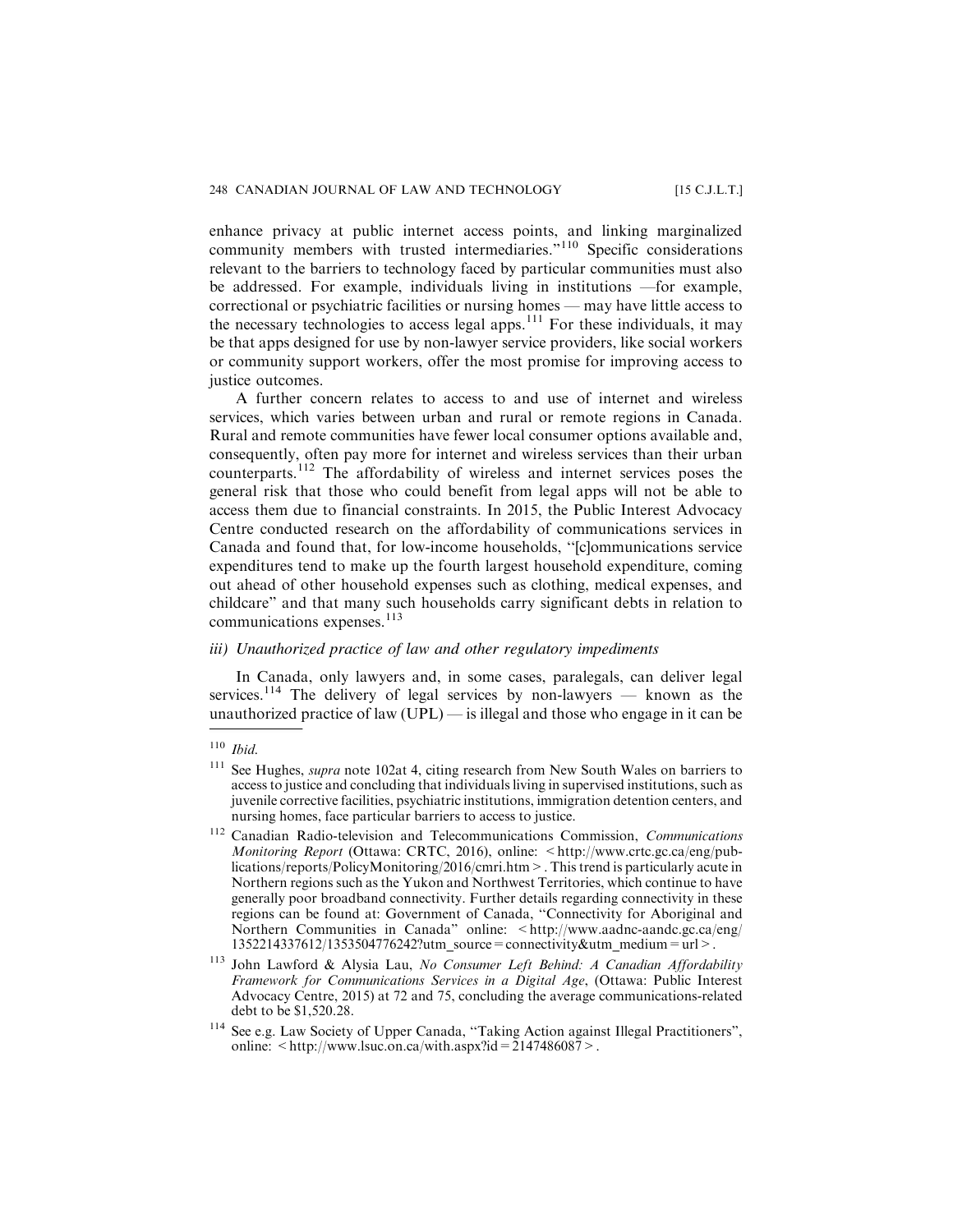subject to prosecution by provincial and territorial law societies.<sup>115</sup> The regulation of UPL by law societies is justified as necessary to protect the public from negligent or fraudulent delivery of legal services, although there are compelling critiques that the manner in which the legal profession has historically engaged in UPL prosecutions is also motivated by commercial interests. $116$ 

Although non-lawyers cannot deliver legal services, they can provide legal information. Yet the line between legal information and legal services is notoriously murky. As Professor Jennifer Bond and her colleagues point out, there is a lack of jurisprudence on UPL, an absence of regulatory guidelines, and no regulation of legal information in Canada.<sup>117</sup> They further observe that proactively seeking a legal opinion on whether particular services amount to UPL can be expensive, raising access to justice questions about who can afford to experiment with legal information innovations.<sup>118</sup> The fact that there is little to no guidance for developers of legal apps in Canada on how to navigate the boundaries between legal information and legal services in order to avoid engaging in UPL may be a barrier to innovation. $119$ 

In the United States, regulatory responses to technological innovations in the delivery of legal services initially sought to defend the status quo. For example, several American bar associations proactively issued opinions or letters stating that LegalZoom's online document preparation services amounted to  $UPL$ .<sup>120</sup> More recently, however, there has been evidence of increased willingness by regulators to accommodate new approaches. For example, as part of a consent agreement resolving an anti-trust lawsuit initiated by LegalZoom, the North Carolina State Bar agreed to support legislation, passed in 2016, which amended the state's definition of law practice to include websites that offer interactive legal documents.<sup>121</sup> The American legal community has also considered whether the delivery of legal services and information via new technologies should be specifically regulated, subject to regulatory exceptions, or left to evolve with minimal or no regulatory oversight.<sup>122</sup> The American Bar Association has called

 $115$  *Ibid.* 

<sup>&</sup>lt;sup>116</sup> For further discussion see e.g. Noel Semple, *Legal Services Regulation at the Crossroads*: Justitia's Legions (Cheltenham: Edward Elgar Publishing, 2015) at 119.

<sup>&</sup>lt;sup>117</sup> Jennifer Bond, David Wiseman & Emily Bates, "The Cost of Uncertainty: Navigating the Boundary Between Legal Information and Legal Services in the Access to Justice Sector" (2016) 25 JL & Soc Pol'y 1 [Bond et al.].

 $118$  *Ibid*, at 23.

<sup>119</sup> Ibid, at 14-15.

<sup>&</sup>lt;sup>120</sup> Sarah Knapp, "Can LegalZoom Be the Answer to the Justice Gap?" (2013) 26 Geo J Leg Ethics 821 at 828.

<sup>&</sup>lt;sup>121</sup> Debra Cassens Weiss, "Online interactive legal documents would be legal in North Carolina under bill passed by legislature"  $ABA$  Journal (22 June 2016), online:  $\lt^{\hbox{http://}}$ www.abajournal.com/news/article/online\_interactive\_legal\_documents\_would\_be\_legal in north carolina under  $b$  >.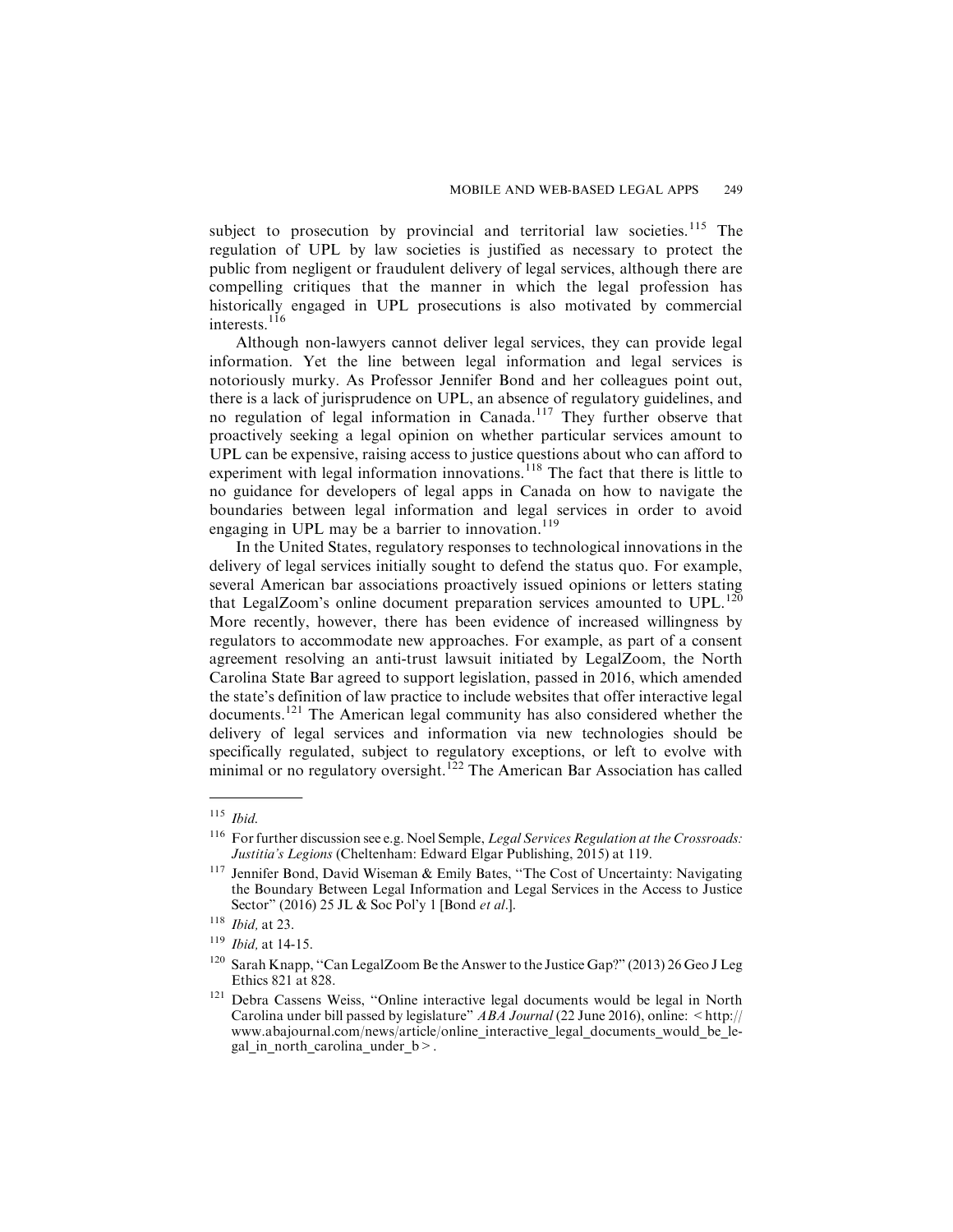for further study of entities engaging in innovative models of legal services delivery, the collection of data on the extent to which such entities are benefiting or harming the public, and a determination of whether there are already adequate safeguards against potential harms.<sup>123</sup> No similar consideration of the appropriate regulation of legal apps has yet been undertaken in Canada.

#### *iv) Uncertain reliability of information provided by legal apps*

To be reliable, a legal app must provide up-to-date, accurate information.<sup>124</sup> Once again, there is no comprehensive data regarding the accuracy or currency of the information and advice offered by legal apps. In the health care context, where the majority of apps are created for commercial purposes, the marked lack of involvement of medical professionals in the design of apps has prompted debate about how to safeguard patients' interests in the face of apps that may provide inaccurate or outdated health information.<sup>125</sup> Questions arise as to whether a licensed lawyer should be involved in the creation and/or maintenance of legal apps to ensure the ongoing reliability of any legal information provided.

While consumers may believe they are making educated choices about the reliability of the information apps provide, available research suggests that this is not always the case. A 2016 study of health care app users found that in assessing the trustworthiness of an app, most users are more influenced by the design and appeal of a website than the currency and accuracy of its information.<sup>126</sup> Users generally felt confident about their abilities to discern the quality of the information they found online, but the same participants reported low rates of behaviours that actually served to verify the credibility and quality of online

 $122$  American Bar Association, Commission on the Future of Legal Services, Report on the Future of Legal Services in the United States (ABA, 2016) at 41 suggests that unnecessary regulation of entities that use new technologies and internet-based platforms to provide legal services directly to the public ''could chill additional innovation," but that ''narrowly tailored regulation may be necessary in some instances to protect the public" and that further regulation may assist innovators by giving them ''express authority to operate and a clear roadmap for compliance" in relation to UPL provisions.

 $123$  *Ibid.* 

 $124$  Rostain et al., supra note 89 at 746.

 $125$  Boulos et al., supra note 9 at 9. See also Tara Donker et al., "Smartphones for Smarter Delivery of Mental Health Programs: A Systematic Review," (2013) 15:11 J of Medical Internet Research 1 at 9, finding as of 2013, more than 3,000 free, commercially-available mental health apps available, compared to 8 evidence-based apps.

<sup>&</sup>lt;sup>126</sup> Gul Seckin et al., "Being an Informed Consumer of Health Information and Assessment of Electronic Health Literacy in a National Sample of Internet Users: Validity and Reliability of the e-HLS Instrument" (2016) 18:7 J of Medical Internet Research at 2 and 4. In this survey, investigators sought to find out whether information seekers undertake to: read disclosure statements; check the credentials and institutional affiliations of those who provide information on websites; check the ownership and/or sponsorship of websites; check for financial ties between website information and the website's sponsors; check for stated goals and objectives; and check whether the online information is current and updated and/or the last time the information was updated.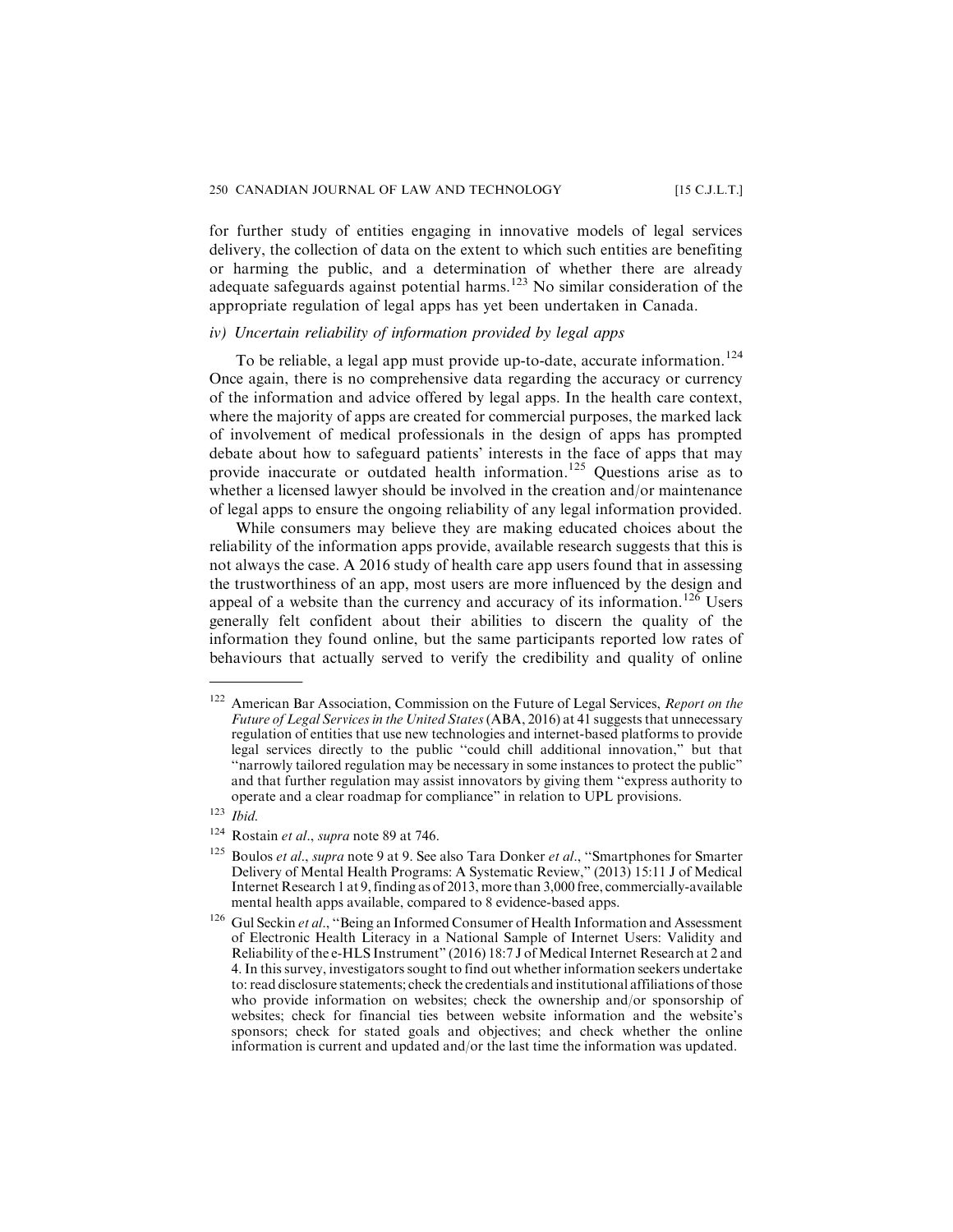information.<sup>127</sup> As in the health care context, the consequences of relying on legal information that is low-quality, incomplete, out-dated or simply wrong can have serious legal, financial and personal consequences for individuals.

#### *v) Skewing the access to justice debate*

Finally, the flourishing of legal apps has the potential to significantly change access to justice debates in North America. Many lawyers and commentators in Canada and the United States wonder whether the proliferation of legal apps, marketed as cheaper, seemingly easier substitutes for full-service legal representation, reduces the general sense of urgency about the access to justice crisis,<sup>128</sup> and distracts from the ongoing need to improve the affordability and accessibility of real-time legal and court services.<sup>129</sup>

#### **CONCLUSION**

Legal apps present a number of exciting opportunities for addressing access to justice issues in Canada, and also carry some risks. In this paper we have started to lay the groundwork for future analyses of the social, political and legal implications of legal apps by canvassing available information about Canadian legal app developers, users and functions, and identifying some of the key opportunities and risks inherent in the use of these technologies. Two key conclusions arise from our research.

The first and most urgent conclusion is the pressing need for more Canadaspecific research on legal apps. Without any comprehensive statistics or scholarly research on these technologies, it is impossible to assess whether the opportunities presented by legal apps in fact contribute to improving access to justice outcomes for Canadians. To gain a more complete picture of the state of these technologies and their potential, several questions remain. What is the disciplinary expertise of app developers and what are their motivations? Who is currently using legal apps? Can apps actually facilitate or improve access to justice? If so, are there differentials in these users' improved access to justice and whose legal needs remain unmet by these apps? What are some of the risks associated with legal apps, particularly in relation to privacy issues and the reliability of legal information provided? Should legal apps be regulated and, if so, how? How will legal apps transform legal practice and the lawyer-client relationship?

Second, it seems clear that with or without data or analysis, legal apps are likely to continue to populate the Canadian legal environment. Lawyers,

 $127$  *Ibid*, at 14.

<sup>128</sup> Raymond H Brescia et al, ''Embracing Disruption: How Technological Change in the Delivery of Legal Services can Improve Access to Justice" (2014) 78:2 Albany LR 553.

<sup>&</sup>lt;sup>129</sup> Selena Lucien, "How do we measure technology's impact on access to justice?", National  $Magazine$  (3 February 2016), online:  $\lt$ http://www.nationalmagazine.ca/Blog/February-2016/How-do-we-measure-whether-technology-can-improve-a.aspx>.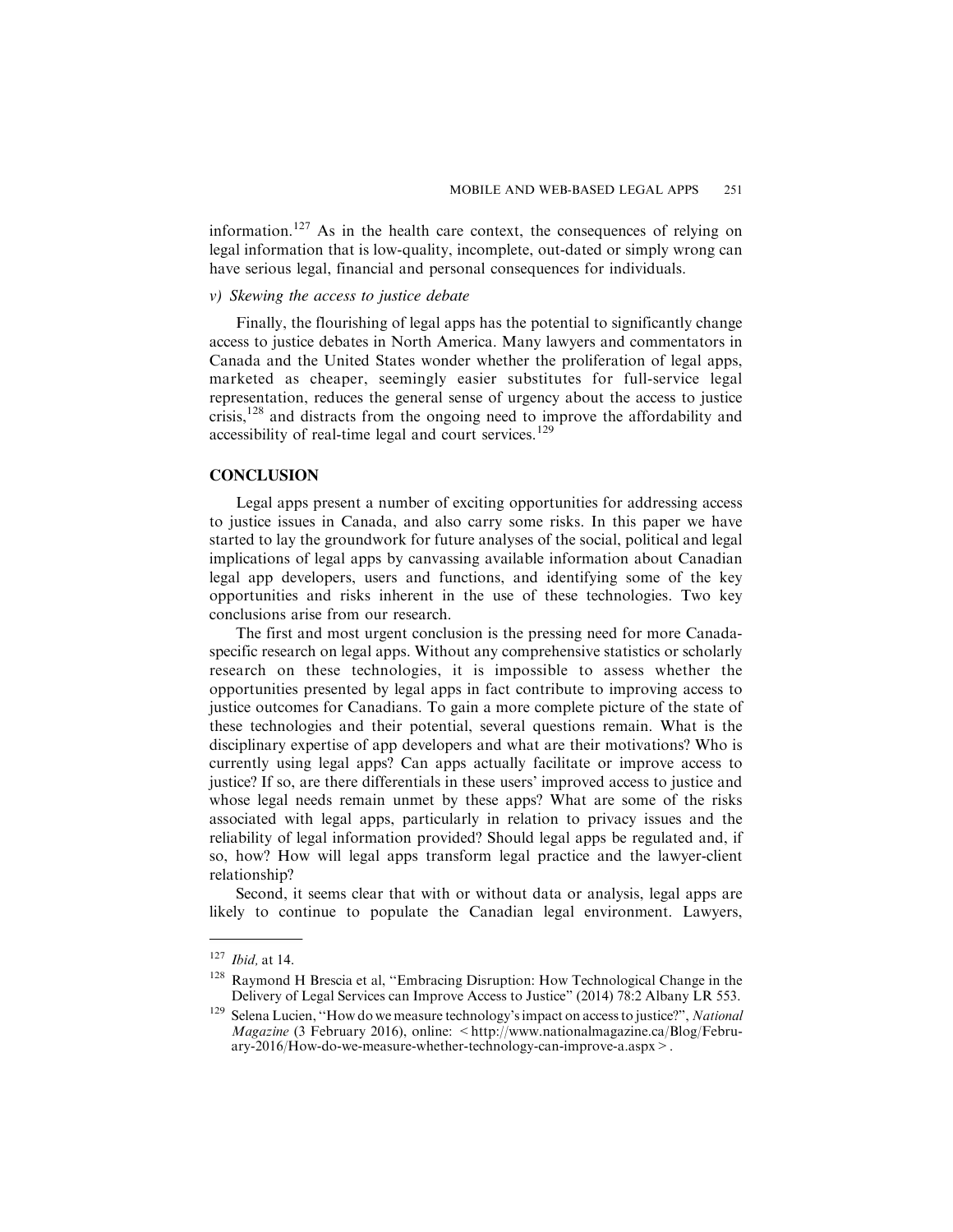regulators and policy makers must address the potential risks to the public and the profession presented by these apps, some of which we identified above, in a robust and timely fashion. A meaningful starting point would be the promulgation of best practice guidance tailored to legal apps. Legal app best practices could draw from general guidance on best practices in app development;<sup>130</sup> comparable American guidelines on legal apps;<sup>131</sup> and Canadian guidelines on health care apps,<sup>132</sup> which, given similarities in context, could form a useful starting point for the promulgation of comparable standards in the legal context.

<sup>&</sup>lt;sup>130</sup> See e.g. Office of the Privacy Commissioner of Canada, Office of the Information and Privacy Commissioner ofAlberta & Office of the Information and Privacy Commissioner for British Columbia, ''Seizing Opportunity: GoodPrivacy Practices for Developing Mobile Apps", (Ottawa: OPCC, October 2012), online<https://www.priv.gc.ca/ media/1979/gd\_app\_201210\_e.pdf>; and the World Wide Web Consortium standardson accessibility for persons with disabilities ''Mobile Web Best Practices 1.0", W3C Recommendation (2008), online: <http://www.w3.org/TR/mobile-bp/>.

<sup>&</sup>lt;sup>131</sup> See e.g. Federal Trade Commission, Mobile App Developers: Start with Security, online: <ftc.gov/tips-advice/business-center/guidance/mobile-app-developers-start-security>.

<sup>&</sup>lt;sup>132</sup> Canadian Medical Association, Guiding Principles for Physicians Recommending Mobile Health Applications to Patients (Ottawa: CMA, 2015), online: <https://www.cma.ca/ Assets/assets-library/document/en/advocacy/cma\_policy\_guiding\_principles\_for\_physicians recommending mobile health applications to patients  $pd1-e.pdf$ .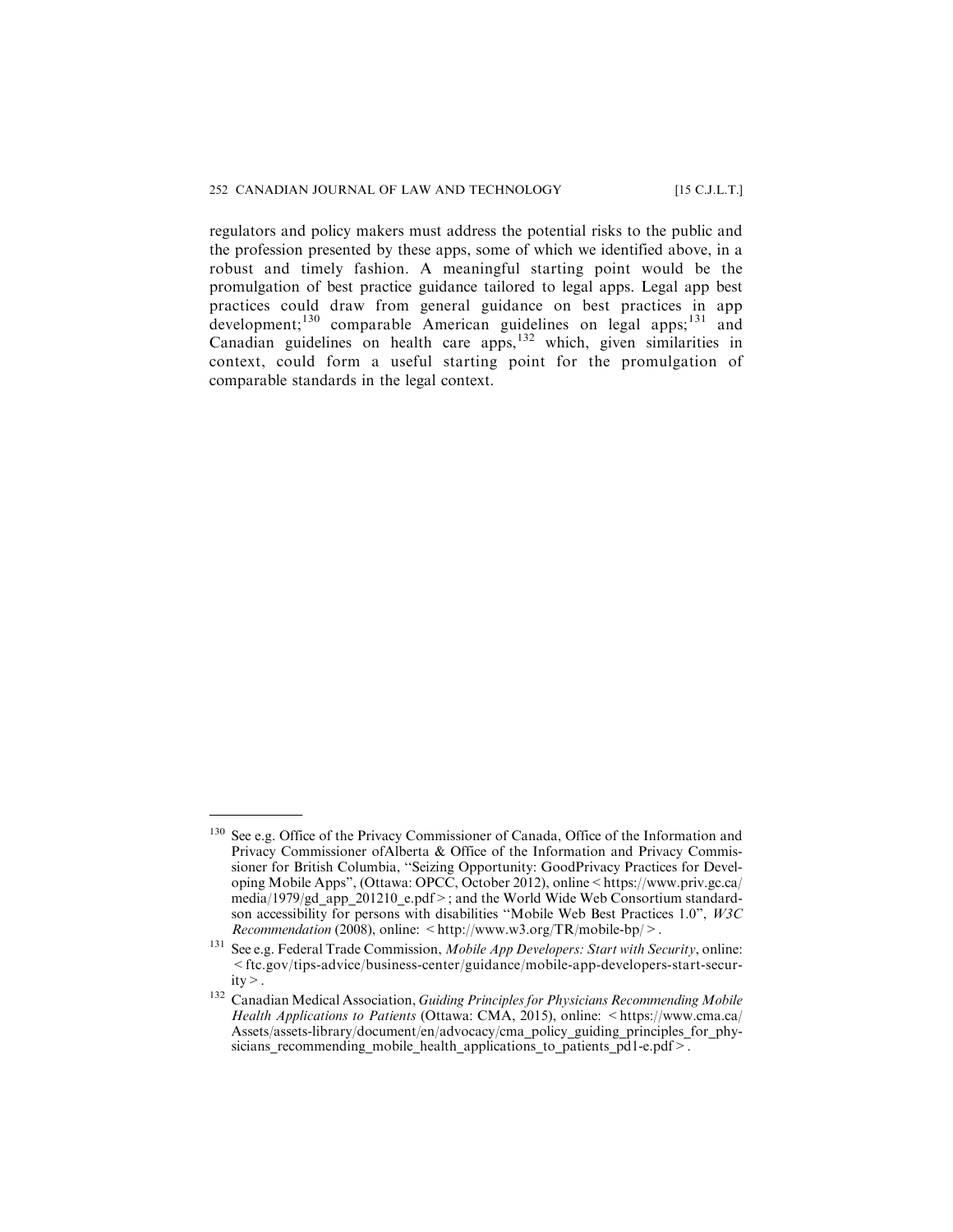#### Appendix A: Legal Apps in Canada

Reasonable efforts were made to ensure the information listed in this appendix is accurate. Some limitations should be noted, however. First, this information was collected between May 2016 and April 2017 and some of the information may have changed in the ensuing months. Second, information on the six features listed above was obtained from public resources located by our research team. It is possible that there may be additional information contained in private sources or other public sources that is not included here. Third, we did not independently verify information about an app provided by its developer(s). For example, if an app developer indicated that the app performed a certain function, we included this function in our taxonomy and did not use the app to confirm that the app in fact performed the stated function.

#### CODES FOR ''FUNCTION" COLUMN

- (1) legal information
- (2) administrative information (for example, court information or lawyer contact information)
- (3) document or form creation
- (4) evidence collection
- (5) legal advice
- (6) self-help
- (7) other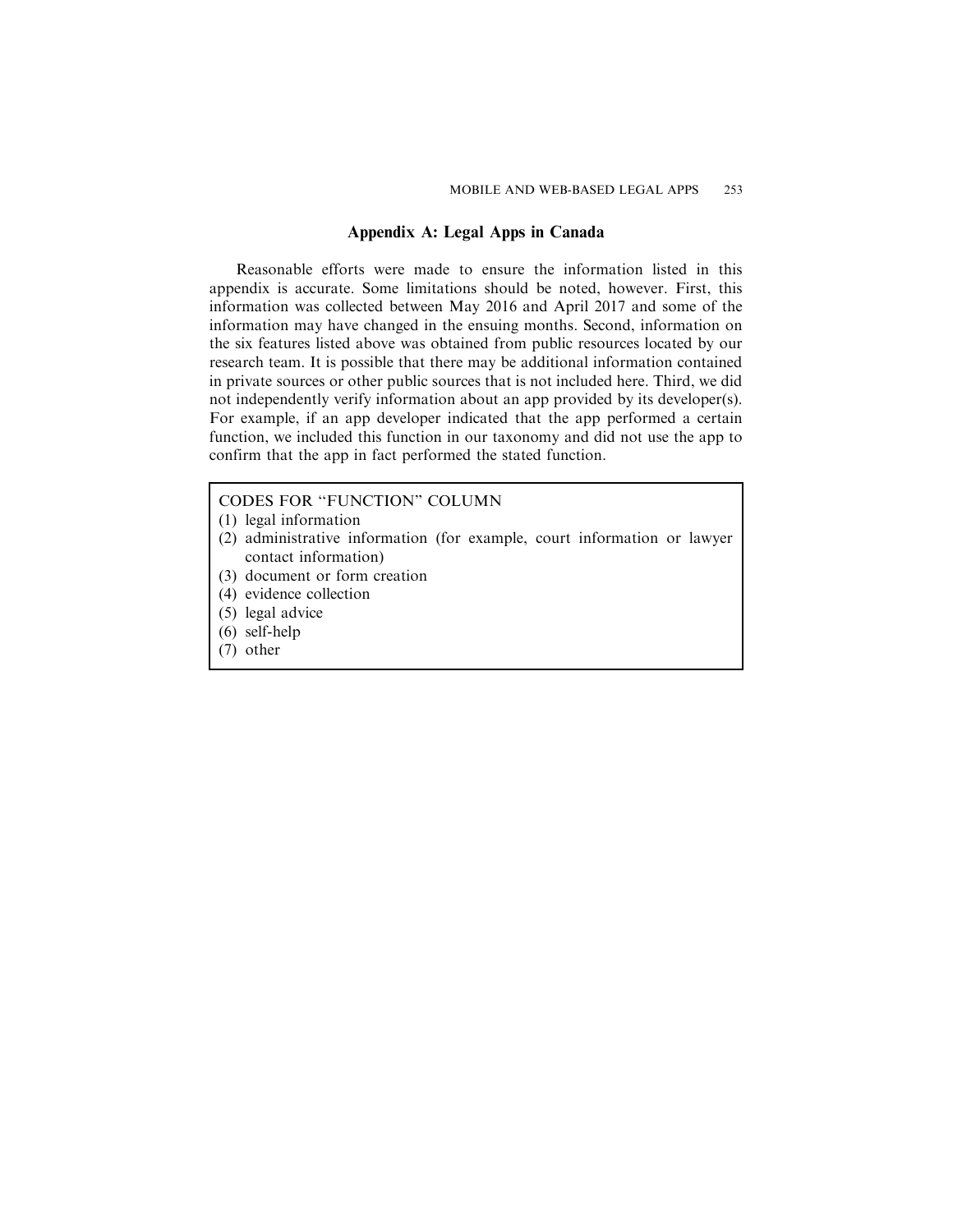### 254 CANADIAN JOURNAL OF LAW AND TECHNOLOGY [15 C.J.L.T.]

| App                                                                                                                           | Developer/<br>Founder/<br><b>Seller</b> | <b>Intended</b><br>User(s)                                                                                                                                                    | Type of<br>Law  | <b>Description</b>                                                                                                                                                                                                                                                                         | Free                                                                                                                                                                        | <b>Function</b> |
|-------------------------------------------------------------------------------------------------------------------------------|-----------------------------------------|-------------------------------------------------------------------------------------------------------------------------------------------------------------------------------|-----------------|--------------------------------------------------------------------------------------------------------------------------------------------------------------------------------------------------------------------------------------------------------------------------------------------|-----------------------------------------------------------------------------------------------------------------------------------------------------------------------------|-----------------|
| AdviceScene<br>http://www.advi-<br>cescene.com                                                                                | Private                                 | Members<br>of the pub-<br>lic                                                                                                                                                 | All             | This web tool provides free<br>answers from real lawyers and<br>other legal professionals as well<br>as a large legal directory. Any-<br>one may ask a question anon-<br>ymously, but the answers are<br>posted publicly.                                                                  | $\sqrt{}$                                                                                                                                                                   | 1, 2, 5         |
| Ask by LegalShield Private<br>https://play.goo-<br>gle.com/store/<br>$apps/details?id = -$<br>com.asklegalshiel-<br>d.android |                                         | Members<br>of the pub-<br>lic                                                                                                                                                 | All             | This mobile app provides access<br>to commonly asked legal ques-<br>tions and answers, and allows<br>anyone to ask their own ques-<br>tion.                                                                                                                                                |                                                                                                                                                                             | 1, 5            |
| Attorned<br>http://www.attor-<br>ned.com/                                                                                     | Private                                 | People<br>looking for<br>legal advice<br>and law-<br>vers need-<br>ing legal<br>support.<br>This app<br>connects<br>clients and<br>lawyers<br>through a<br>bidding<br>system. | All             | This app services both clients<br>and lawyers. Clients can post<br>their issues online in search of<br>legal representation and law-<br>yers can post work that can be<br>bid on by other lawyers.                                                                                         | Free for cli-<br>ents<br>Lawyer sub-<br>scription:<br>\$30/month;<br>\$300/year;<br>option to<br>choose be-<br>tween three<br>"Bid<br>Packages"<br>between 30<br>75 dollars | $\overline{c}$  |
| <b>Bardal Factors</b><br>http://www.bardal-<br>factors.ca                                                                     | Private                                 | For the<br>public and<br>lawyers                                                                                                                                              | Employ-<br>ment | This app "show[s] you the<br>results of cases where Canadian<br>courts apply the Bardal Fac-<br>tors." [The Bardal factors are<br>relevant in determining how<br>much notice or pay in lieu of<br>notice an employer must give to<br>an employee]                                          |                                                                                                                                                                             | 1,6             |
| <b>BC Laws API</b><br>http://<br>www.bclaws.ca/ci-<br>vix/template/com-<br>plete/api/in-<br>dex.html                          | Public                                  | People<br>conducting<br>legal re-<br>search                                                                                                                                   | All             | This web app is an electronic<br>library providing free and pub-<br>lic access to the laws of BC.<br>Users experience direct and<br>integrated access to all of the<br>provincial laws and regulations<br>in a highly structured data<br>format all under an open gov-<br>ernment license. |                                                                                                                                                                             | 1               |
| Beagle<br>www.beagle.ai                                                                                                       | Private                                 | Contract-<br>ing parties                                                                                                                                                      | Contract        | This is a contract review app.<br>Using artificial intelligence,<br>Beagle reads a contract, high-<br>lights the important informa-<br>tion, and makes it easy for<br>teams to review their contrac-<br>tual documents.                                                                    | Prices on re-<br>quest, 7-day<br>free trial                                                                                                                                 | 6, 7            |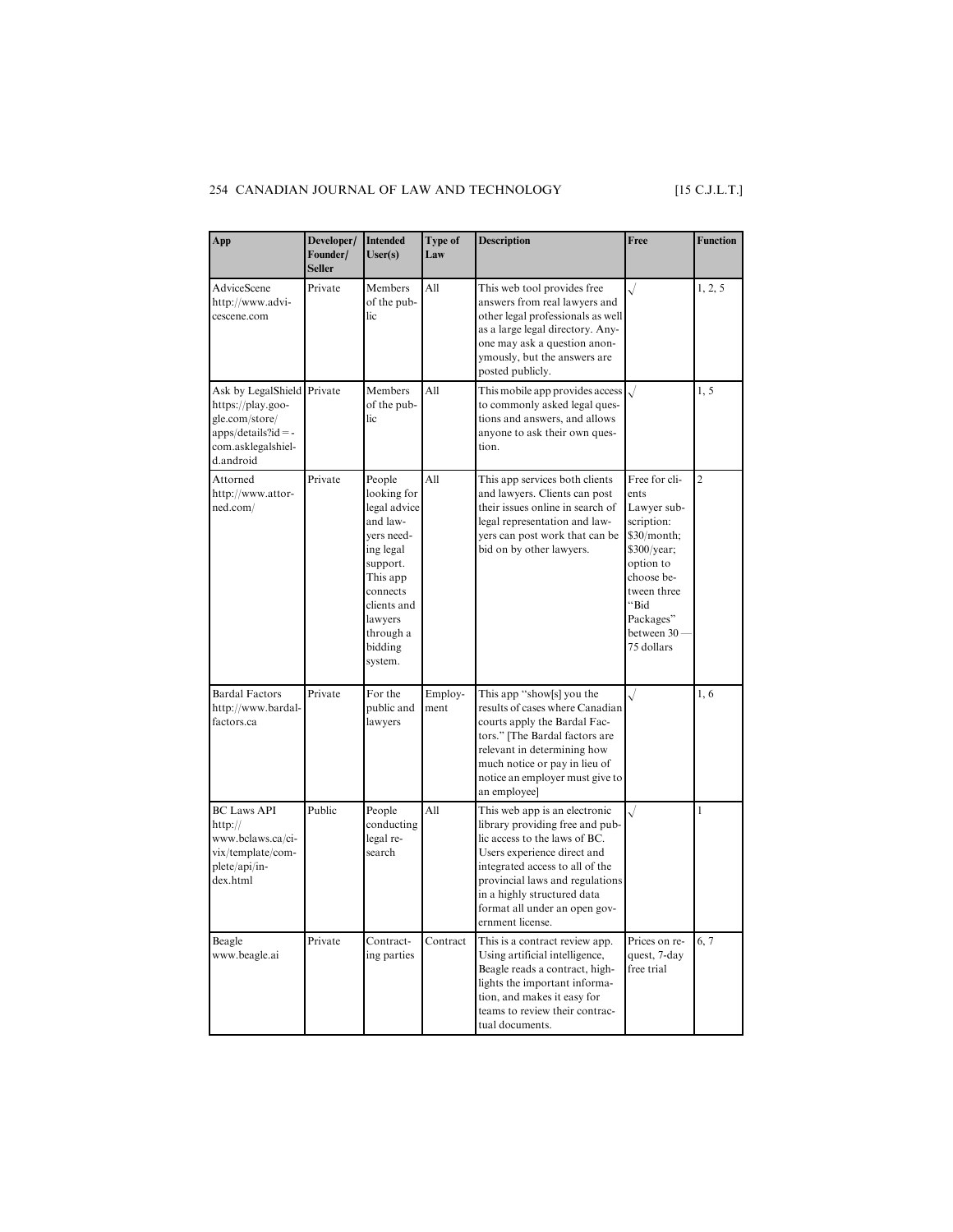#### MOBILE AND WEB-BASED LEGAL APPS 255

| App                                                                                                                                                 | Developer/<br>Founder/<br><b>Seller</b> | <b>Intended</b><br>User(s)                                               | Type of<br>Law                                                                 | <b>Description</b>                                                                                                                                                                                                                                  | Free                                                      | <b>Function</b> |
|-----------------------------------------------------------------------------------------------------------------------------------------------------|-----------------------------------------|--------------------------------------------------------------------------|--------------------------------------------------------------------------------|-----------------------------------------------------------------------------------------------------------------------------------------------------------------------------------------------------------------------------------------------------|-----------------------------------------------------------|-----------------|
| Blue J Legal — Tax Private<br>Foresight<br>www.bluejlegal.-<br>com                                                                                  |                                         | Legal and<br>tax profes-<br>sionals                                      | Tax -<br>planning<br>expansion<br>to other<br>areas of<br>law in the<br>future | This web software analyzes fact Annual sub-<br>situations using deep-learning<br>and provides answers sup-<br>ported by relevant case law and<br>materials. The system also gen-<br>erates detailed explanations<br>and suggestions.                | scription                                                 | 1, 5, 6         |
| Canada Legal Help Private<br>http://canadalegal-<br>help.com/                                                                                       |                                         | Members<br>of the pub-<br>lic, busi-<br>nesses                           | Multiple                                                                       | This web tool provides links to<br>legal information and resources<br>for all Canadians, as well as<br>personalized help based on legal<br>needs                                                                                                    |                                                           | 1, 2, 5         |
| Canadian Law<br>Apps<br>http://www.cana-<br>dianlawsite.ca/<br>Law-Apps.htm                                                                         | Private                                 | People<br>conducting<br>legal re-<br>search                              | All                                                                            | This app offers access to mobile From free<br>versions of Canadian legisla-<br>tion, including versions of the<br>Canadian Charter and Bill of<br>Rights and Federal Acts (e.g.<br>the Divorce Act and PIPEDA).                                     | $-$ \$9.99/ $Act$                                         | $\mathbf{1}$    |
| CanLII<br>www.canlii.org/en                                                                                                                         | Public                                  | Legal re-<br>searchers                                                   | All                                                                            | This app allows users to search<br>and find Canadian case law and<br>jurisprudence for free.                                                                                                                                                        |                                                           | $\mathbf{1}$    |
| Child Support<br>https://itunes.ap-<br>ple.com/ca/app/<br>cstl/<br>id862107967?m-<br>$t = 8$                                                        | Private                                 | General<br>public pay-<br>ing child<br>support                           | Family<br>Law                                                                  | Automates the calculation of<br>Canadian Federal Child Sup-<br>port Guidelines                                                                                                                                                                      | $\sqrt{}$                                                 | 1,6             |
| Child Support Cal-<br>culator Canada<br>https://itunes.ap-<br>ple.com/ca/app/<br>child-support-cal-<br>culator-canada/<br>id740319157?m-<br>$t = 8$ | Private                                 | Members<br>of the pub-<br>lic making<br>child sup-<br>port pay-<br>ments | Family<br>Law                                                                  | Uses Canadian Federal Child<br>Support Guidelines (2011) to<br>enable users to quickly calculate<br>monthly child support pay-<br>ments, using income, number of<br>children and provincial resi-<br>dence                                          | $\sqrt{}$                                                 | 6, 7            |
| Clausehound Inc.<br>http://clause-<br>hound.com/                                                                                                    | Private                                 | Entrepre-<br>neurs,<br>small busi-<br>nesses                             | Contract,<br>IP                                                                | This app provides access to<br>databases of legal agreements<br>and commentary on clause ex-<br>planations; drafting software,<br>resources and tutorials; and<br>educational blog content.                                                         | From free -<br>\$10/month;<br>"Pro" Plan at<br>\$50/month | 1, 3, 6         |
| Clicklaw<br>http://www.click-<br>law(bc.ca/                                                                                                         | Public                                  | Members<br>of the pub-<br>lic                                            | All                                                                            | This web tool provides British<br>Columbians with legal infor-<br>mation, educational resources<br>and services in multiple lan-<br>guages, including a HelpMap<br>feature which enables people to<br>find local help with their legal<br>problems. | $\sqrt{}$                                                 | 1, 2, 6         |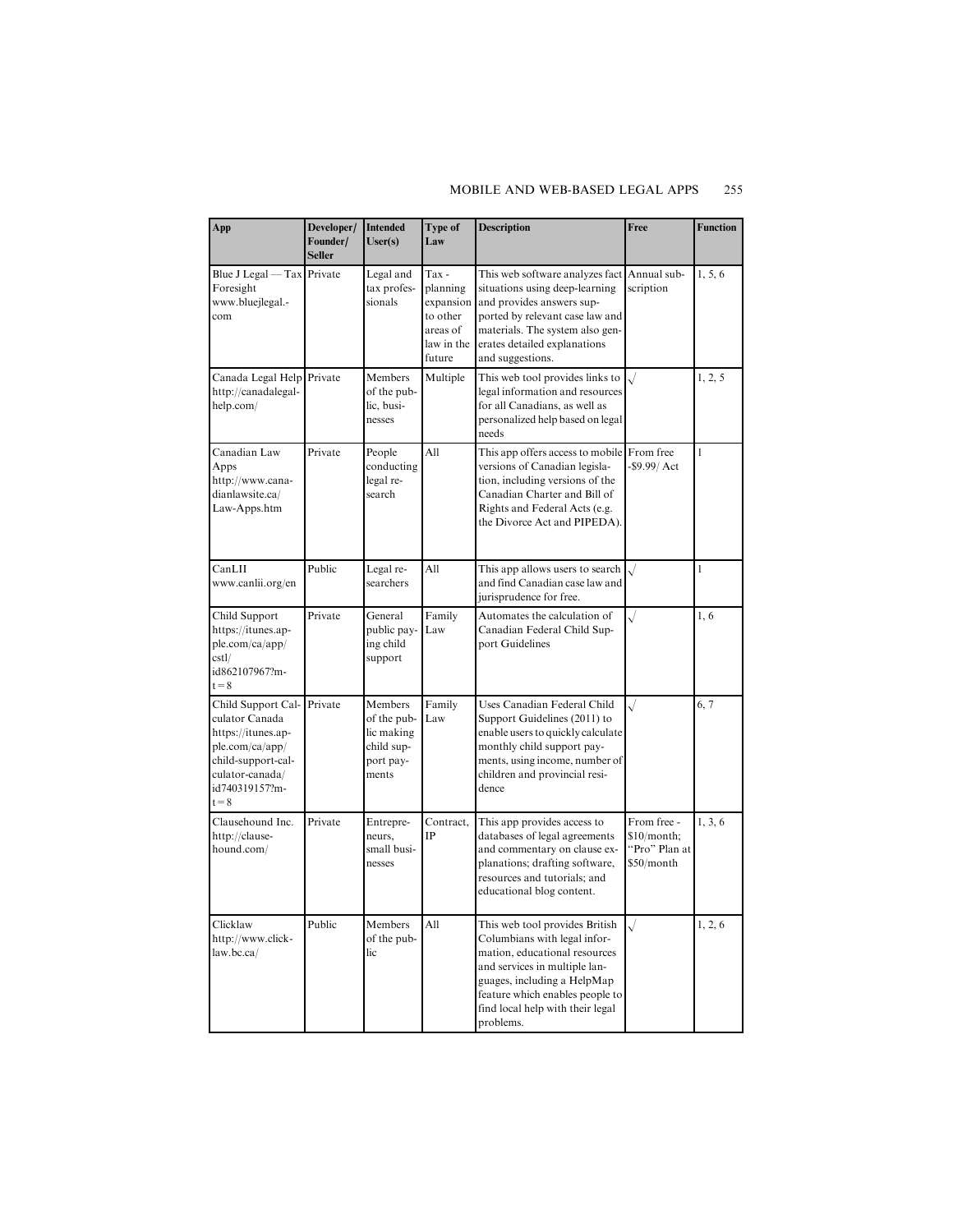#### 256 CANADIAN JOURNAL OF LAW AND TECHNOLOGY [15 C.J.L.T.]

| App                                                                                                                                                      | Developer/ Intended<br>Founder/<br><b>Seller</b> | User(s)                                                                  | Type of<br>Law                         | <b>Description</b>                                                                                                                                                                                                                                                                                                                              | Free                | <b>Function</b> |
|----------------------------------------------------------------------------------------------------------------------------------------------------------|--------------------------------------------------|--------------------------------------------------------------------------|----------------------------------------|-------------------------------------------------------------------------------------------------------------------------------------------------------------------------------------------------------------------------------------------------------------------------------------------------------------------------------------------------|---------------------|-----------------|
| CLIO App<br>https://itunes.ap-<br>ple.com/ca/app/<br>clio/<br>id686777370?m-<br>$t = 8$                                                                  | Private                                          | Lawyers                                                                  | All                                    | This app provides cloud-based<br>practice management software<br>to assist lawyers with tasks like<br>time-tracking and account<br>management.                                                                                                                                                                                                  | $\cdot/$            | 7               |
| Codify Legal Pub-<br>lishing<br>http://www.codify-<br>legalpublishing.-<br>com/                                                                          | Private                                          | Legal re-<br>searchers,<br>lawyers,<br>businesses                        | Multiple                               | Codify produces multiple<br>apps designed to make legal<br>tasks more efficient, includ-<br>ing an automated legal data-<br>base, contract system and<br>legislative update system.                                                                                                                                                             | N/A                 | 1, 3            |
| Cop Watch<br>https://itunes.ap-<br>ple.com/ca/app/<br>cop-watch-toron-<br>to/<br>id757572626?m-<br>$t = 8$                                               | Private                                          | People who<br>have been<br>stopped by<br>the police                      | Criminal                               | This app allows users to video<br>record police interactions and<br>will automatically upload the<br>videos to YouTube. The app<br>also provides reference material<br>concerning a user's right to<br>obtain video footage.                                                                                                                    | $\sqrt{}$           | 1, 4            |
| CourtsideEDX<br>www.edxontario.-<br>com                                                                                                                  | Private                                          | Lawyers<br>and self-re-<br>presented<br>individuals<br>in discov-<br>ery | Litigation                             | This app allows for the electro-From free -<br>nic service of documents in civil \$15 /month<br>litigation.                                                                                                                                                                                                                                     |                     | 7               |
| Drone Zone Cana-<br>da<br>https://itunes.ap-<br>ple.com/ca/app/<br>drone-zone-cana-<br>da-restricted-air-<br>space-finder/<br>id1231448891?m-<br>$t = 8$ | Private                                          | Members<br>of the pub-<br>lic flying<br>personal<br>drones               | Federal<br>regula-<br>tions;<br>zoning | Alerts users to zones where<br>personal drones cannot be<br>flown, according to Federal<br>Regulations                                                                                                                                                                                                                                          | \$5.49              | 1               |
| EasyBOA<br>http://www.boa.le-<br>gal                                                                                                                     | Private                                          | Law Firms                                                                | All                                    | This app helps law firms save<br>time and money by producing<br>automated Books of Authori-<br>ties (BOA).                                                                                                                                                                                                                                      | Price not<br>listed | 3               |
| Educaloi<br>https://www.edu-<br>caloi.qc.ca/en                                                                                                           | Public                                           | Members<br>of the pub-<br>lic, educa-<br>tors, orga-<br>nizations        | All                                    | This web tool informs Quebe-<br>cers about their legal rights and<br>responsibilities through plain-<br>language legal information<br>guides and educational tools                                                                                                                                                                              | $\sqrt{}$           | 1,6             |
| eRADA<br>http://erada.cyber-<br>justice.ca/eRa-<br>da_en.html                                                                                            | Public                                           | Members<br>of the pub-<br>lic, city of-<br>ficials                       | By-law in-<br>fractions                | Municipal eRADA allows citizens and city $\sqrt{}$<br>officials to connect though<br>electronic online devices for the<br>purposes of resolving municipal<br>tickets. Specific tasks offered<br>through eRADA include up-<br>loading evidence, requesting<br>disclosure of evidence, request-<br>ing a trial date, and reaching a<br>settlement |                     | 2, 3, 6         |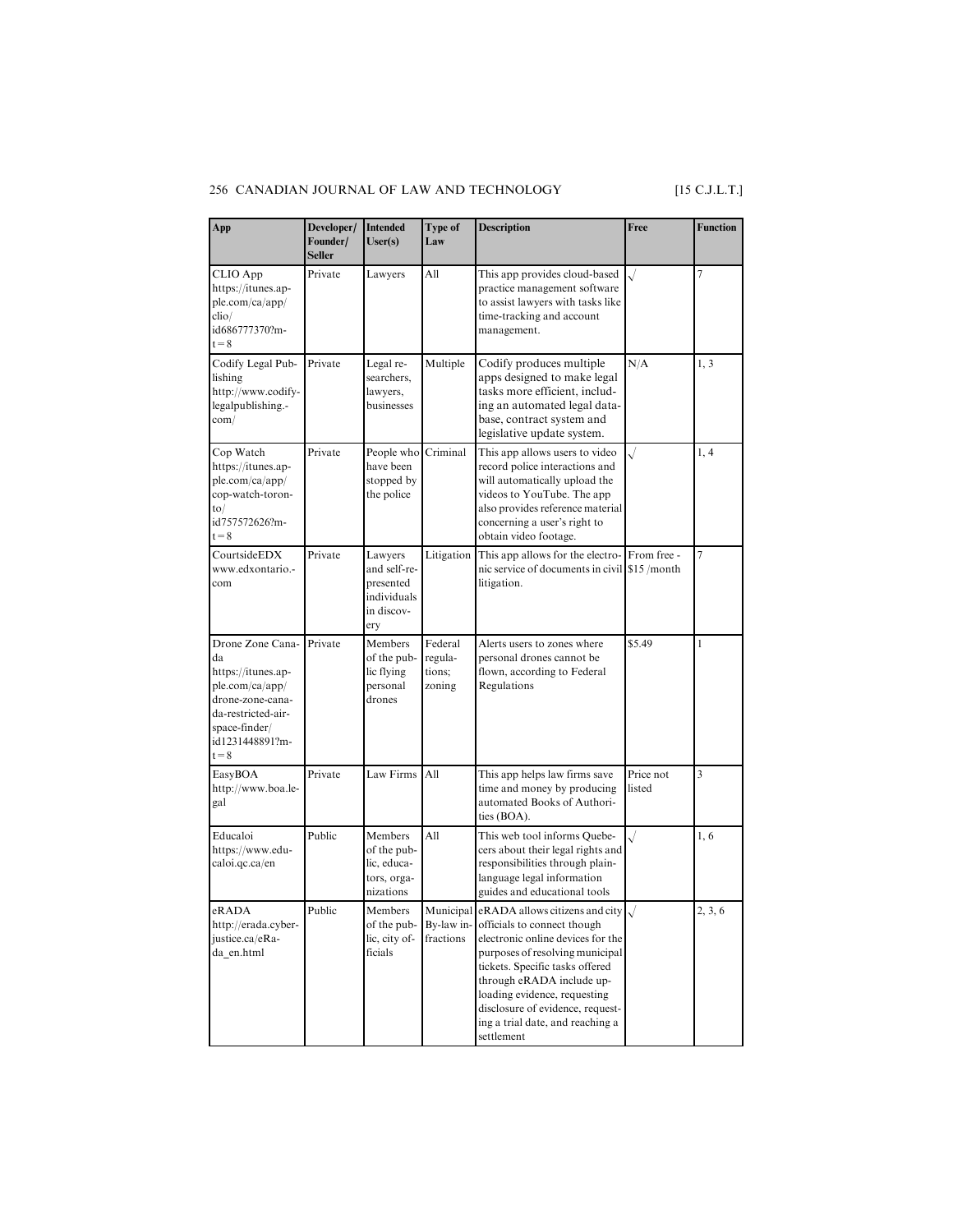#### MOBILE AND WEB-BASED LEGAL APPS 257

| App                                                                                                                                              | Developer/<br>Founder/<br><b>Seller</b> | <b>Intended</b><br>User(s)                                                                    | Type of<br>Law                         | <b>Description</b>                                                                                                                                                                                | Free                                                             | <b>Function</b> |
|--------------------------------------------------------------------------------------------------------------------------------------------------|-----------------------------------------|-----------------------------------------------------------------------------------------------|----------------------------------------|---------------------------------------------------------------------------------------------------------------------------------------------------------------------------------------------------|------------------------------------------------------------------|-----------------|
| Evichat<br>http://www.evi-<br>chat.com/                                                                                                          | Private                                 | Lawyers                                                                                       | Litigation                             | This app is a cloud-based eDis-<br>covery platform used by legal<br>professionals to retrieve and<br>review social media and SMS<br>data to be used as evidence.                                  | N/A                                                              | 4               |
| Free Law Lexicon<br>https://itunes.ap-<br>ple.com/ca/app/<br>free-law-lexicon-<br>free-blacks-legal-<br>dictionary/<br>id979464349?m-<br>$t = 8$ | Private                                 | All                                                                                           | Legal<br>educa-<br>tion/re-<br>ference | Provides access to the Second<br>Addition of Black's Law Dic-<br>tionary                                                                                                                          |                                                                  | $\mathbf{1}$    |
| GetQuorum<br>https://getquor-<br>um.com/                                                                                                         | Private                                 | Condo cor-<br>porations,<br>property<br>manage-<br>ment com-<br>panies and<br>condo<br>owners | Real-es-<br>tate                       | This app helps condos reach<br>meeting quorum, pass critical<br>bylaws, and save money on<br>notice package distribution<br>costs.                                                                | \$400 - \$2000/<br>meetings (de-<br>pendent on<br>size of condo) | 6, 7            |
| <i>i</i> Lex<br>https://itunes.ap-<br>ple.com/ca/app/<br>$i$ lex $/$<br>id1179201457?m-<br>$t = 8$                                               | Private                                 | Lawyers<br>and poten-<br>tial clients                                                         | All                                    | Establishes communication be-<br>tween user and a legal profes-<br>sional                                                                                                                         | $\sqrt{}$                                                        | $2, 7$ (**)     |
| Jailbird iOS<br>https://itunes.ap-<br>ple.com/ca/app/<br>jailbird-ios/<br>id1033763662?m-<br>$t = 8$                                             | Private                                 | Criminal<br>lawyers                                                                           | Criminal                               | This app helps Canadian crim-<br>inal lawyers compare total pro-<br>posed sentences in both adult<br>and youth matters.                                                                           | \$3.99                                                           | 1, 7            |
| Kabuk Law<br>www.kabuklaw.-<br>$com/en-CA/$                                                                                                      | Private                                 | People<br>looking for<br>legal repre-<br>sentation                                            | All                                    | This app connects users with<br>local legal practitioners. Users<br>can find representation based<br>on their location, review the<br>lawyer's profile and request a<br>free consultation in-app. | $\sqrt{}$                                                        | $\overline{c}$  |
| Knomos<br>http://knomos.law/                                                                                                                     | Private                                 | Members<br>of the pub-<br>lic, law stu-<br>dents, law-<br>yers                                | All                                    | This app is a data visualization<br>system that represents the law in<br>intuitive formats in order to<br>facilitate navigation and pat-<br>tern identification.                                  |                                                                  | 1,6             |
| LawyerLinx<br>https://www.la-<br>wyerlinx.com                                                                                                    | Private                                 | People<br>looking for<br>legal repre-<br>sentation                                            | All                                    | Described as "a legal market-<br>place connecting individuals<br>and businesses with quality,<br>vetted lawyers and streamlining<br>on demand legal services"                                     | $\sqrt{}$                                                        | $\overline{2}$  |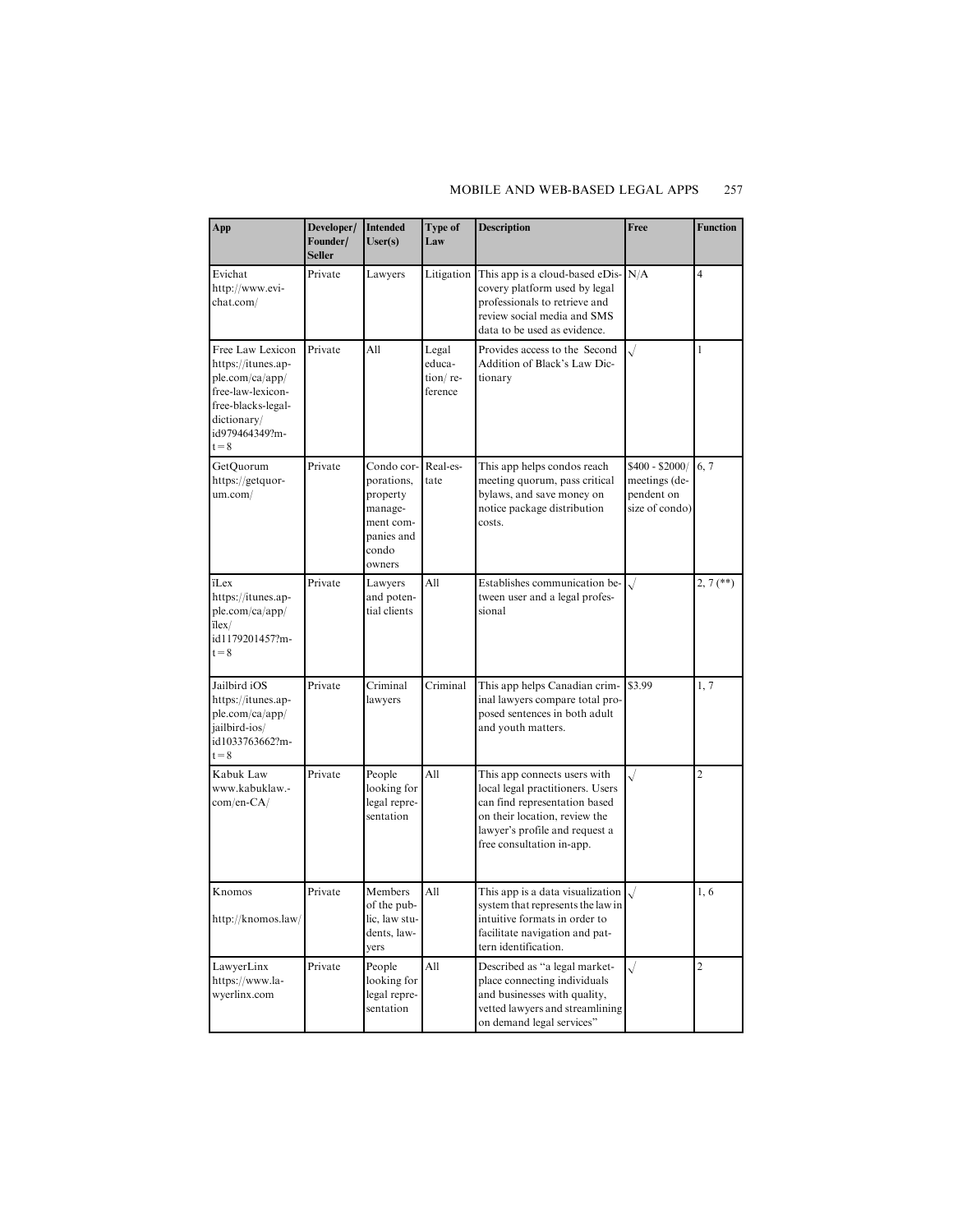### 258 CANADIAN JOURNAL OF LAW AND TECHNOLOGY [15 C.J.L.T.]

| App                                                                                                                                 | Developer/<br>Founder/<br><b>Seller</b> | <b>Intended</b><br>User(s)                                             | Type of<br>Law                                                              | <b>Description</b>                                                                                                                                                                                                                                                                                                   | Free                                                                                                  | <b>Function</b> |
|-------------------------------------------------------------------------------------------------------------------------------------|-----------------------------------------|------------------------------------------------------------------------|-----------------------------------------------------------------------------|----------------------------------------------------------------------------------------------------------------------------------------------------------------------------------------------------------------------------------------------------------------------------------------------------------------------|-------------------------------------------------------------------------------------------------------|-----------------|
| LawyerLocate Mo-<br>bile App<br>https://itunes.ap-<br>ple.com/ca/app/<br>lawyerlocate-mo-<br>bile-app/<br>id465936835?m-<br>$t = 8$ | Private                                 | People<br>looking for<br>legal repre-<br>sentation                     | All                                                                         | This app is a directory of<br>lawyers searchable by practice<br>area and location.                                                                                                                                                                                                                                   | $\sqrt{}$                                                                                             | $\overline{c}$  |
| LegalAve<br>http://www.legala-<br>ve.ca/about-lega-<br>lave                                                                         | Public                                  | Members<br>of the pub-<br>lic and ser-<br>vice provi-<br>ders          | Multiple                                                                    | This app provides legal infor-<br>mation to people in the pro-<br>vince of Alberta. It also includes<br>"guided pathways" which are<br>described as "a step-by-step<br>approach that points users to<br>relevant legal information that<br>applies to them based on their<br>answers to a series of ques-<br>tions." | $\sqrt{}$                                                                                             | 1.6             |
| LegalCafé<br>http://www.legalin-<br>novationzone.ca/<br>startup/legalcafe/                                                          | Private                                 | Lawyers                                                                | All                                                                         | This web platform seeks to<br>connect lawyers for the pur-<br>poses of reducing legal research<br>time and creating an online<br>community/support network<br>for lawyers.                                                                                                                                           | N/A<br>Prospective<br>users must re-<br>quest an in-<br>vite to access<br>the service at<br>this time | $7(*)$          |
| Legal Aid App<br>http://www.legalai-<br>d.on.ca/en/getting/<br>legalaidapp.asp                                                      | Public                                  | Low in-<br>come per-<br>sons seek-<br>ing legal<br>representa-<br>tion | Litigation                                                                  | This app allows for people with<br>legal issues to assess their fi-<br>nancial eligibility for Legal Aid<br>(partially subsidized legal re-<br>presentation) in Ontario.                                                                                                                                             | $\sqrt{}$                                                                                             | $\overline{c}$  |
| Legally Inc.<br>http://www.legalin-<br>novationzone.ca/<br>startup/legally-inc/                                                     | Private                                 | Self-repre-<br>sented liti-<br>gants in<br>Traffic<br>Court            | Highway<br>Traffic<br>Act Of-<br>fences                                     | Take Charge is a messaging bot $N/A$<br>that seeks to aid self-repre-<br>sented litigants develop a de-<br>fence to offences under the<br>Highway Traffic Act                                                                                                                                                        |                                                                                                       | 6               |
| Legal Line<br>http://www.legalli-<br>ne.ca/                                                                                         | Public                                  | Members<br>of the pub-<br>lic                                          | All                                                                         | This web tool provides legal<br>information in a Q&A format,<br>detailed legal guides, as well as<br>links to valuable resources.                                                                                                                                                                                    | $\sqrt{}$                                                                                             | 1, 2, 5         |
| Legal Swipe<br>www.legalswipe.-<br>com                                                                                              | Private                                 | Members<br>of public<br>who have<br>been<br>stopped by<br>the police   | Human<br>rights,<br>constitu-<br>tional,<br>criminal,<br>civil lib-<br>erty | This app informs people of their<br>rights during interactions with<br>the police.                                                                                                                                                                                                                                   |                                                                                                       | 1, 4            |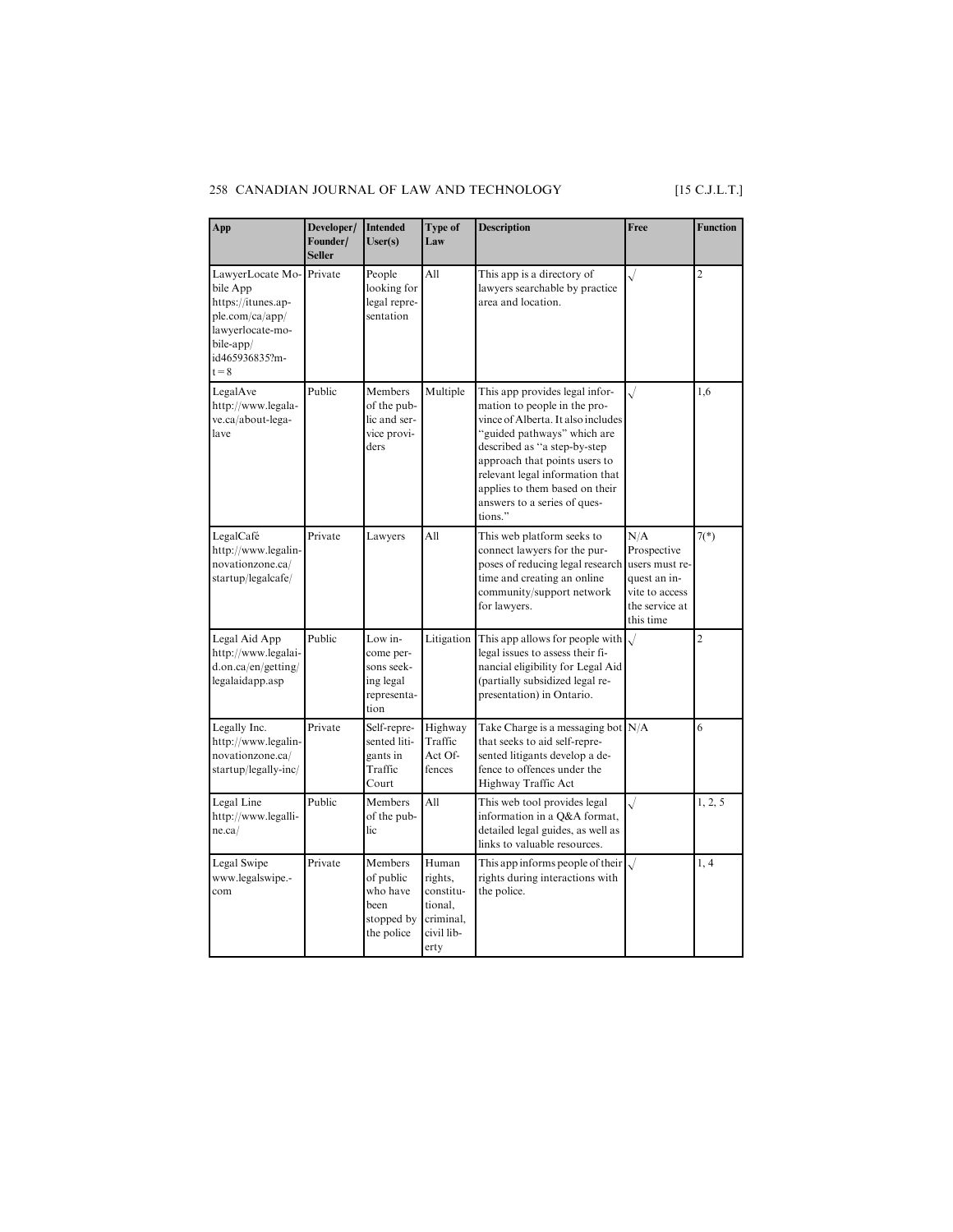#### MOBILE AND WEB-BASED LEGAL APPS 259

| App                                                                                                                                                                | Developer/<br>Founder/<br><b>Seller</b> | <b>Intended</b><br>User(s)                                                                       | Type of<br>Law            | <b>Description</b>                                                                                                                                                                                                                                                                                                                                                                                                                                          | Free                                                                                                         | <b>Function</b> |
|--------------------------------------------------------------------------------------------------------------------------------------------------------------------|-----------------------------------------|--------------------------------------------------------------------------------------------------|---------------------------|-------------------------------------------------------------------------------------------------------------------------------------------------------------------------------------------------------------------------------------------------------------------------------------------------------------------------------------------------------------------------------------------------------------------------------------------------------------|--------------------------------------------------------------------------------------------------------------|-----------------|
| Loom Analytics<br>http://www.looma-<br>nalytics.com/                                                                                                               | Private                                 | Litigators                                                                                       | Litigation                | This app "use[s] a combination<br>of machine learning and legal<br>analysis to classify case law<br>along multiple vectors allowing<br>for statistical analysis [to<br>allow users to] see how a parti-<br>cular judge has ruled on specific<br>motions or claims at trial, what<br>kinds of cases make it to court<br>most frequently, the average<br>decision turnaround time, and<br>the average cost and damage<br>awards broken down by case<br>type." | \$49/month,<br>30-day free<br>trial                                                                          | 7               |
| LSUC Ontario Re-Private/<br>ports App<br>https://play.goo-<br>gle.com/store/<br>$apps/details?id = -$<br>com.texterity.an-<br>droid.OntarioRe-<br>$ports&h$ l = en | Public                                  | Lawyers,<br>legal aca-<br>demics and<br>law stu-<br>dents look-<br>ing for legal<br>news         | Ontario<br>case law       | This online app is a legal ma-<br>gazine that hosts leading On-<br>tario case law. The magazine<br>issues can be accessed offline<br>and report from all Ontario<br>court levels.                                                                                                                                                                                                                                                                           | $\checkmark$                                                                                                 | 1               |
| Map your property Private<br>www.mapyourpro-<br>perty.com                                                                                                          |                                         | Property<br>owners.<br>real estate<br>lawyers                                                    | Property                  | This web solution performs<br>mapping and analytics for the<br>land development and real es-<br>tate industry. The online tool<br>streamlines the due diligence<br>process for any properties with<br>development potential. It also<br>alerts users of any regulations<br>or restrictions associated with a<br>property and compiles them<br>into a full report.                                                                                           | \$495 - \$2095<br>/month, 7-<br>day free trial;<br>\$100 for extra<br>users, \$100<br>for extra re-<br>ports | 1, 7            |
| McKellar Slide<br>Rule<br>https://itunes.ap-<br>ple.com/ca/app/<br>mckellar-slide-rule/<br>id436864802?m-<br>$t = 8$                                               | Private                                 | Lawyers                                                                                          | Personal<br>Injury<br>Law | This app calculates life expec-<br>tancy, immediate present value<br>and deferred present value for<br>the purposes of developing a<br>structured settlement in perso-<br>nal injury cases.                                                                                                                                                                                                                                                                 |                                                                                                              | 1, 5, 6, 7      |
| Moody's Gartner<br>Tax Law<br>https://itunes.ap-<br>ple.com/ca/app/<br>moodys-gartner-<br>$tax-law-app/$<br>id948547963?m-<br>$t = 8$                              | Private                                 | Canadian<br>citizens<br>who live in<br>the US<br>during win-<br>ter months<br>('Snow-<br>birds') | Tax Law                   | Allows users to receive updates<br>and access changes in US and<br>Canadian Tax law. It also offers<br>access to Tax Tables.                                                                                                                                                                                                                                                                                                                                |                                                                                                              | 1,6             |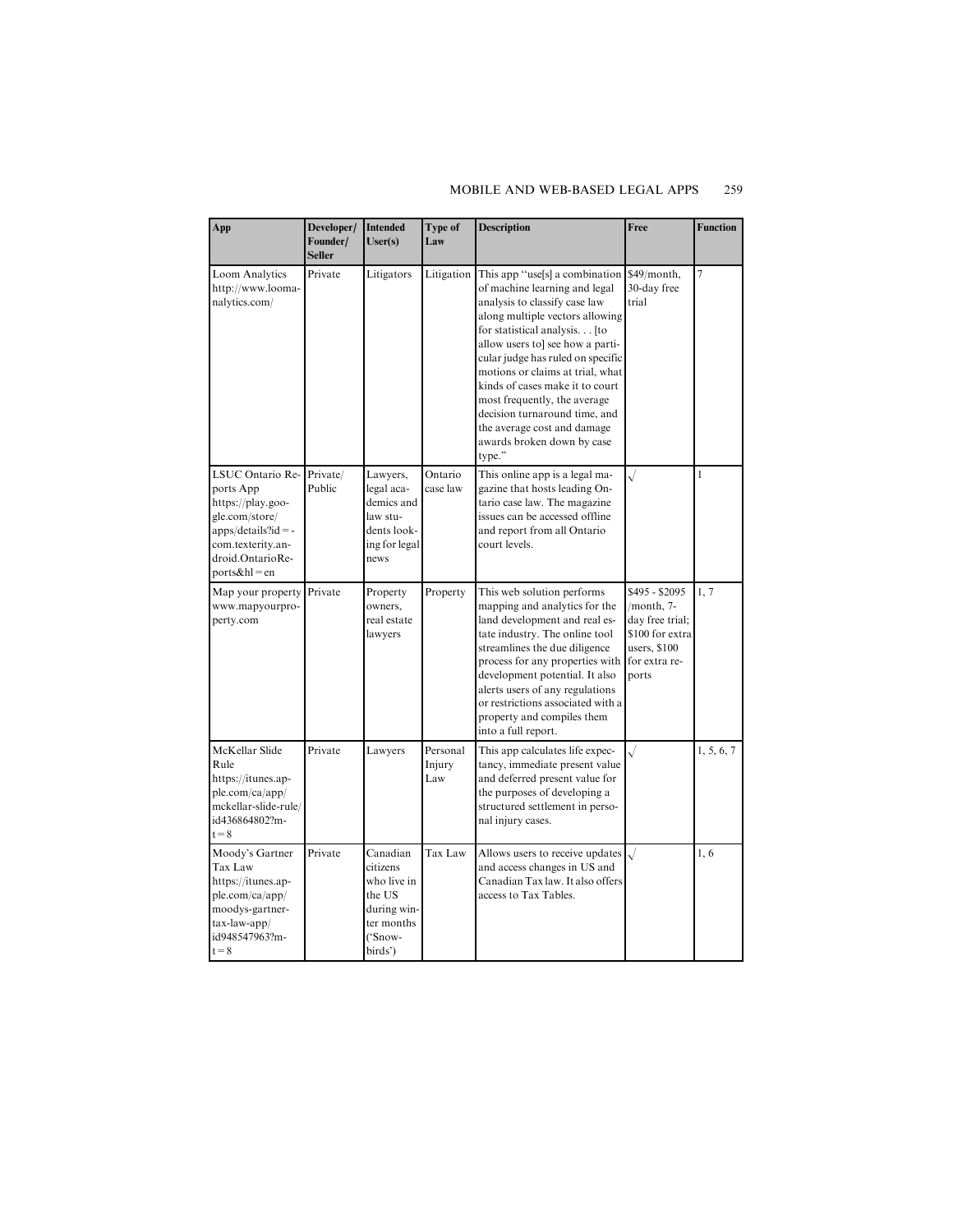#### 260 CANADIAN JOURNAL OF LAW AND TECHNOLOGY [15 C.J.L.T.]

| App                                                                                                                                                        | Developer/<br>Founder/<br><b>Seller</b> | <b>Intended</b><br>User(s)                                   | Type of<br>Law                                                | <b>Description</b>                                                                                                                                                                                                                                                                                                                                   | Free                                                                                                                                                                                                                                                                                                                        | <b>Function</b> |
|------------------------------------------------------------------------------------------------------------------------------------------------------------|-----------------------------------------|--------------------------------------------------------------|---------------------------------------------------------------|------------------------------------------------------------------------------------------------------------------------------------------------------------------------------------------------------------------------------------------------------------------------------------------------------------------------------------------------------|-----------------------------------------------------------------------------------------------------------------------------------------------------------------------------------------------------------------------------------------------------------------------------------------------------------------------------|-----------------|
| MyLawAgent<br>https://itunes.ap-<br>ple.com/ca/app/<br>mylawagent/<br>id1006569815?m-<br>$t = 8$                                                           | Private                                 | Lawyers                                                      | Agents in<br>law                                              | Designed by lawyers, this app<br>provides a secure and efficient<br>mechanism for finding and in-<br>structing an agent.                                                                                                                                                                                                                             | App is free;<br>Subscription<br>to service is<br>free for law-<br>vers                                                                                                                                                                                                                                                      | 2, 6, 7         |
| MyLawBC<br>www.mylawbc.-<br>com                                                                                                                            | Public                                  | Low-in-<br>come indi-<br>viduals in<br>British Co-<br>lumbia | Family<br>law                                                 | This app provides "guided<br>pathways" to help individuals<br>resolve family law matters; in-<br>formation is also provided re-<br>garding available resources for<br>legal advice.                                                                                                                                                                  |                                                                                                                                                                                                                                                                                                                             | 1, 2, 6         |
| Nimonik<br>www.nimonik.com                                                                                                                                 | Private                                 | Employers,<br>in-house<br>lawyers,<br>auditors               | Employ-<br>ment/la-<br>bour, tort,<br>contract,<br>regulatory | This solution offers web and<br>mobile apps for environmental<br>health, safety, and quality<br>managers. The apps host guides<br>with updates to regulatory re-<br>quirements, industry best prac-<br>tices and international<br>standards along with software<br>to monitor and report on com-<br>pliance performance (all avail-<br>able in-app). | Regulatory<br>Content - \$1<br>500 per juris-<br>diction/per<br>category: en-<br>vironment,<br>health, and<br>safety,<br>legal aspects<br>of audits be-<br>tween \$9.00/<br>month and<br>\$1000/month<br>dependent on<br>number of<br>users and<br>audits (deter-<br>mined<br>through algo-<br>rithm); 20 day<br>free trial | 1, 4, 6         |
| Nolo's Plain Eng-<br>lish Law Dictionary<br>https://itunes.ap-<br>ple.com/ca/app/no-<br>los-plain-english-<br>law-dictionary/<br>id319070903?m-<br>$t = 8$ | Private                                 | Members<br>of the pub-<br>lic, law<br>profession-<br>als     | All                                                           | This mobile app provides a<br>complete and up-to-date dic-<br>tionary of legal terms defined in<br>everyday, understandable lan-<br>guage, edited by a team of<br>lawyers (no internet connection<br>required).                                                                                                                                      |                                                                                                                                                                                                                                                                                                                             | 1               |
| Notice Connect<br>https://www.noti-<br>ceconnect.com/                                                                                                      | Private                                 | Lawyers,<br>estate trus-<br>tees                             | Real-es-<br>tate                                              | This website allows individuals<br>and business to publish legal<br>notices online where they are<br>indexed to Google, republished for a notar-<br>on social media platforms, and<br>directly sent to subscribers.                                                                                                                                  | $$112 + tax to$<br>publish,<br>$$34.99 + tax$<br>ized affidavit<br>of publication                                                                                                                                                                                                                                           | 17              |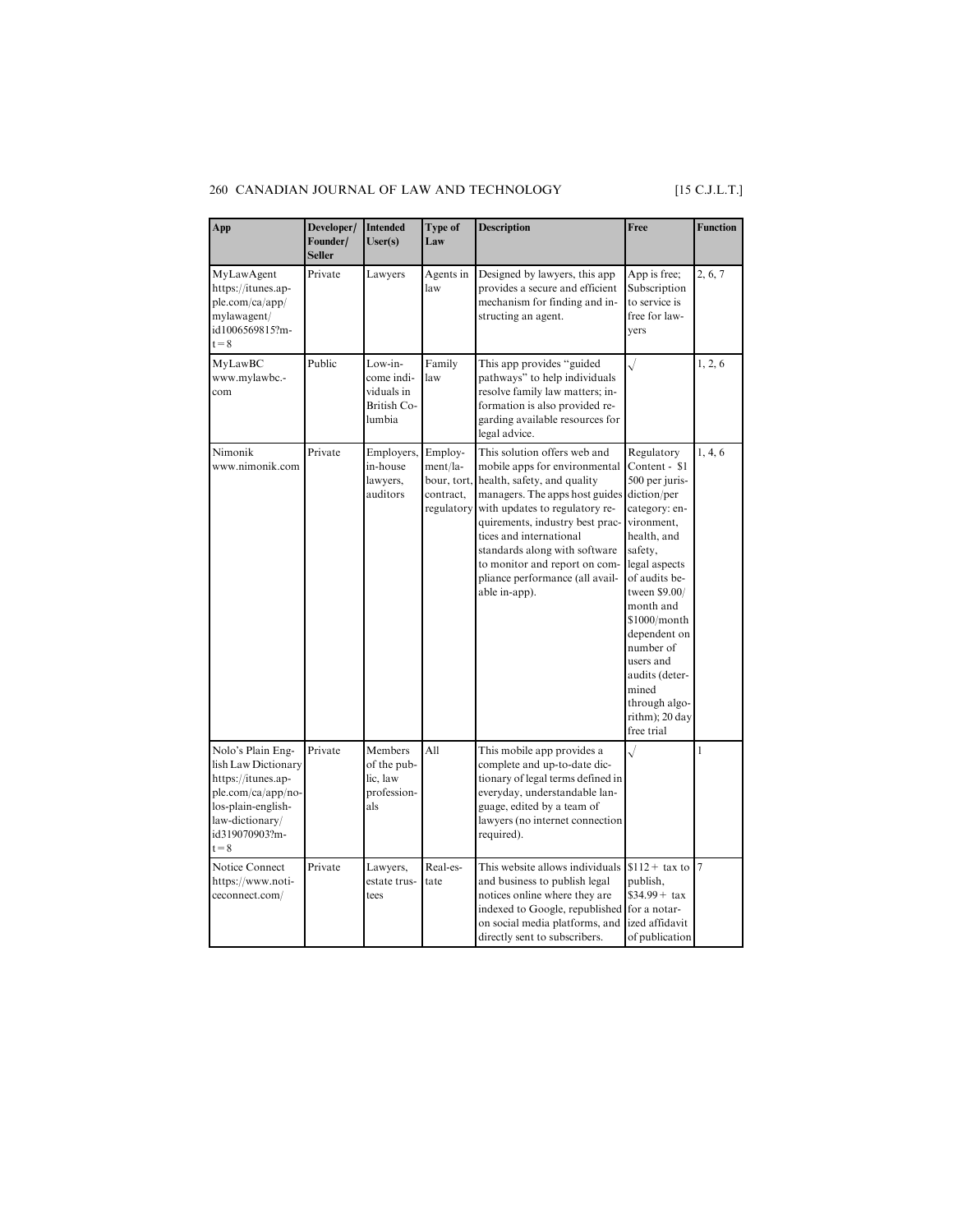#### MOBILE AND WEB-BASED LEGAL APPS 261

| App                                                                                                                                              | Developer/<br>Founder/<br><b>Seller</b> | <b>Intended</b><br>User(s)                           | Type of<br>Law                              | <b>Description</b>                                                                                                                                                                                                                                                                                                                                                               | Free                                                                               | <b>Function</b> |
|--------------------------------------------------------------------------------------------------------------------------------------------------|-----------------------------------------|------------------------------------------------------|---------------------------------------------|----------------------------------------------------------------------------------------------------------------------------------------------------------------------------------------------------------------------------------------------------------------------------------------------------------------------------------------------------------------------------------|------------------------------------------------------------------------------------|-----------------|
| Not Your Baby<br>https://play.goo-<br>gle.com/store/<br>$apps/details?id = -$<br>com.metrac.no-<br>tyourbaby                                     | Public                                  | Women,<br>victims of<br>harass-<br>ment/as-<br>sault | Criminal                                    | This app is an interactive grid<br>that guides users to select per-<br>petrators of harassment and<br>details of when and how the<br>harassment occurs. The app<br>then recommends a response to<br>the situation based on submis-<br>sions from other users. It also<br>includes facts and personal<br>stories of harassment as well as<br>resources for those seeking<br>help. | $\sqrt{}$                                                                          | 6, 7            |
| Ontario Small<br>Claims Wizard<br>www.smallclaims-<br>wizard.com<br>(currently in beta)                                                          | Private                                 | Self-repre-<br>sented liti-<br>gants                 | disputes,<br>Commer-<br>cial, Con-<br>tract | Tort, Civil This app guides individuals step $N/A$<br>by step through small claims<br>processes for Ontario courts. It<br>advises users on which docu-<br>ments they need to file for their<br>legal issue, and allows them to<br>complete forms for court pro-<br>cesses online.                                                                                                |                                                                                    | 1, 3, 6         |
| ParDONE<br>http://www.legalin-<br>novationzone.ca/<br>startup/pardone/<br>(in development)                                                       | Private                                 | People with<br>criminal re-<br>cords                 | Criminal                                    | This app is an online platform<br>which automates the record<br>suspension application process<br>for people with criminal re-<br>cords.                                                                                                                                                                                                                                         | \$299 for re-<br>cord suspen-<br>sion, \$349 for<br>US entry<br>Waiver             | 3, 6            |
| PARLe<br>Pateforme d'Aide<br>au Règlement des<br>Litiges en ligne<br>http://www.cyber-<br>justice.ca/en/logi-<br>ciels/parle-2-0/                | Public                                  | Parties<br>with low<br>intensity<br>disputes         | Dispute<br>resolution                       | Online service that connects<br>consumers and retailers to re-<br>solve low intensity disputes                                                                                                                                                                                                                                                                                   | $\sqrt{}$                                                                          | 6, 7            |
| Pre-Resolve<br>** Winner of<br>HackJustice<br>https://winklerin-<br>stitute.ca/projects/<br>hackjustice-an-ac-<br>cess-to-justice-<br>hackathon/ | Private                                 | Self-repre-<br>sented liti-<br>gants                 | Family<br>Law                               | App estimates the cost of dif-<br>ferent dispute resolution op-<br>tions for self-represented<br>litigants and offers tailored re-<br>sources by allowing them to<br>input information pertaining to<br>their particular situation.                                                                                                                                              | N/A                                                                                | 3, 4, 6         |
| Rangefindr<br>http://www.range-<br>findr.ca                                                                                                      | Private                                 | Criminal<br>lawyers                                  | Criminal                                    | This legal research tool parses<br>through statute and case law<br>quickly to provide criminal<br>lawyers with sentencing ranges.<br>Lawyers input their factual<br>matrix and are provided with a able upon re-<br>sentencing range based on case<br>law and statute.                                                                                                           | $$79.00 +$<br>HST / month<br>for single<br>user; Group<br>licenses avail-<br>quest | 1               |
| Scrive<br>http://www.scrive.-<br>ca/<br>(currently in public<br>beta)                                                                            | Private                                 | Clerks,<br>lawyers,<br>members of<br>the public      | Multiple                                    | This app streamlines the On-<br>tario court transcript ordering<br>process by matching orders to<br>available authorized court<br>transcriptionists in real-time.                                                                                                                                                                                                                | Available<br>upon request                                                          | 3, 7            |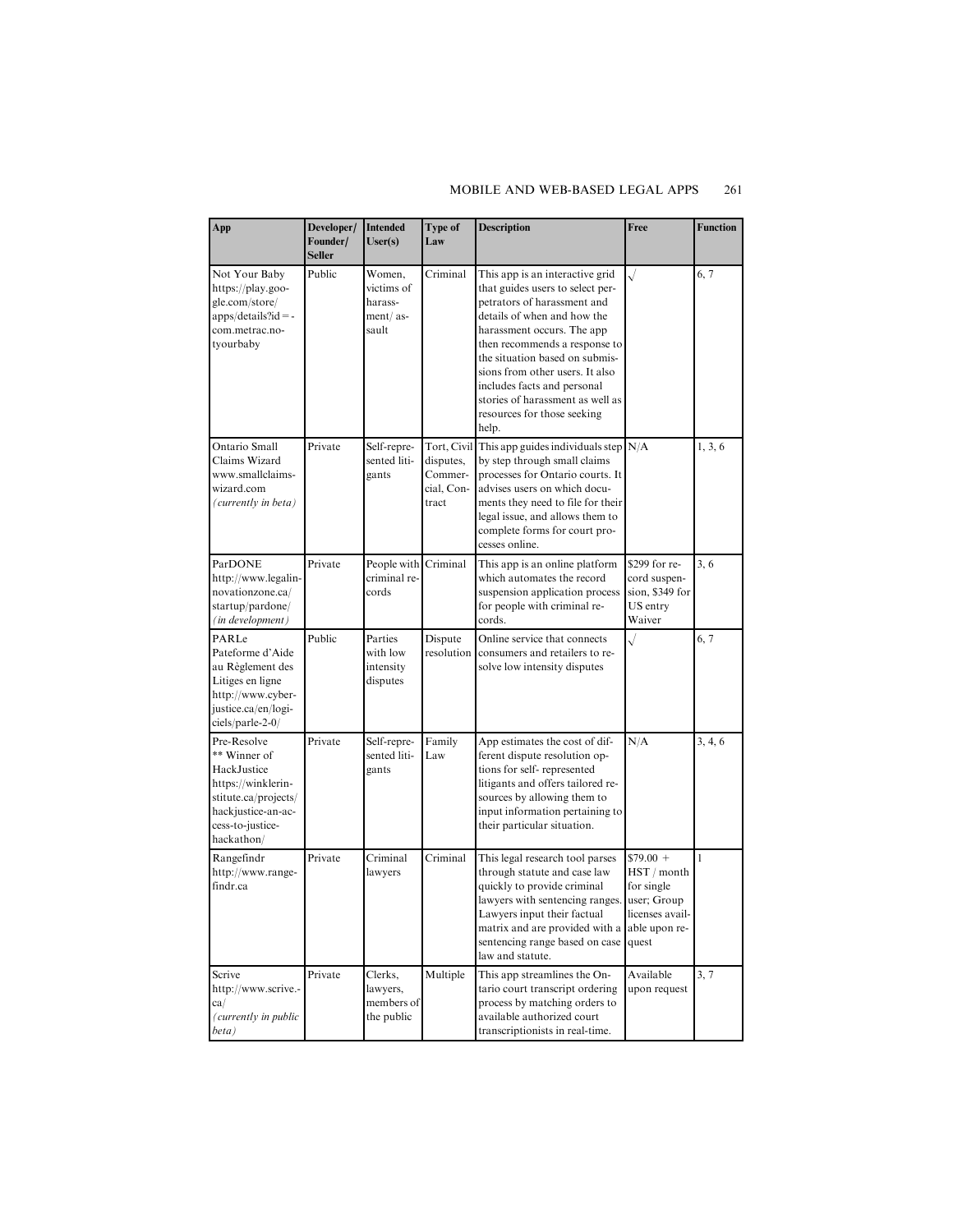#### 262 CANADIAN JOURNAL OF LAW AND TECHNOLOGY [15 C.J.L.T.]

| App                                                                                                                                             | Developer/<br>Founder/<br><b>Seller</b>             | <b>Intended</b><br>User(s)                                                                                                                         | Type of<br>Law                      | <b>Description</b>                                                                                                                                                                                                                                                                                                    | Free                                                                                                                              | <b>Function</b> |
|-------------------------------------------------------------------------------------------------------------------------------------------------|-----------------------------------------------------|----------------------------------------------------------------------------------------------------------------------------------------------------|-------------------------------------|-----------------------------------------------------------------------------------------------------------------------------------------------------------------------------------------------------------------------------------------------------------------------------------------------------------------------|-----------------------------------------------------------------------------------------------------------------------------------|-----------------|
| Shield Basic $-$ On-<br>tario<br>https://itunes.ap-<br>ple.com/ca/app/<br>shield-basic-ontar-<br>io/<br>id424603716?m-<br>$t = 8$               | Private                                             | Intended<br>for use by<br>law enfor-<br>cement.<br>Also in-<br>tended as a<br>reference<br>for the gen-<br>eral public<br>and legal<br>researchers | Legisla-<br>tion                    | This phone app functions as a<br>database for current legislation<br>and information. The database<br>updates automatically to re-<br>spond to any changes in fines<br>and legislation. Features in-<br>clude legal definitions, short<br>forms, and fines for various<br>offences under a variety of<br>legislation. | Free to<br>download<br>app and two<br>week free<br>trial; \$9.99 for<br>full access to<br>database and<br>automatic<br>uploads    | 1,6             |
| Shield Basic-<br>British Columbia<br>https://itunes.ap-<br>ple.com/ca/app/<br>shield-basic-brit-<br>ish-columbia/<br>id589457863?m-<br>$t = 8$  | Private                                             | Intended<br>for use by<br>law enfor-<br>cement.<br>Also in-<br>tended as a<br>reference<br>for the gen-<br>eral public<br>and legal<br>researchers | Legisla-<br>tion                    | This phone app functions as a<br>database for current legislation<br>and information. The database<br>updates automatically to re-<br>spond to any changes in fines<br>and legislation. Features in-<br>clude legal definitions, short<br>forms and fines for various<br>offences under a variety of<br>legislation.  | Free to<br>download of<br>app and two<br>week free<br>trail; \$9.99 for<br>full access to<br>database and<br>automatic<br>uploads | 1,6             |
| Summons App<br>http://inside.tru.ca/<br>2016/05/12/law-<br>app-could-revolu-<br>tionize-court-sche-<br>duling/<br>* currently in demo<br>mode * | Private (de-<br>veloped in<br>law school<br>course) | Lawyers<br>and indivi-<br>duals who<br>have on-<br>going court<br>proceed-<br>ings                                                                 | Litigation                          | This app acts as an interface<br>between court registries, the<br>public, and lawyers by allowing<br>court administrators to provide<br>live updates of court schedules.                                                                                                                                              | $\sqrt{2}$                                                                                                                        | $\overline{c}$  |
| Support Informa-<br>tion Exchange<br>(SIX)<br>http://www.sup-<br>portinformationex-<br>change.com/<br>home.html                                 | Private                                             | Family law<br>lawyers<br>and divor-<br>cees                                                                                                        | Family                              | This app guides users in the<br>exchange of financial records in \$39.95 per<br>divorce cases.                                                                                                                                                                                                                        | \$19.95 or<br>file/ year                                                                                                          | 1, 6, 7         |
| <b>TECHLINK</b><br>http://www.legalin-<br>novationzone.ca/<br>startup/techlink/                                                                 | Private                                             | Small to<br>medium<br>enterprises                                                                                                                  | Intellec-<br>tual Prop-<br>erty Law | Seeks to connect small- and<br>medium-sized enterprises with<br>access to intellectual property<br>and patents for the purposes of<br>commercialization.                                                                                                                                                              | $\sqrt{2}$                                                                                                                        | $\overline{7}$  |